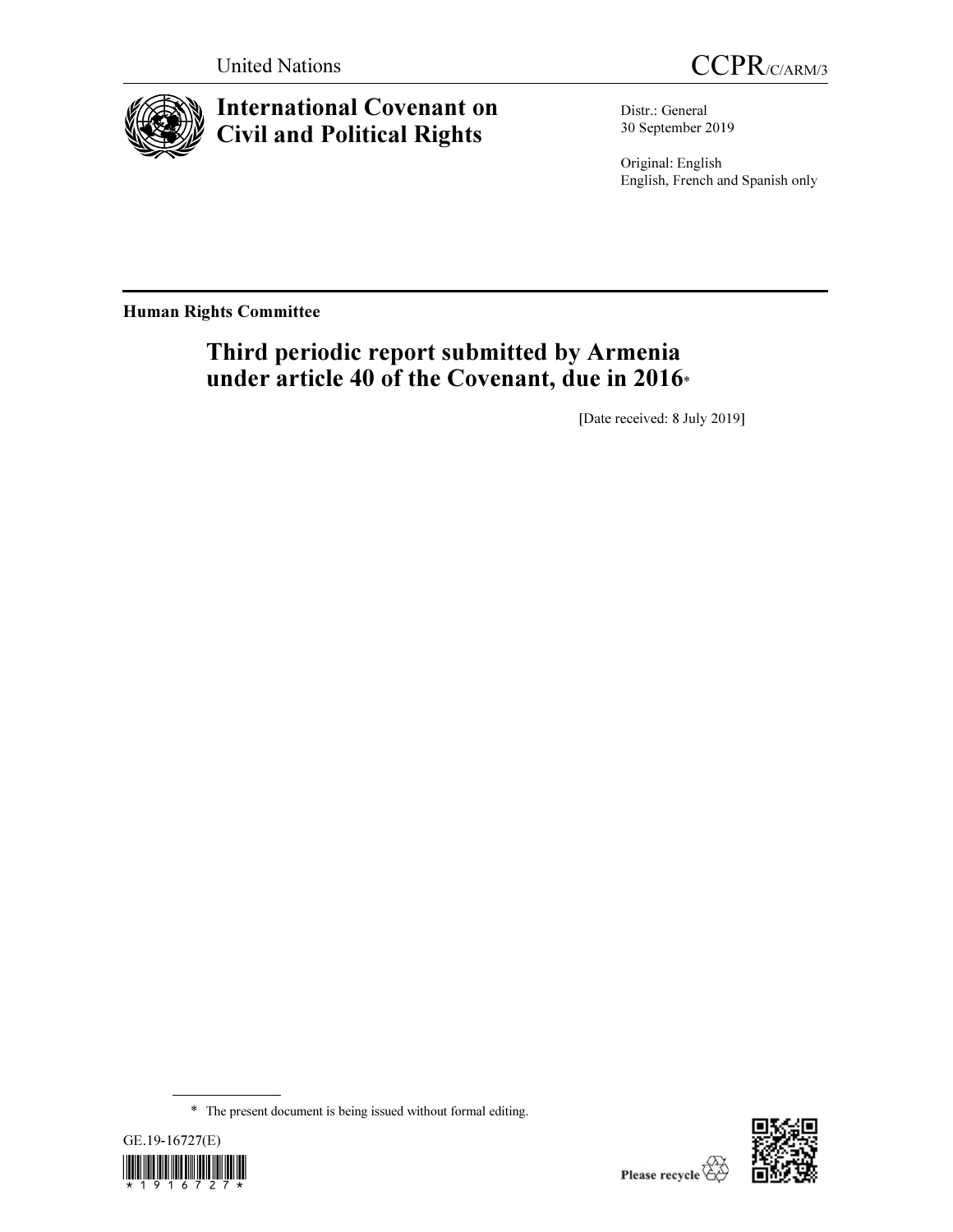## I. Introduction

1. The Third Periodic Report of the Republic of Armenia (hereinafter referred to as "the Report") on the Implementation of the International Covenant on Civil and Political Rights (hereinafter referred to as "the Covenant") is hereby submitted according to Article 40 of the Covenant.

2. The Report includes information covering the period from 1 January 2010 to 31 December 2017.

3. The information covered by the Report is a supplement to what has already been provided by the Republic of Armenia to the Human Rights Committee (hereinafter referred to as "the Committee) in its previous reports (CCPR/C/92/Add.2, CCPR/C/ARM/2-3), as well as in the Core document (HRI/CORE/ARM/2014). We hereby inform that the abovementioned Core document is currently being amended and updated.

4. The Report has been prepared in accordance with the UN guidelines (CCPR/C/2009/1, HRI/GEN/2/Rev.6), General Comments of the Committee, by taking into consideration the Concluding observations adopted by the Committee (CCPR/C/ARM/CO/2) for the Republic of Armenia on the Second report.

5. The Report is submitted based on "article-by-article" principle with reference to the information required according to a given article.

6. For preparing the Report an interagency working group has been established, the activities of which have been coordinated by the Ministry of Foreign Affairs.

7. The delay in submitting the Report is due to the changes in the form of governance that have occurred as a result of constitutional amendments adopted through the referendum of 6 December 2015, which have led to large-scale transformations in legislative field, on which more comprehensive information was to be submitted.

8. On 2 August 2018, public hearing on the Draft Report were held in which representatives of NGOs and civil society participated. We should note that many comments made thereby on the Report have been considered and included in the text.

9. During preparation of the RA Third Report, peaceful non-violent transition of power took place in Armenia in April–May 2018, which led to drastic changes in RA politics. Peaceful transition enables to implement more deep and coordinated policy in human rights field by securing equality before the law, equal social opportunities, independent and efficient justice, fight against corruption and holding of fair elections. Currently the investigation of March 1, 2008 events has also been reopened. The country is preparing for new elections.

# II. Information on the changes in the legal and political system of the country

#### Constitutional reforms

10. Amendments to the Constitution were made in the Republic of Armenia through the referendum of 6 December 2015.

11. The main purpose of the constitutional reforms was to establish a sustainable democratic system in the country, guarantee rule of law as the bedrock of a law-governed state, and to improve the constitutional mechanisms for the guarantee of fundamental human rights and freedoms.

12. Constitutional amendments led to a transition to a parliamentary republic, with a parliament elected through a proportional electoral system.

13. Constitutional amendments pertaining to the form of governance are targeted at shaping a more democratic and balanced system of governance within which the powers and responsibilities of the branches of government are clearly separated and balanced. As a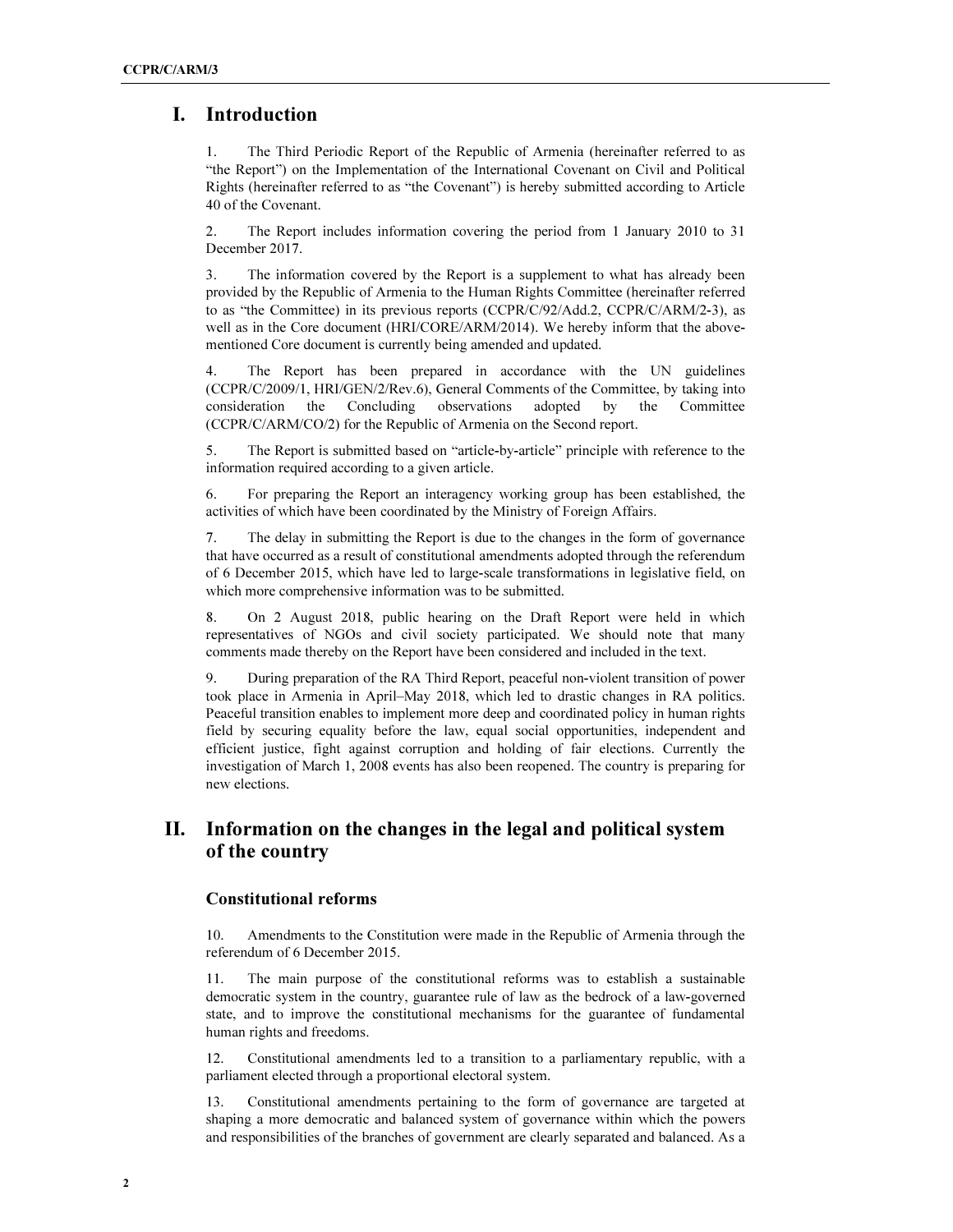result, in April 2018, the transition to the parliamentary model of governance will end in the country with the indirect election of the President of the Republic, which will be a substantial progress and a major step for the ongoing development of democracy in Armenia and the strengthening of statehood hinged on European values.

14. When implementing the constitutional reforms, the authorities of the Republic of Armenia have co-operated with internationally recognized experts and specialized European institutions, including the European Commission for Democracy through Law (the Venice Commission).

15. The constitutional reforms led to the need for large-scale changes in the legislative field. In this regard, within the period from 2016 to 2017, the Parliament adopted several Constitutional laws, particularly the "Rules of Procedure of the National Assembly", the Laws of the Republic of Armenia "On political parties", "On the Human Rights Defender" and the new Electoral Code.

#### New Electoral Code

16. The need for adoption of the new Electoral Code of the Republic of Armenia directly stemmed from the requirements of Article 210 of the amended Constitution of the Republic of Armenia, pursuant to which, the Electoral Code should have been brought into compliance with the Constitution and have entered into force starting from 1 June 2016.

17. An attempt has been made to launch discussions of the Electoral Code in the most inclusive negotiating format possible, by engaging in the process opposition and nonopposition political forces and civil society representatives. Although the civil society representatives have in a constructive manner been engaged in the process of discussions, they have not eventually signed the letter of consent to the so called "4+4+4 format negotiations" (ruling authority, opposition, civil society organizations).

18. The main purpose of the new Electoral Code of the Republic of Armenia was to provide solutions to the issues that will arise in the stages of preparation, organisation, holding and summarisation of national elections. The proposals and recommendations submitted through OSCE/ODIHR Election Observation Mission Final Reports for the national elections have been taken into consideration in the Code.

19. During the development of the new Electoral Code of the Republic of Armenia, out of the 75 Recommendations received from the OSCE/ODIHR and the Venice Commission of the Council of Europe, 54 have been fully incorporated, while 7 have been partially incorporated.

20. For the first time in Armenia, the new Electoral Code provides for a specific number of mandates for representatives of national minorities in parliament, sets the improved requirement of 25 percent of representation of women in electoral lists, lays down effective guarantees for observers to exercise their rights and new instrumentation for ensuring public confidence in the elections, which was the demand of the political opposition of the country for a long time – publication of signed voter lists, videotaping and on-line broadcast of polling stations and the count on the day of the voting, introduction of efficient mechanisms for voter identification through devices.

#### Elections of the National Assembly of the Republic of Armenia

21. On 2 April 2017, the elections of the National Assembly were held in the Republic of Armenia. The elections of the National Assembly of 2 April 2017 were prepared and organised in accordance with the new Electoral Code.

22. In accordance with the rules and regulations of the Electoral Code, voters were for the first time registered through the application of technical equipment in the Republic of Armenia. There were 5 political parties and 4 blocks of political parties nominated for the elections of the National Assembly of 2 April 2017. With a view to holding the elections, 2,009 polling stations were set up in the territory of Armenia, of which 12 were set up within penitentiary institutions. The political parties and blocs of political parties participating in the elections had 22,416 proxies that followed the electoral process, a total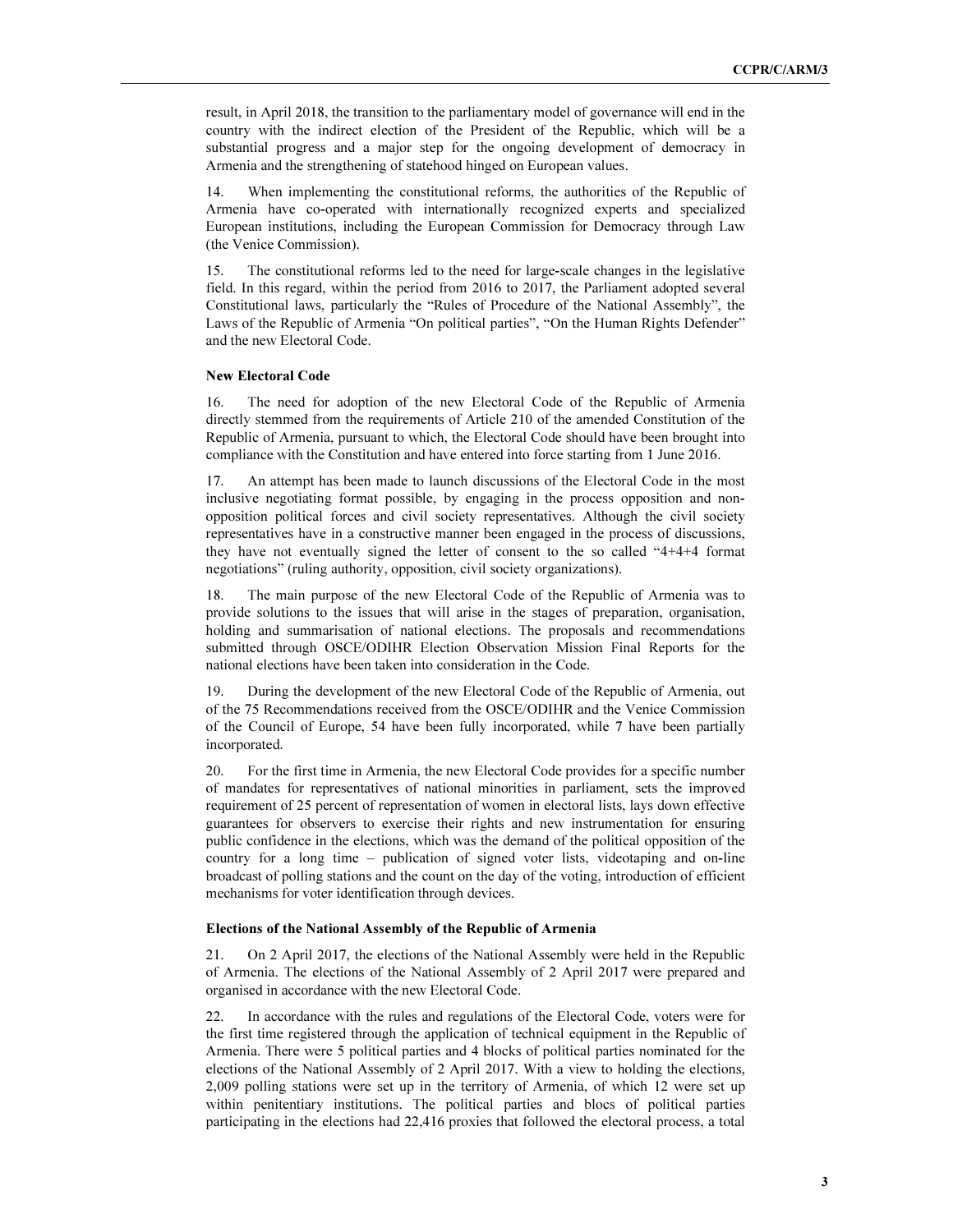of 28,730 local and international observers and 1,244 mass media representatives visited polling stations.

23. The Final Report of the Election Observation Mission enshrines, that "Despite welcomed reforms of the legal framework and the introduction of new technologies to reduce the incidents of electoral irregularities, the elections were tainted by credible information about vote-buying, and pressure on civil servants and employees of private companies".<sup>1</sup>

#### National Action Plan for Human Rights Protection

24. The amendments to the Constitution of the Republic of Armenia of 6 December 2015 enshrine that respect for and protection of the basic rights and freedoms of the human being and the citizen shall be the duties of the public power.

25. The National Strategy on Human Rights Protection – approved on 29 October 2012 by the President of the Republic of Armenia – enshrines that guaranteeing, ensuring and protecting human rights are the legal, political and moral priorities of a democratic and legal state and civil society – the axis of constitutional developments and the activities of state and public institutions.

26. The Government of the Republic of Armenia approved and implemented two Action Plans (2014–2016 and 2017–2019). Upon Decision No 483-N of 4 May 2017 the Government approved the 2017–2019 Action Plan for Human Rights Protection. The main purpose of the Action Plan is to design a single political document on human rights protection that will contribute to implementation of a more consistent and co-ordinated policy in the sphere of human rights protection. It should also be mentioned that the Action Plan has been developed in the most inclusive manner possible – with the active involvement of civil society representatives, representatives of the responsible state bodies, the Human Rights Defender and international advocacy organisations and accepting as a basis the recommendations thereof. When drawing up the National Plan for Human Rights Protection, the Government of the Republic of Armenia took into consideration the issues raised by various international monitoring bodies, as well as their proposals and recommendations for the country. Upon the Prime Minister's Decision Action Plan Coordinating Council was established which implements co-ordination of and oversight over the process of implementation from the Government perspective. Although some CSOs insisted on ensuring participation of CSOs in this interagency co-ordination format, with the purpose of creating equal opportunities for all willing CSOs the Government established a compulsory periodicity of public consultations, which is aimed at ensuring public monitoring and evaluation. Moreover, there was a requirement for all agencies to discuss the process of implementation of their actions at the sectoral public council adjunct to each minister.

# III. Articles of the Covenant (1–27)

#### Article 1

27. The Republic of Armenia consistently supports the universal realization of the right of peoples to self-determination as a goal pursued by the United Nations and fundamental principle of the international law, which is enshrined in the UN Charter, two Covenants and other international documents (for more details see RA first and second reports – CCPR/C/92/Add.2 & CCPR/C/ARM/2-3).

28. The Republic of Armenia, as the guarantor of security of the Nagorno Karabakh Republic (hereinafter referred to as "the Republic of Artsakh") pursues the recognition of the exercise of the right of peoples to self-determination and in any way assists in exercising its people's inalienable political, civil, social, economic and cultural rights.

 $\overline{a}$ 

<sup>&</sup>lt;sup>1</sup> https://www.osce.org/hy/odihr/elections/armenia/333491?download=true. Ibid.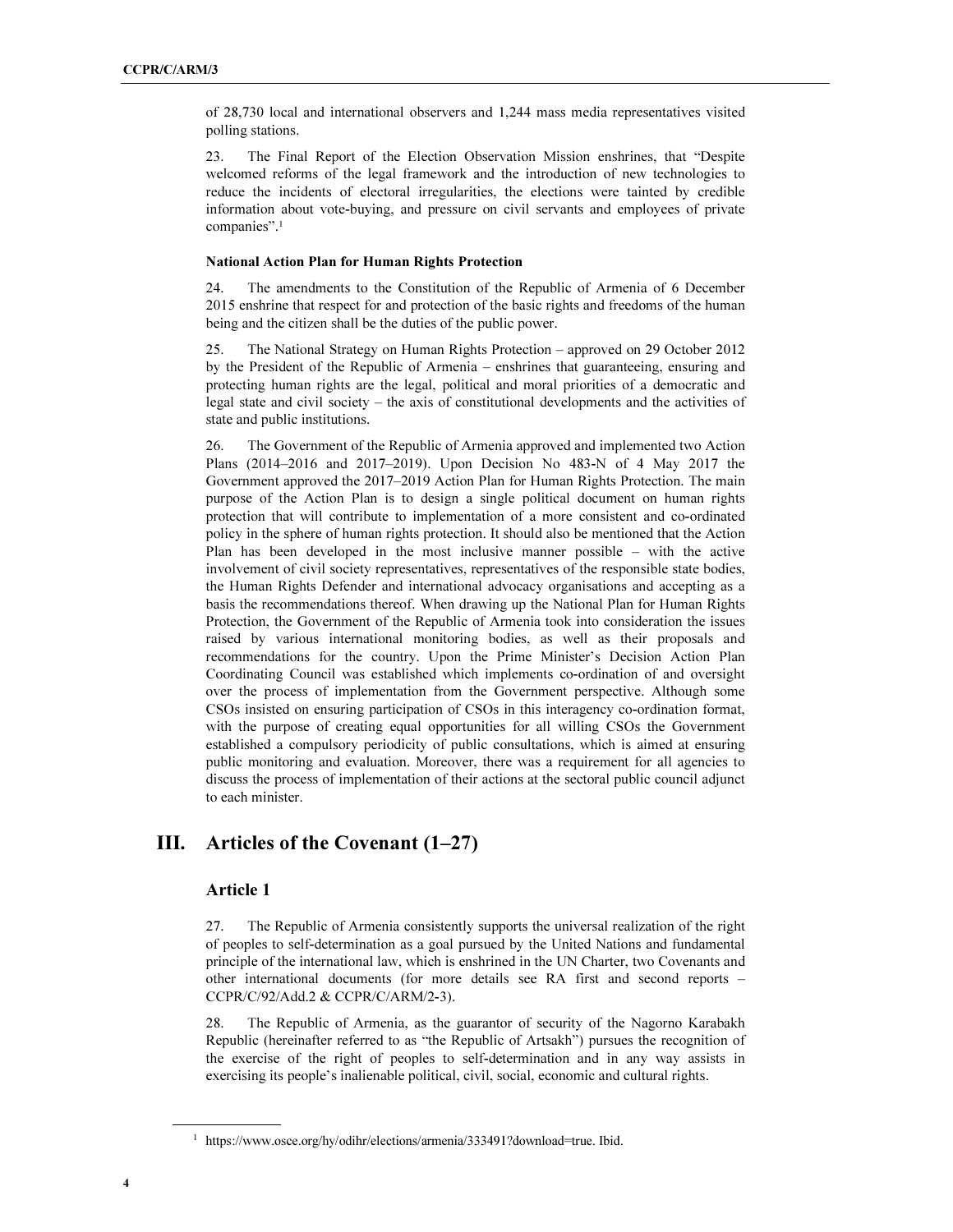29. The fact that the Republic of Artsakh has never been and may not be in any status a part of Azerbaijan was reasserted by the large-scale military aggression unleashed by Azerbaijan in April 2016 against the Republic of Artsakh. During the four days in April 2016 Azerbaijan pursued the same aggressive actions and atrocities against the Republic of Artsakh as in the beginning of 90s, when Azerbaijani military forces made an attempt to suppress the exercise by the people of Artsakh of their right to self-determination and expression of the will for peacefully living in their homeland. The Azerbaijani aggression was accompanied by blatant violations of the international humanitarian law as well as massacres and tortures of civilians (for detailed information on cases see the Report of the Republic of Artsakh Human Rights Defender, which has been circulated during the 70th session of the UN General Assembly as an official document (http://undocs.org/A/70/863).

30. It is restated in the amended Constitution that the Republic of Armenia is a sovereign, democratic, social state governed by the rule of law (Article 1).

31. In the Republic of Armenia, the power belongs to the people. The people shall exercise their power through free elections, referenda, as well as through state and local self-government bodies and officials provided for by the Constitution (Article 2).

32. Local self-governance shall be guaranteed in the Republic of Armenia as one of the fundamentals of democracy (Article 9). Chapter 9 of the Constitution is dedicated to local self-governance according to Article 181 of which local self-government bodies shall be the Council of Elders and the head of community, which shall be elected for a term of five years. Direct or indirect election of the head of community may be established by the Electoral Code. On 14 May 2017 the third elections to the Council of Elders of the City of Yerevan were held.

33. It is enshrined in the RA Constitution that the State shall promote the preservation, improvement and restoration of the environment, the reasonable utilisation of natural resources, guided by the principle of sustainable development and taking into account the responsibility before future generations. Everyone shall be obliged to take care of the preservation of the environment (Article 12). All forms of ownership shall be recognised and equally protected in the Republic of Armenia. The subsoil and water resources shall be the exclusive ownership of the State (Article 10).

### Article 2

34. Article 29 of the Constitution covers prohibition of discrimination. The Article particularly states: "Discrimination based on sex, race, skin colour, ethnic or social origin, genetic features, language, religion, world view, political or other views, belonging to a national minority, property status, birth, disability, age, or other personal or social circumstances shall be prohibited."

35. Article 30 of the Constitution sets the legal equality of women and men.

36. The reforms of the legal field in Armenia are in progress. One of the main goals of the constitutional amendments was to establish necessary and sufficient guarantees for the functional, structural, material and social independence of the judiciary.

37. The draft Judicial Code will enable to consistently implement the constitutional guarantees of the independence of courts, ensure transparency of and accountability for their activities.

38. With the purpose of ensuring strategic planning and sustainability of reforms in judicial and legal sector, the 2018–2023 Strategy for Judicial and Legal Reforms has been elaborated, which is expected to strengthen legal certainty, the predictability of the legal system and justice, access to justice and effectiveness, independence, impartiality of the judiciary, high quality justice, public accountability and transparency.

39. The new draft Criminal and Criminal Procedure Codes have been elaborated and the opinions by interested bodies thereon are in their final stage of summarisation despite the fact that the process of elaboration of the drafts is noted for delays due to the process of constitutional reform; however, the existing Government plans to finalize them during 2019.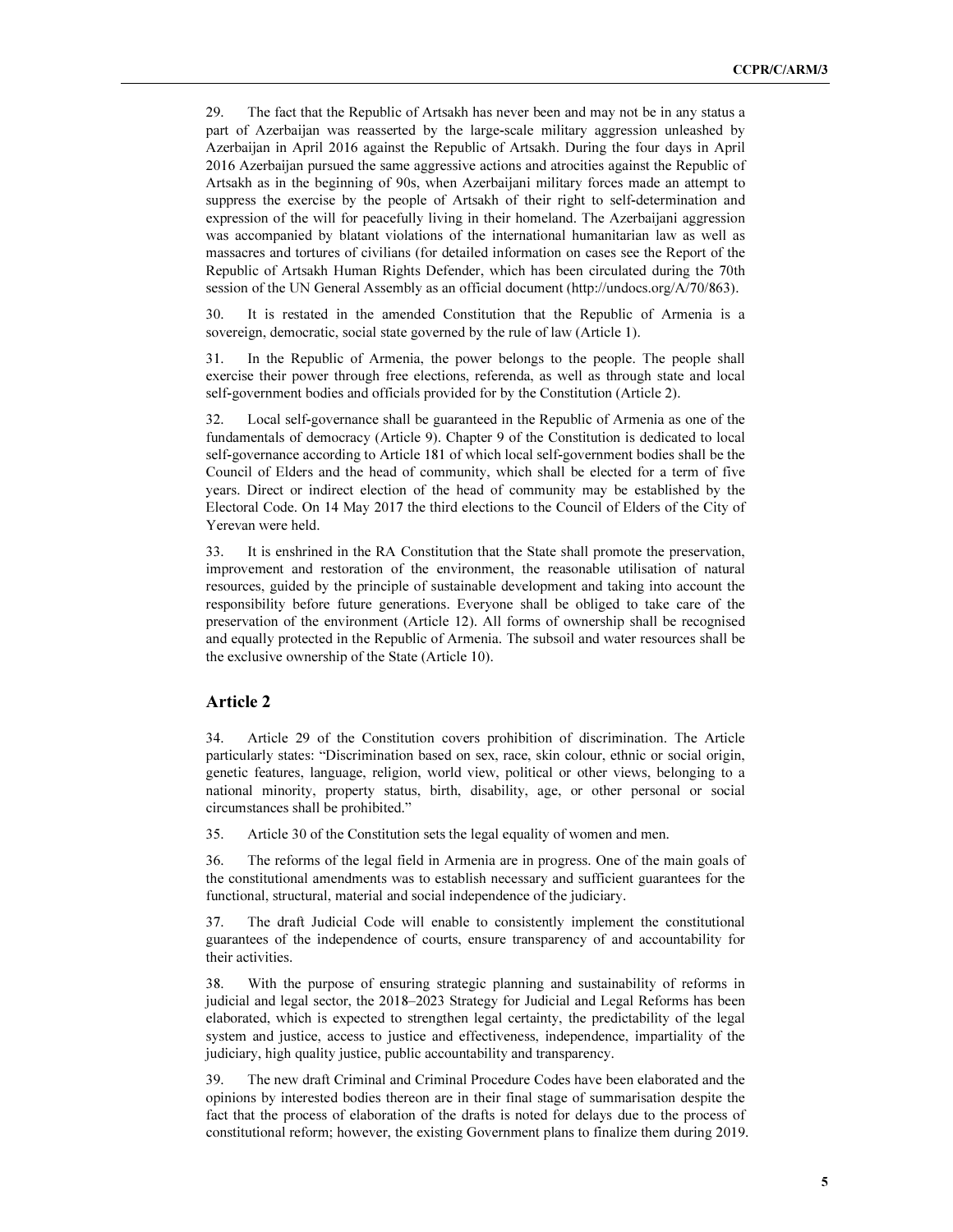40. Conditioned by the amendments to the RA Constitution, the Ministry of Justice elaborated and adopted on 16 December 2016 the Law "On non-governmental organizations". The Law has substantially improved the legal framework of activities of NGOs. Thus, as regards the establishing of an NGO, the new Law enables to set up nongovernmental organizations through association both natural persons and legal entities which from the perspective of liberalization of the field is another step forward. The nongovernmental organizations, in compliance with their statutory goals, were enabled to engage in entrepreneurial activity, though the profit may be used solely for statutory purposes. The registration procedures and procedures for making changes to registration have been simplified, the administrative burden has been reduced, certain aspects of involving volunteers by non-governmental organizations have been established and defined for the first time.

41. The Law "On national minorities" is currently being elaborated, which aims at regulating the relations pertaining to the exercise of rights by persons belonging to national minorities, defining the problems of state and local self-government bodies related thereto, as well as regulating the organisational and legal grounds for establishment and operation of the National Minority Council.

42. Centre for the Implementation of Legal Education and Rehabilitation Programmes of the Ministry of Justice of the Republic of Armenia conducts training courses on the issue of human rights protection, in which 131 civil servants participated in 2015–2017. The Government of the Republic of Armenia envisages in 2017–2019 to implement a number of training programmes in the field of human rights protection, in particular for lawenforcement officers, advocates and police officers, officials engaged in juvenile justice, judges, prosecutors, investigators of the Investigative Committee of the Republic of Armenia and the Special Investigation Service of the Republic of Armenia.

43. Chapter 10 of the Constitution enshrines provisions regarding the functions and powers of the Human Rights Defender, as well as the election, guarantees for the activities of the Human Rights Defender. Pursuant to Article 210 of the Constitution, the Law "On the Human Rights Defender" shall be brought into compliance with the Constitution. The Constitutional Law "On the Human Rights Defender" was adopted on 16 December 2016 in line with the Paris Principles, which essentially enhanced the powers of the Human Rights Defender (to participate in the development of sectoral legislation, conduct training courses on the issues of human rights, to submit a budget request of its office to the National Assembly, engage experts through the funds from the State Budget, to be financed as a National Preventive Mechanism, etc.).

44. Improved regulations regarding the status and guarantees of the employees of the Staff to the Human Rights Defender have also been prescribed. It is envisaged to establish new bodies – expert boards – which will be remunerated from the State Budget.

45. Based on the requirement of Article 29 of the Constitution, the Ministry of Justice has developed the draft Law "On ensuring legal equality". The draft Law is currently being considered.

46. It is envisaged by the draft Law to establish an advisory body adjunct to the Human Rights Defender – the Legal Equality Board – which aims to support the Human Rights Defender in ensuring legal equality and protection from any discrimination. The activities of elaboration of the draft are still to undergo a stage of discussions by interested parties. It's worth mentioning that the adoption of the Law is also derived from HR National Action Plan.

47. It is envisaged by this Action Plan to develop – upon adoption of the Law – educational and informative materials related to enforcement of the national legislation on ensuring equality and prohibition of discrimination.

#### Article 3

48. The amendments to the Constitution reaffirmed the constitutional guarantees of protection of women's rights. The Constitution, particularly, enshrines the principle of legal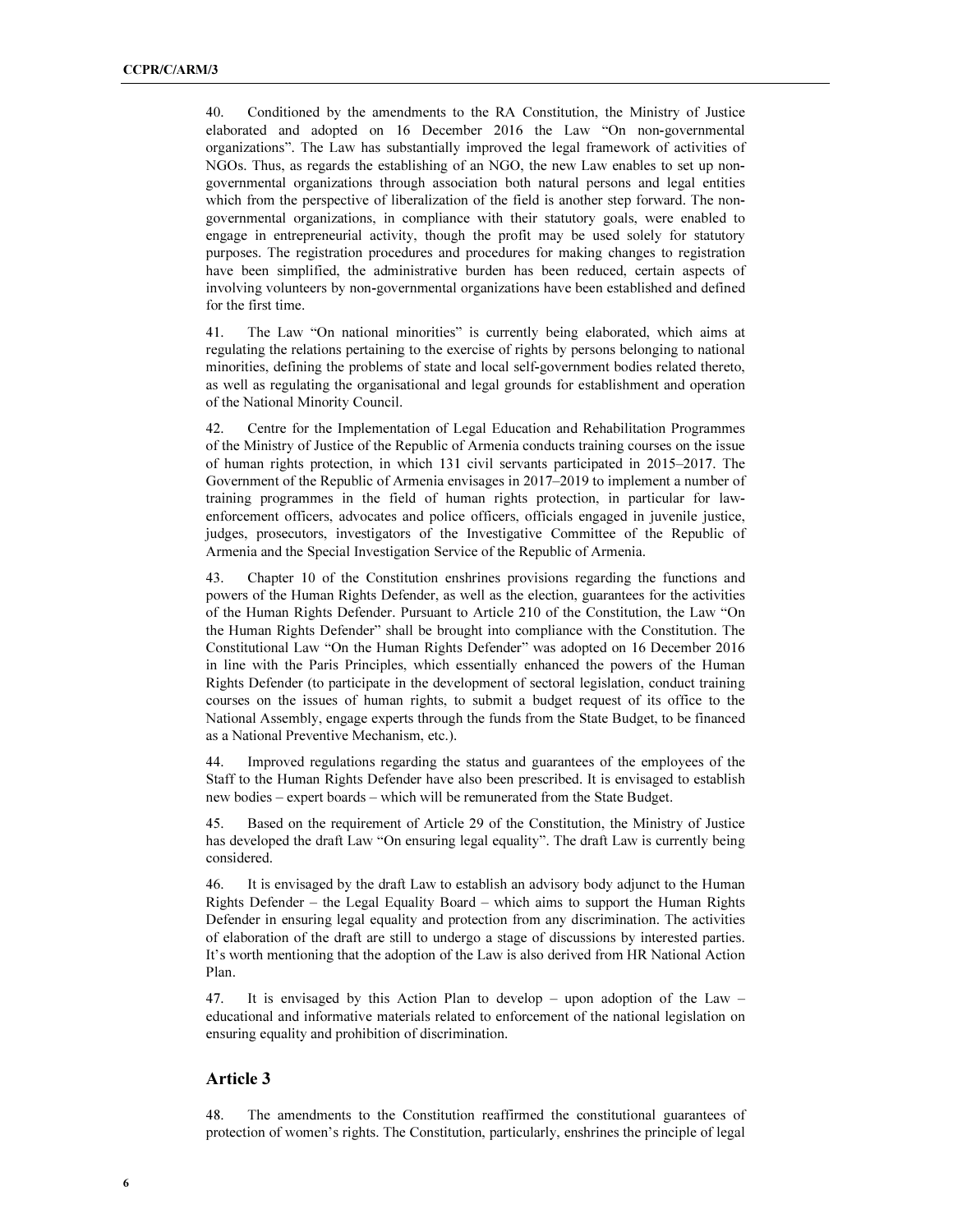equality between men and women, as well as enshrines that one of the main objectives of state policy in the economic, social and cultural spheres is promotion of de facto equality between men and women.

49. The new Electoral Code establishes more explicit mechanisms of protection of women's rights, which will further contribute to their participation in country's political life.

50. The core instrument for achieving gender equality in the Republic of Armenia is the Gender Policy Concept Paper approved on 11 February 2010 and the Law "On ensuring equal rights and equal opportunities for men and women" adopted on 20 May 2013 by the National Assembly.

51. The Concept Paper aims at creating equal conditions, overcoming all forms of discrimination on the grounds of sex, ensuring equal opportunities for men and women in the labour market and employment sector as well as their equal access to economic resources.

52. The Gender Policy Concept Paper has in fact predetermined the activities for elaboration of the Law "On ensuring equal rights and equal opportunities for men and women" and two strategic programmes, namely the Gender Policy Strategic Programme 2011–2015 and 2011–2015 Strategic Action Plan to Combat Gender-Based Violence.

53. The Law of the Republic of Armenia "On ensuring equal rights and equal opportunities for men and women" is aimed at ensuring gender equality in all spheres of social life, legal protection of men and women from gender discrimination.

54. The Law defines a long list of concepts which enables not only to develop a gendersensible policy for all spheres of social life, but also to ensure enforcement mechanisms.

55. Standing commissions on gender-related issues have been operating in all marzes (regions) of Armenia since 2011.

56. Health and educational programmes have been implemented – within the framework of Gender Policy Strategic Programme 2011–2015 and 2011–2015 Strategic Action Plan to Combat Gender-based Violence – by the state authorities with the support of NGOs and international organisations, mechanisms for monitoring and assessment of legal equality of men and women, as well as mechanisms for improvement of partnership relations have been introduced, examinations have been conducted, awareness raising activities have been carried out, training and professional development programmes have been introduced.

57. In fact all necessary grounds have been provided within the framework of these programmes to enable the analysis of the situation, obstacles, resources at each stage and to establish the priorities for the next stage with the purpose of implementing sectoral and inter-sectoral policies.

58. Significant progress in fight against domestic violence has been reported in the recent years. The legislation has been improved, mechanisms have been introduced, programmes have been implemented. With the purpose of organising and coordinating the activities:

- An Inter-Agency Commission on Fight against Gender Violence was established by Decision of the Prime Minister of the Republic of Armenia N213-A of 30 March 2010.
- The rules of procedure of the Interagency Commission on Combating Gender Violence was confirmed by the Decision of the Prime Minister of the Republic of Armenia N605-A of 30 July 2010.
- The 2011–2015 Strategic Programme on Combating Gender Violence was implemented, one of the objectives whereof was the establishment of main directions of the state policy targeted at reduction of gender violence. With the purpose of implementing the goals predetermined by the Strategic Programme every year an annual gender policy programme has been approved and implemented by the Government of Armenia, the measures covered by which were aimed at prevention of violence, in particular through elaboration and introduction of relevant mechanisms. Thus, multiple awareness raising programmes have been implemented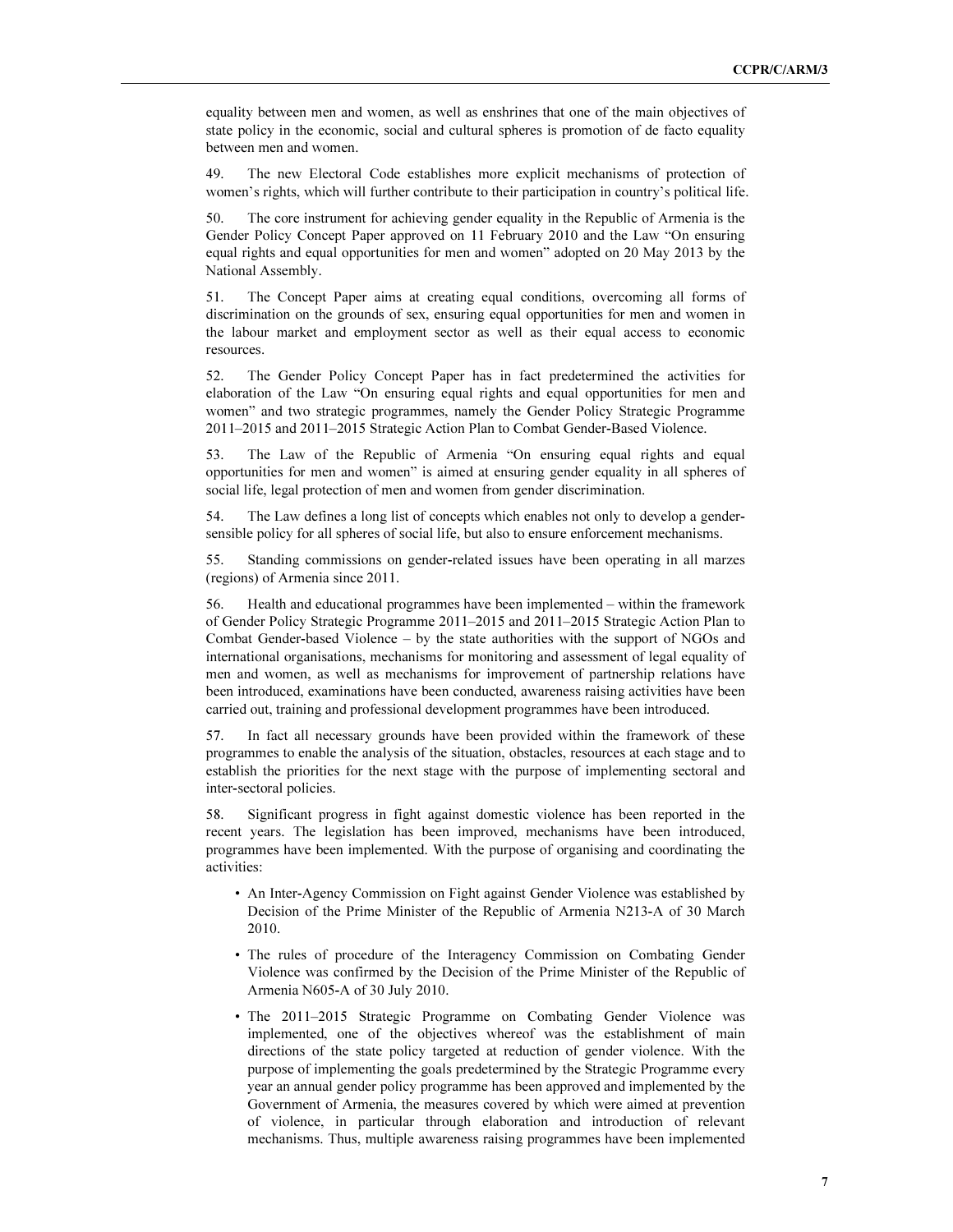in Yerevan and marzes, in 2011 the topic on violence was included in the syllabus of training programme for civil servants.

59. The concept of "domestic violence" and relations associated with support provided to the victims of violence have for the first time been defined in the Law "On social support" adopted in 2014.

60. On 13 December 2017, the National Assembly adopted the Law "On prevention of domestic violence in the family, protection of persons having been subjected to violence in the family and restoration of solidarity in the family". The mentioned draft Law has been elaborated by the working group established upon Decision of the Prime Minister of the Republic of Armenia No 567-A of 28 June 2016, comprised of representatives from all interested state authorities. The draft Law has undergone nearly dozens of public discussions. The Law regulates the organisational and legal grounds for prevention of violence in the family and protection of persons having been subjected to domestic violence, defines the concept of "domestic violence", the powers of competent bodies in the field of prevention of violence in the family and protection of the persons having been subjected to violence, types of protection measures, grounds for their application, procedure for centralised registration of cases of domestic violence and specifics of legal protection of information about persons having been subjected to domestic violence. The Law also prescribes rigid regulations, particularly criminal liability for violation of protection measures by the person having committed violence. The Law was elaborated in compliance with the criteria prescribed by the Council of Europe Convention on preventing and combating violence against women and domestic violence. It is also worth mentioning that the interested NGOs of the field insisted on establishing in the Criminal Code of the Republic of Armenia a separate corpus delicti of committal of domestic violence, through taking, on one hand, into account the fact that certain types of domestic violence are already criminalised in the Criminal Code of the Republic of Armenia, on the other hand given the analysis of statistics of cases by law enforcement authorities, the level of public perception of the phenomenon, as well as the risk of having a high level of latency in case of criminalisation, the legislative body decided to provide for criminal liability for violation of protective measures by a person having committed violence.

61. Point 75 of the Human Rights Action Plan for 2017–2019 envisages that during 2018–2019 training courses on prevention of domestic violence and protection of persons having been subjected to domestic violence should be held for judges, prosecutors, investigators of the Investigative Committee and Special Investigation Service, as well as for social workers.

62. For eliminating gender stereotypes, ensuring knowledge on equal rights and equal opportunities of men and women, as well as enhancing the level of awareness of police officers, courses have been arranged and held for the trainees of the Police Educational Complex of the Republic of Armenia, and training courses for the police officers of the service in charge of minors' affairs of the Republic of Armenia on equal rights and opportunities of men and women. Meetings and discussions on equal rights and equal opportunities of men and women were held at high schools by the school inspectors in charge of minors' affairs.

63. The percentage of involvement of women in the Police is as follows: in 2010 – 16.3 %, in 2011 – 15.9 %, in 2012 – 16.2 %, in 2013 – 17.4 %, in 2015 – 18.2 %, in 2016 – 18.6 %, as of 11 September 2017 – 18.5 %.

64. Within the context of combating violence, particular attention is focused on children. The Concept Paper on Combating the Phenomenon of Violence Against Children and Measures Implementation Schedule was approved by the Decision adopted by the Government of Armenia on 4 December 2014. The objective of the Concept Paper is to define the main directions of the state policy aimed at the elimination and prevention of the phenomenon of violence against children, as well as the rehabilitation of a child exposed to violence. The activities already launched are aimed at solution of the following issues: detection of cases of violence, exchange of information, creation of mechanisms for guidance, support and protection of children, preparation/training of specialists, and establishment of new institutions.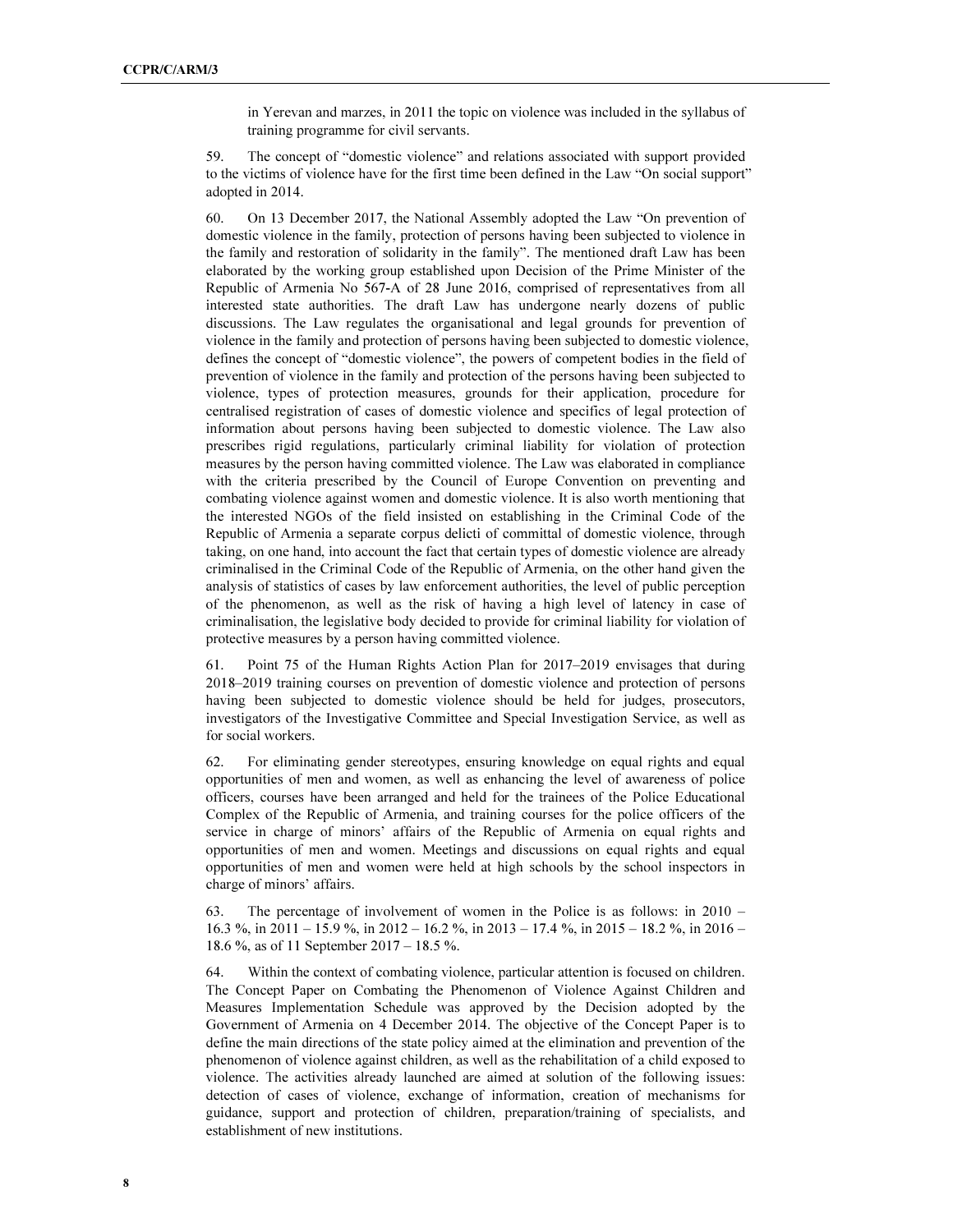65. During 2016–2017 two child care and protection boarding institutions functioning under the Ministry of Labour and Social Affairs were restructured into two child and family support centres, the functions whereof included support to persons having been subjected to domestic violence and the members of their families.

66. The Council of Courts' Chairmen of the Republic of Armenia on 29 August 2014 adopted Decision N 04-N "On promoting gender balance of the candidates for judges".

67. The amendments to the Law "On reproductive health and reproductive rights of the person" were elaborated upon the legislative initiative of the Government (Ministry of Healthcare) and in 2016 were approved by the National Assembly. In particular, the wording of Article 10 of the mentioned Law has been amended and prohibition of sexselective abortion has been enshrined.

68. In addition to legislative amendments, considerably extensive public awareness raising activities aimed at reduction of selective abortions have been simultaneously carried out.

69. Point 76 of the 2017–2019 Human Rights Action Plan refers to the development of the Action Plan within the framework of implementation of UN Security Council Resolution 1325 on Women, Peace and Security.

70. Pursuant to Decision of the Prime Minister of Armenia N 1014-A of 13 September 2017 an interagency commission has been established with the purpose of development of National Action Plan on implementation of the provisions of UN SC Resolution 1325. The Commission is comprised of representatives from all interested agencies and ministries. NGOs should also be actively engaged in ensuring the implementation of the Action Plan together with the Government.

71. On 19 January 2017 the Report on implementation of the provisions of Resolution 1325 was put by Armenia into circulation as UN official document (S/2017/54).

#### Article 4

72. With the amendments of 2015 Article 120 of the Constitution of the Republic of Armenia establishes the constitutional provisions on state of emergency.

73. The legal regime of state of emergency shall be prescribed by a law adopted by majority of votes of the total number of Deputies.

74. The Law "On legal regime of state of emergency" establishes legal provisions on state of emergency, in particular measures applied during the state of emergency and temporary restrictions of rights and freedoms, means and forces ensuring legal regime of the state of emergency, conditions and framework of application of arms and combat equipment, effective period of the state of emergency. Pursuant to the Law "the state of emergency shall be declared only in case of imminent danger to the constitutional order of the Republic of Armenia, including any attempts of violent change or overthrow of the constitutional order of the Republic of Armenia, seizure of power, armed disturbances, mass disorder, national, racial, religious conflicts accompanied by violent actions, terrorist acts, seizure or blockage of objects of special significance, creation and operation of illegal armed groups. The state of emergency shall be declared solely in cases when the elimination of imminent danger to the constitutional order of the Republic of Armenia is otherwise impossible."

75. Pursuant to the Constitution of the Republic of Armenia in case of martial law or state of emergency basic rights and freedoms of human beings and citizens – with the exception of the rights to human dignity, physical and mental integrity, prohibition of torture, inhuman or degrading treatment or punishment, general equality before the law, prohibition of discrimination, legal equality of men and women, freedom to marry, rights and obligations of parents, rights of the child, right to education, freedom of thought, conscious and religion, right to apply to the Human Defender, rights pertaining extradition of the citizens of the Republic of Armenia, right to preserve national and ethnic identity, right to judicial protection and the right to apply to international bodies for the protection of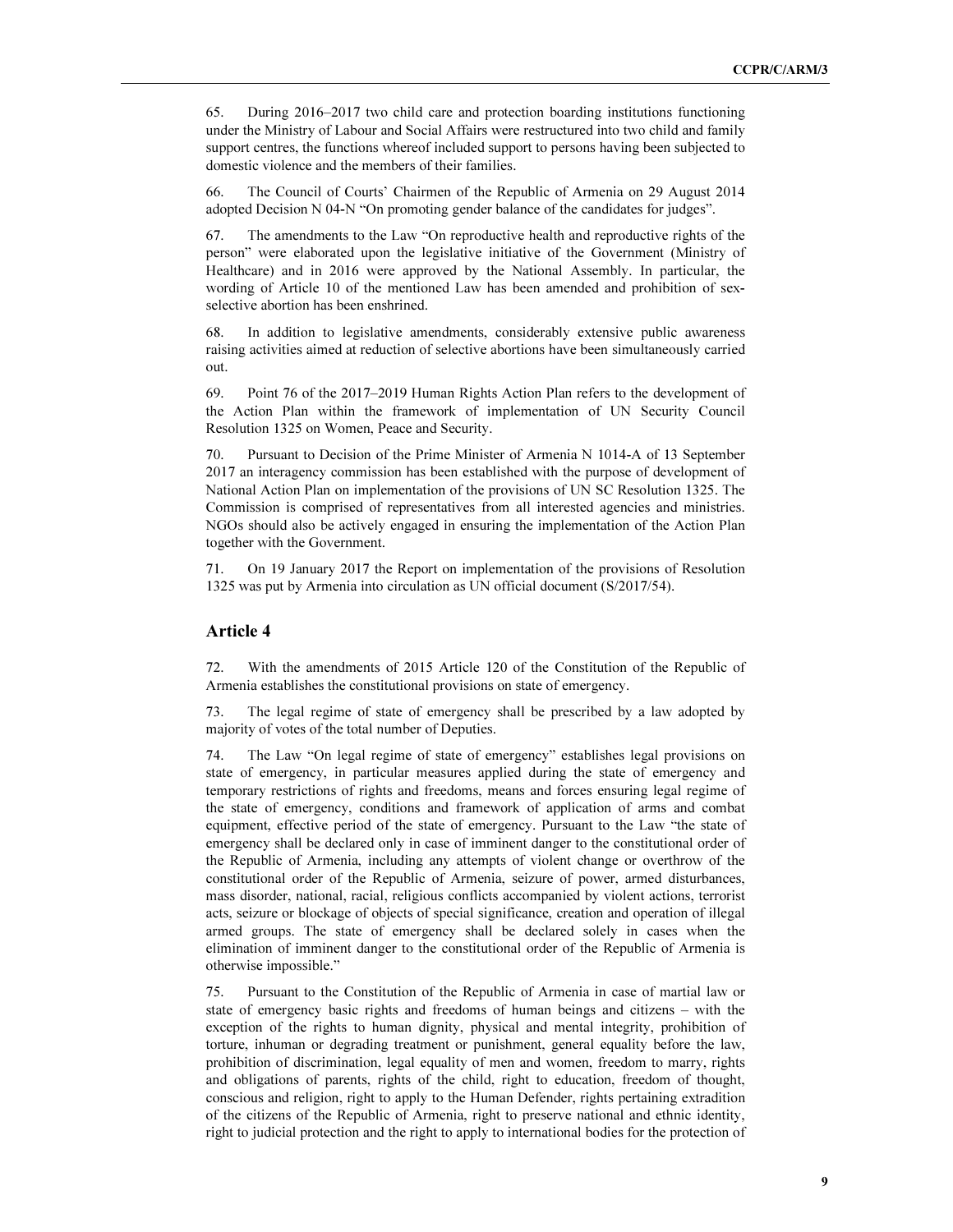human rights, right to fair trial, right to receive legal aid, right to be exempt from the obligation to testify, rights pertaining presumption of innocence, right to be defended against a charge, prohibition of double jeopardy, right of a sentenced person to appeal, right to seek pardon prescribed by the Constitution may be temporarily suspended or subject to additional restrictions under the procedure prescribed by law, only to the extent required by the existing situation within the framework of international commitments undertaken with respect to derogations from obligations during state of emergency or martial law.

#### Article 5

76. Pursuant to Article 81 of the Constitution of the Republic of Armenia restrictions on basic rights and freedoms may not exceed the restrictions prescribed by international treaties of the Republic of Armenia.

#### Article 6

77. During years 2010–2017 Armenia continued implementing a consistent policy in combating genocide both as a country having survived one and incurred consequences thereof, and as a pioneer of prevention of recurrence of such a crime. Genocide committed against Armenians by the Ottoman Empire in the end of the 19th and beginning of 20th century, has reached its apogee in 1915–1923 by leading to physical extermination of more than 1.500.000 Armenians. Many states, international organizations and individuals enjoying high international reputation have recognized and condemned this crime (the list of states is available at http://www.genocide-museum.am/eng/states.php). In particular, within the framework of the UN Sub-Commission on Prevention of Discrimination and Protection of Minorities, Benjamin Whitaker, Special Rapporteur, addressed in his report the issue of crimes committed against Armenians (see document E/CN.4/Sub.2/1985/6, 2 July 1985).

78. Armenia continues pursuing the steps towards the recognition and condemnation of Armenian Genocide by international community, aiming to establish the rule of international law and justice, to exclude the impunity and prevent repetition of such crimes.

79. The first genocide of the 20th century served as a ground for introducing the term genocide in the international law and characterizing the of this crime, by which genocide was qualified for the first time in international law as a crime against humanity.

80. Armenia persistently takes respective steps both in national and international formats towards prevention and punishment of crimes against humanity and the crime of genocide.

81. Among the events held in the Republic of Armenia in 2015 dedicated to the 100th commemoration of the Armenian Genocide, the first global socio-political forum "Against the Crime of Genocide" held in Yerevan on April 22–23 2015 and attended by more than 600 parliamentarians, politicians, diplomats, scientists, prominent genocide scholars from about fifty countries was distinguished by its importance and significance. In its two-day works the forum covered topics such as "Development of measures for the prevention of crimes against humanity in international law", "The issues of elimination of the consequences of genocide and responsibility" etc. As a result of the first global forum "Against the Crime of Genocide" the participants of the forum adopted a Declaration which calls the international community to support at its best the enhancement of mechanisms of prevention of genocide and the continuous efforts towards their global recognition.

82. On 23 April 2016 the second global forum "Against the Crime of Genocide" was held in Yerevan. This time a wide scope of problems related to the protection of persons that had become refugees during the genocide and crimes against humanity, and the rights of the survived were discussed during the forum. As a result of the second global forum, the participants again adopted a Declaration which expresses deep concern about atrocities and acts of genocide committed by the so-called Islamic State and other terrorist groups widespread in the Near East and in other places of the world, and calls all the countries,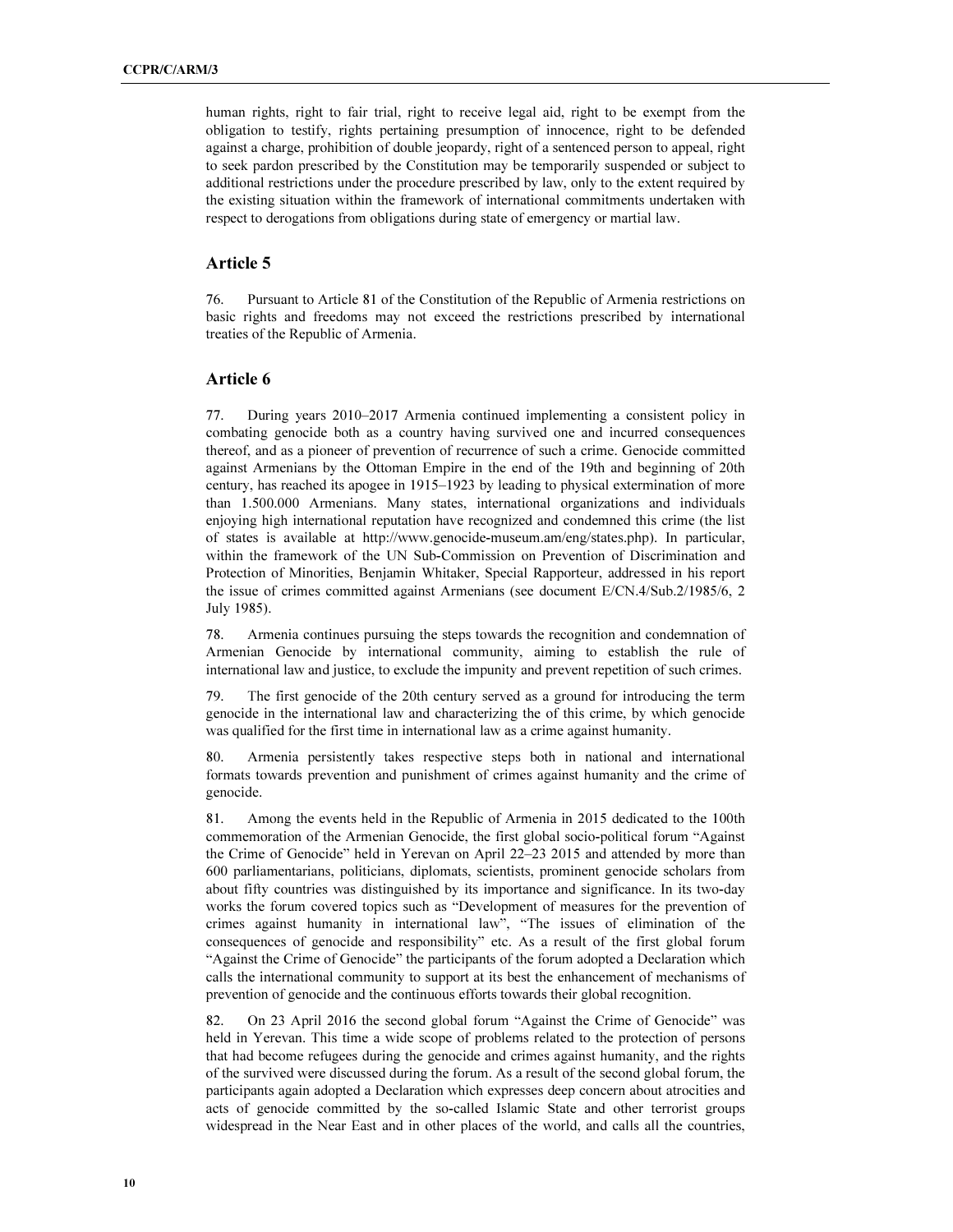parliaments, international organizations, the civil society and other interested parties to combine efforts in the new commitment of fight against the evil of genocide and other crimes against humanity. It is stated in the Declaration that the next global forum must focus on the development of the role, mechanisms, measures and capacities of education as an essential tool for eliminating hatred, intolerance and xenophobia. With its continuity, scope of participants, importance of discussed questions and modernity and results the forum has become an important international format of fight towards prevention of genocides and crimes against humanity.

83. In 2015, Aurora Humanitarian Initiative was launched on behalf of the survivors of the Armenian Genocide and in gratitude to all those who have saved Armenians from the genocide disaster. The initiative is based on the real story of Aurora (Arshaluys Martikanian), a girl who survived Armenian genocide, who despite the hellish tortures could overcome them and start a new life after arriving in the USA. The aim of Aurora Humanitarian Initiative is that the modern heroes from different places of the world get the opportunity to save lives of people struggling for their lives, and, thus, continue the humanitarian chain all over the world. On behalf of the survivors of the Armenian Genocide and in gratitude, an Aurora Prize Laureate will be honoured each year from 2015 to 2023 (in commemoration of the eight years of the Armenian Genocide 1915–1923) with a USD 100,000 award and a USD 1,000,000 grant which the laureate will grant to organizations that inspired him or her to act. More detailed information on Aurora Humanitarian Initiative is available on the following website https://auroraprize.com/hy/prize/detail/about.

84. Armenia has continued its activities within the framework of the UN Human Rights Council, introducing the Resolution on prevention of genocide. At the 22th session of the UN Human Rights Council held in Geneva on 22 March 2013, the Resolution on prevention of genocide was adopted by consensus (A/HRC/RES/22/22). Since 2008 it is the second Resolution that addresses the necessity of preventing the crime of genocide. The text of the aforementioned Resolution provided all main developments that had taken place in the context of preventing genocide under auspices of the UN, which includes highlighting the importance of using new mechanisms, in particular, the procedure of Universal Periodic Review, the role of education, and especially education on human rights, contributing to the prevention of genocide. The adoption of the Resolution was also symbolic in the sense that the 65th anniversary of the Convention on the Prevention and Punishment of the Crime of Genocide was in 2013.

85. In 2015 the Resolution on the prevention of genocide was once again presented by the initiative of the Republic of Armenia in the Human Rights Council and adopted thereby (A/HRC/RES/28/34). The updated and modernized version of the Resolution took into account the recent developments in the world – it condemned genocide as the most abhorrent crime committed against humanity, showing the causal relation between impunity and denial, which, becoming part of the state policy, ultimately hinders the process of reconciliation between peoples.

86. The consistent presentation of this Resolution by Armenia was also the contribution of our country to the coverage and dissemination of the Convention on the Prevention and Punishment of the Crime of Genocide.

87. On 11 September 2015, the Resolution entitled "International Day of Commemoration and Dignity of the Victims of the Crime of Genocide and of the Prevention of this Crime" was adopted by consensus at the 103rd plenary meeting of the 69th session of the UN General Assembly. The Resolution was co-authored by 84 UN member states. According to the Resolution, 9 December – the day of the adoption of the UN Convention on the Prevention and Punishment of the Crime of Genocide in 1948 – is declared as an international day. The Resolution reconfirms the responsibility of each state to protect its population from genocide and incitement to it.

88. The Republic of Armenia consistently raises the issue of protection of human rights and fundamental freedoms of the population of the conflict zones, first of all, the issue of protection of the right to life, in the UN platforms and that of other international institutions. It stems from the slogan of the UN Sustainable Development Goals – "No one will be left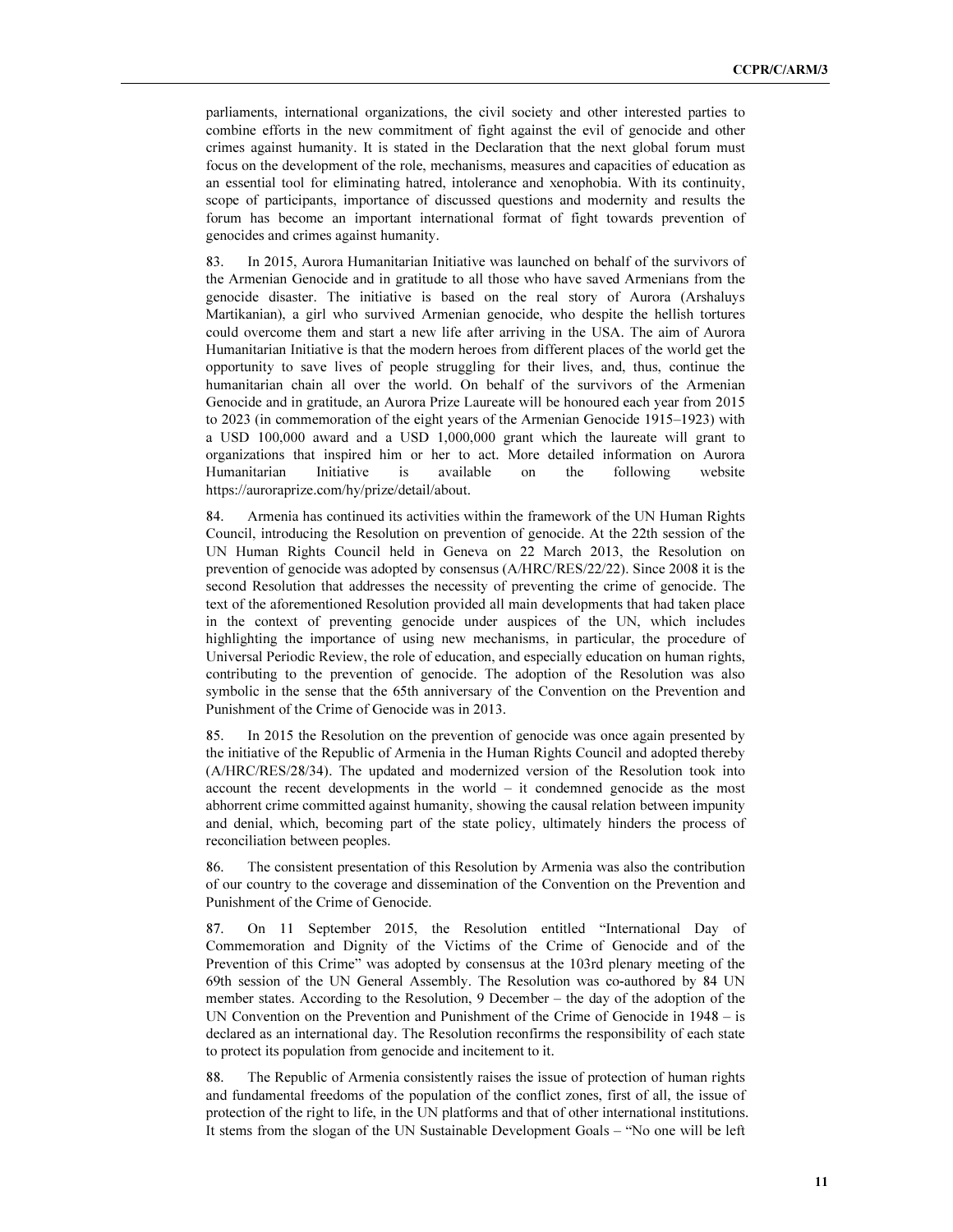behind". The persons living in the conflict zone have suffered the most from the conflict, they are deprived of the protection of the international community and are vulnerable in the sense of the violation of human rights and danger of resettlement. Thus, the population of the conflict zone of Nagorno Karabakh and civil infrastructures periodically continue to be targeted by the armed forces of Azerbaijan, which leads to human deaths and injuries. So, the Armenian side highlights the UN and other international institutions unimpeded entry to conflict zones, including, the Nagorno Karabakh.

89. On the criminal case being examined in the Special Investigation Service of the Republic of Armenia with regard to the events occurred on 1 and 2 March 2008, 10 individual proceedings were separated based on the facts of death of 10 persons and of receiving bodily injuries of 3 persons by use of "KS-23" special means considered as a firearm by the police officers; a preliminary investigation on each of them is pending, all necessary investigative actions, operational search activities aimed at disclosing, detecting and subjecting to liability the perpetrators of crime are undertaken. See the answers provided by the Republic of Armenia in the document CCPR/C/ARM/CO/2/Add.1 and subsequent letters which are posted on the Human Rights Committee website.

90. For the purpose of protecting human rights within the armed forces, as well as resolving sector-specific systemic issues, pursuant to the Order of the Minister of Defence of the Republic of Armenia No 1091 of 15 September 2015, the Human Rights and Integrity Building Centre was established in the Defence Ministry of the Republic of Armenia. The purpose of the Centre is the enhancement of human rights in the system of the Defence Ministry. The main objective of the Centre is to coordinate and combine the process of enhancing human rights in different subunits of the army. To ensure a more effective implementation of this aim, as well as to ensure transparency and accountability, the Hot Line 1-28 service has been launched in Human Rights and Integrity Building Centre since 11 January 2017, which enables servicemen and civilians to present any issue related to the Armed Forces of the Republic of Armenia and the military service via a free call.

91. Starting from 2016, measures aimed at introduction of European human rights standards in the Armed Forces of the Republic of Armenia have been implemented jointly with the Council of Europe Office. With the participation of international experts and experts of the Defence Ministry and the General Staff of Armed Forces, seminars and discussions have been organized, reports have been elaborated in accordance with specific recommendations to review the legislation of the defence sector, by taking into account the ECHR case-law practice.

#### Article 7

92. On 9 June 2015, the National Assembly adopted the draft laws "On Making Amendments and Supplements to the Criminal Code and Criminal Procedure Code of the Republic of Armenia". The need to adopt these draft laws was preconditioned by the necessity to comply with the UN Convention against Torture (hereinafter referred to as "the Convention") and to ensure compliance in the legislation of Armenia in terms of criminal liability for torture, to address the issues raised in the annual report for 2013<sup>2</sup> and 2014<sup>3</sup> of the Human Rights Defender, as well as to execute the judgments of the European Court of Human Rights (e.g. "Virabyan v. Armenia", "Nalbandyan v. Armenia"). In particular, the ECHR judgments on the above-mentioned cases found a violation of Article 3 of the Convention according to which the Armenian authorities were recommended to ensure the compliance of the national legislation of the Republic of Armenia to the standards of ECHR, by specifying the precise definition for "torture". Therefore, the Criminal Code of the Republic of Armenia is supplemented with Article 309<sup>1</sup>.

l

<sup>2</sup> http://pashtpan.am/resources/ombudsman/uploads/files/publications/afe1e423a8f465a4fba32ccc 27ef913a.pdf.

<sup>3</sup> http://pashtpan.am/resources/ombudsman/uploads/files/publications/206d2af54f5149a560 ed7a616830d107.pdf.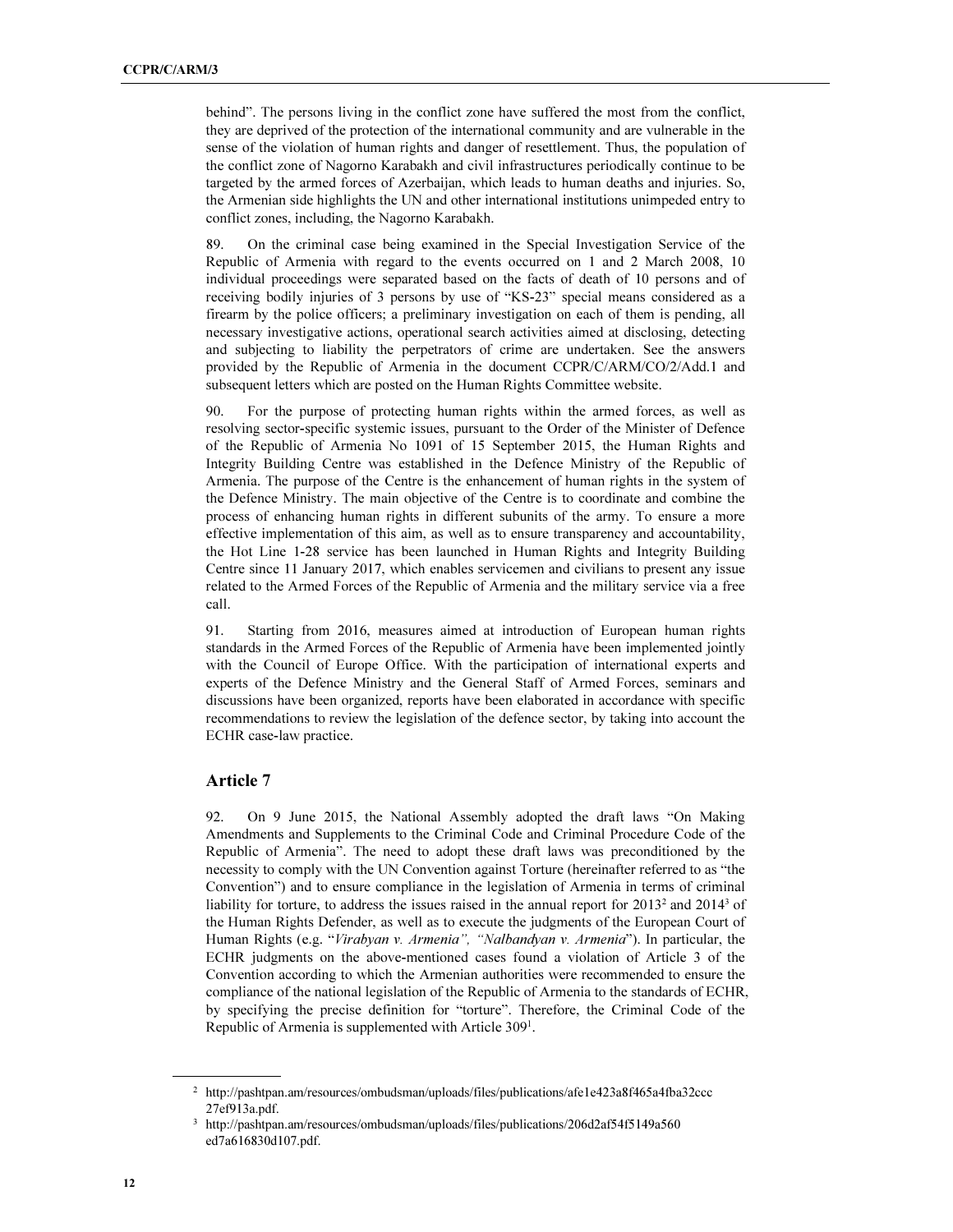93. After legislative amendments and supplements under consideration Article 119<sup>4</sup> of the Criminal Code of the Republic of Armenia was stated in such a way to refer also to a person not considered as an official, i.e. the cases of causing severe physical pain or mental suffering by an individual person. In addition, the mentioned corpus delicti was excluded from the scope of acts of the Criminal Code of the Republic of Armenia subject to prosecution under the private charges.

94. Therefore, as a result of considered legislative amendments full compliance between the national legislation and international commitments of the Republic of Armenia was ensured and corpus delicti of torture fully complies with Articles 1 and 4 of the Convention.

95. On 19 May 2014 the National Assembly adopted the Law "On making amendments and supplements to the Civil Code of the Republic of Armenia", by which a mechanism of compensation for non-pecuniary damage for violation of the rights guaranteed by the Convention for the Protection of Human Rights and Fundamental Freedoms, was introduced. In 2015, the mechanism of compensation for non-pecuniary damage was improved and finalised, as a result of which the opportunities of citizens to demand pecuniary or monetary compensation were expanded in all the cases when non-pecuniary or, to put it otherwise, moral damage has been caused by a state or local self-government body or an official with the violation of their rights. This was conditioned by the necessity to enforce the judgements delivered by the European Court of Human Rights with regard to Armenia, comply with the requirements of the Decision of the Constitutional Court of the Republic of Armenia SDV-1121 of 5 November 2013, as well as implement the 2014–2016 Human Rights Action Plan. In particular, point 33 of the mentioned plan specifies that the legislation of Armenia should provide for fair and proportionate compensation to the victims of tortures for damages inflicted by the acts of tortures and rehabilitation in compliance of Article 14 of the Convention.

96. For the purpose of exercising the right to receive fair and proportionate compensation by the victims of torture, including fulfilling of international obligations assumed by the Republic of Armenia, in particular, the full application of Article 14 of the Convention, on 16 December 2016 the National Assembly adopted draft laws "On making amendments in the Civil Code of the Republic of Armenia" and "On making a supplement to the Law of the Republic of Armenia "On advocacy"". As a result, the legislation of Armenia currently guarantees the right for the victims of torture to fair and proportionate rehabilitation for the damage inflicted as a consequence of the act of torture, which includes the right to redress for pecuniary and non-pecuniary loss, the right to benefit from medical, legal and psychological services.

97. Referring to prohibition of taking evidence under torture it should be noted that Article 309 of the Criminal Code, inter alia, explicitly prohibits intentional infliction of severe physical pain or severe mental suffering to a person by or at the instigation, upon the order or with knowledge of an official or other person having the right to act on behalf of

 $\overline{a}$ 

<sup>4</sup> Article 119. Causing severe physical pain or mental suffering

 <sup>1.</sup> Intentionally causing severe physical pain or mental suffering to a person, where this has not caused the consequences provided for by Articles 112 and 113 of this Code, and where the elements of crime provided for by Article 309.1 of this Code are missing – shall be punished by imprisonment for a term of maximum three years.

 <sup>2.</sup> The same actions that have been committed –;

 <sup>(1)</sup> against two or more persons;

 <sup>(2)</sup> against a person or his or her close relative in connection with performing his or her service or public duty by that person;

 <sup>(3)</sup> against a minor or a person in material or other dependence from the criminal, as well as a person kidnapped or taken as a hostage;

 <sup>(4)</sup> against an obviously pregnant woman;

 <sup>(5)</sup> by a group of persons or an organised group;

 <sup>(6)</sup> with particular cruelty;

 <sup>(7)</sup> with motives of national, racial or religious hatred or religious fanaticism – shall be punished by imprisonment for a term of three to seven years.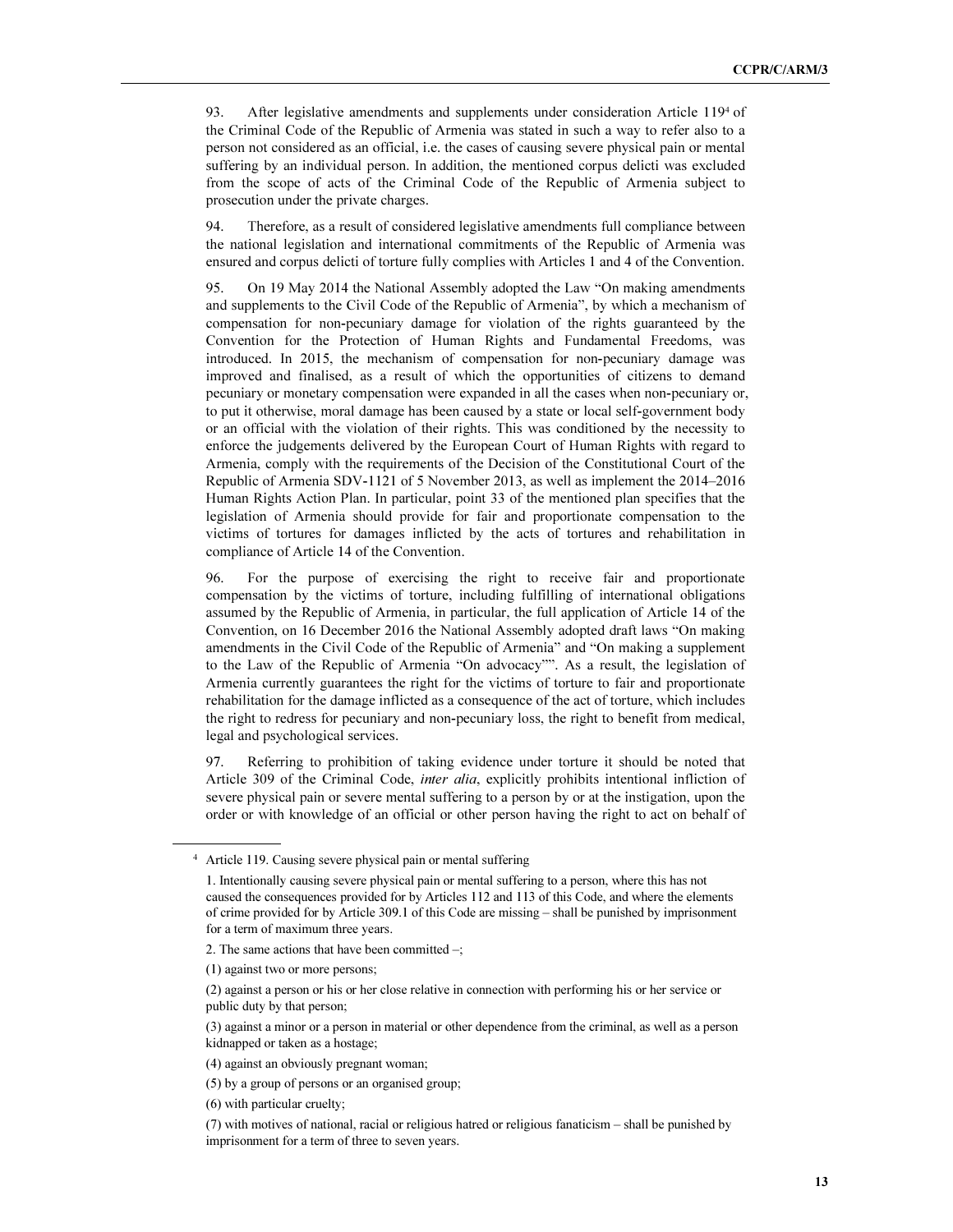the state body for the purpose of obtaining from that person or a third person information or confession. Moreover, Article 105 of the Criminal Procedure Code explicitly states that, materials, which were, *inter alia*, obtained through violence, threat, deception, ridicule of a person, as well as through other unlawful actions, may not serve as a basis for charges in criminal proceedings and used as evidence. Article 341 of the Criminal Code also contains a provision prohibiting obtaining evidence through torture. In particular, part 2 of the mentioned article prescribes liability for compelling – by use of violence or threat or by other unlawful actions – by a judge, prosecutor, investigator or inquest body persons on trial to testify or give an explanation or compelling the expert to issue a false opinion, as well as compelling a translator to provide an incorrect translation, which is accompanied by torture.

98. In 2014 the Special Investigation Service of the Republic of Armenia published a booklet titled "A guideline on organising and conducting investigation on cases involving torture", the scientific and methodological manual on "Protection of suffrage and the right to participate in the referendum by the criminal law in the Republic of Armenia in the context of the Convention on Standards of Democratic Election, Voting Rights and Freedoms in the CIS Member States", and in 2015 the book titled "Peculiarities of methods for qualifying and investigating crimes committed by officials against the state service", the guideline titled "Legal positions of the Court of Cassation of the Republic of Armenia on criminal cases for the years 2006–2014", and the guideline on "Legal positions of the RA Constitutional Court in respect of cases related to deciding the issue of compliance of certain provisions of the Criminal Code and the Criminal Procedure Code to the Constitution of the Republic of Armenia".

99. According to the Constitutional Law "On the Human Rights Defender", the Defender shall reserve the status of the national preventive mechanism prescribed by the Optional Protocol – adopted on 18 December 2002 – to the 1984 UN Convention against Torture and Other Cruel, Inhuman or Degrading Treatment or Punishment (hereinafter referred to as "the National Preventive Mechanism"). As the National Preventive Mechanism, the Defender's activities are targeted at the prevention of torture and other cruel, inhuman or degrading treatment in places of deprivation of liberty prescribed by part 4 of Article 28 of this Law.<sup>5</sup> For the purpose of ensuring the performance of the functions of the National Preventive Mechanism, a separated subdivision shall be established within the Staff to the Defender.

100. As the National Preventive Mechanism, the Defender shall maintain regular contact with the UN Subcommittee on Prevention of Torture and Other Cruel, Inhuman or Degrading Treatment or Punishment, as well as other relevant international organisations, including through the exchange of information and the meetings with them.<sup>6</sup>

101. Point 34 of the 2014–2016 Action Plan for the Human Rights Protection envisages study of the international practice in creation of an independent mechanism for acceptance of complaints regarding tortures and cases of ill-treatment in the places of imprisonment and for ensuring the further processing thereof, as well as submission of a recommendation. In this regard, the Ministry of Justice has conducted a study on international legal standards and international practice for establishment of an independent mechanism for acceptance of

- (3) psychiatric organisations;
- (4) garrison disciplinary isolators;
- (5) vehicles envisaged for transferring persons deprived of liberty;

l

<sup>&</sup>lt;sup>5</sup> Within the meaning of this Law, the places of deprivation of liberty shall be:

 <sup>(1)</sup> places for holding of arrestees and detainees;

 <sup>(2)</sup> penitentiary institutions;

 <sup>(6)</sup> any other place, where upon the decision, order or instruction of a state or local self-government body or official, with the consent or permission thereof, a person has been deprived or may be deprived of liberty, as well as any such place which a person may not arbitrarily leave without the decision or permission of the court, administrative or other body or official.

<sup>&</sup>lt;sup>6</sup> The Institute of Human Rights Defender of Armenia has an "A" status, which indicates compliance with the Paris Principles, as well as being an accredited National Institute of the United Nations.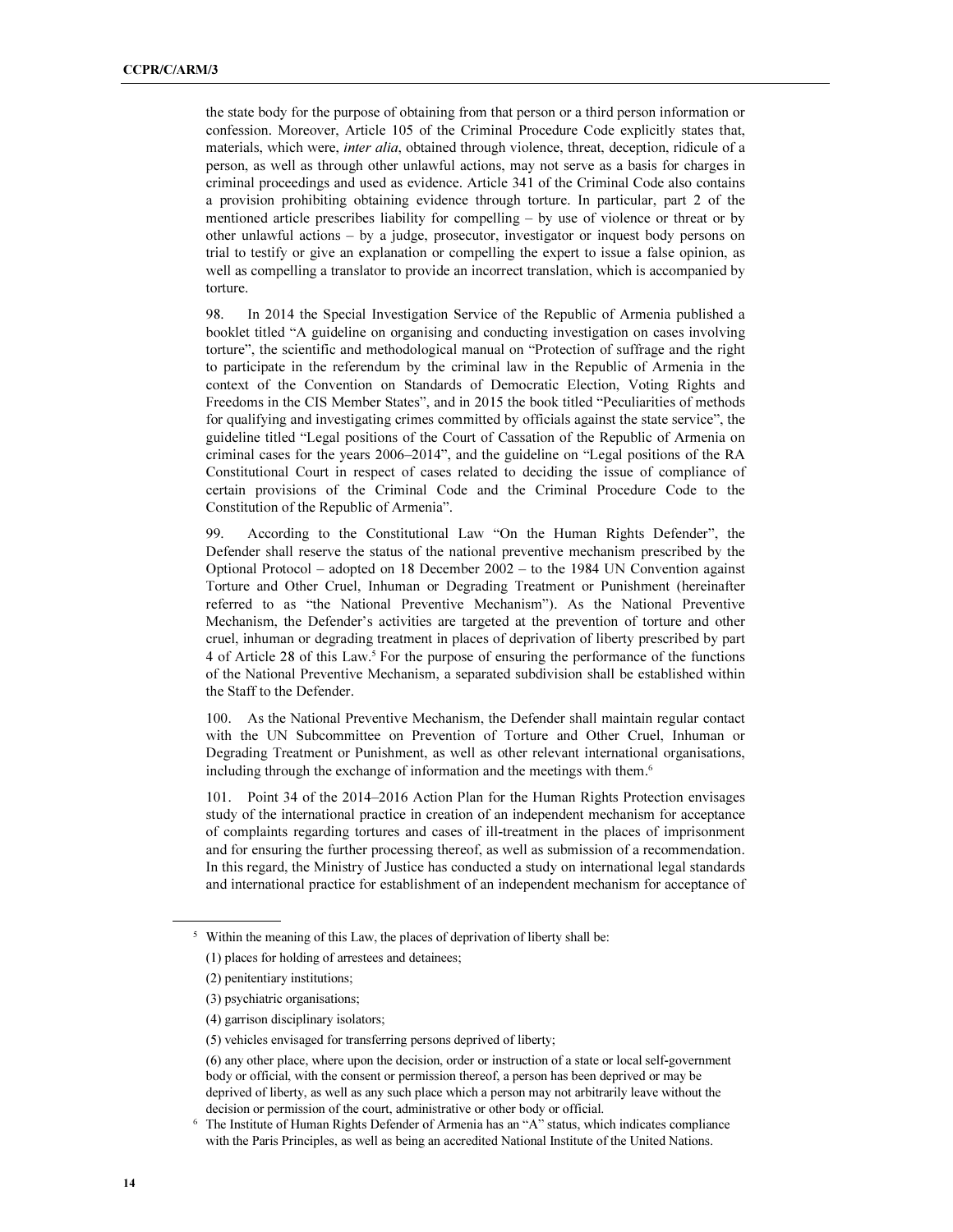complaints regarding torture and cases of ill-treatment at places of imprisonment and enabling their further processing, which was submitted to the Government by the Ministry of Justice on 25 December 2015.

102. The Investigation Service conducted investigations on issues related to use of force by police officers during demonstrations, clashes that took place in recent years.

103. On 2 July 2015, a criminal case was instituted with the Special Investigation Service under part 2 of Article 309, part 2 of Article 164 and part 1 of Article 185 of the Criminal Code with regard to the events that, in accordance with the information published on the media, during the special measures implemented on 23 June 2015 aimed at suspending the gathering (demonstration), and then the sit-in strike organised at Baghramyan Avenue of Yerevan by the civil initiative "No to Plunder" against increasing the electricity tariff, as well as during the following days, persons carrying out special state service used violence against the participants of the demonstration and a number of journalists covering the events, caused bodily injuries, intentionally damaged or destructed the video recording devices thereof, whereby obstructing the lawful professional activities of journalists, causing significant damage to the rights and lawful interests of persons, organisations, the lawful interests of the society and state.

104. By the evidence obtained during the preliminary investigation of the criminal case Officers of the Police, senior inspector of service of Troop of the Patrol Service, Captain Kostan Budaghyan, Sergeants of the 3rd special battalion of the same troop Tatchat Noratunkyan, Arthur Ayvazyan were charged under part 2 of Article 164 of the Criminal Code of the Republic of Armenia, and officer of the Police Troops of the Republic of Armenia, Lieutenant Colonel Davit Perikhanyan was charged under part 1 of Article 164 and part 1 of Article 185 of the Criminal Code of the Republic of Armenia. Their term of office was temporarily suspended. Kostan Budaghyan was charged for the obstruction of the lawful professional activities of journalist of Armenia TV Company Khachatur Yesayan. Tatchat Noratunkyan and Arthur Ayvazyan were charged for the obstruction of the lawful professional activities of photojournalist of Photolur News Agency Hayk Badalyan. Davit Perikhanyan was charged for the obstruction of the lawful professional activities of journalist of Radio Azatutyun/Free Europe Arthur Papyan, of the lawful professional activities of journalist of ACTV online television company of "Utopiana.am" creativecultural NGO Ashot Boyajyan, as well as for intentionally damaging the photo camera belonging to the mentioned NGO and causing significant-scale property damage in the amount of AMD 485 000.

105. A Decision was made on 15 August 2016 on separating the case against the persons having participated in the crimes – Kostan Budaghyan, Tatchat Noratunkyan, Artur Ayvazyan and Davit Perikhanyan – from the criminal case, which was forwarded to court with the indictment. Official investigation was conducted in the Police of Armenia with regard to the above-mentioned cases, based on the results whereof 13 police officers were subjected to disciplinary penalties. The preliminary investigation of the criminal case is in progress.

106. On 29 July 2016, during preliminary investigation of the criminal case investigated at the Special Investigation Service with regard to the facts of obstructing the lawful professional activities of journalists by way of using force against a number of journalists covering the events taken place in Sari Tagh (district) of the city of Yerevan, of damaging journalists' equipment and by other ways, as well as with regard to the fact of excess of official powers by police officers, information was received that allegedly 76 citizens and 24 journalists suffered during the above-mentioned operations. Charges were brought against eight citizens.

107. Confrontations having taken place in Sari Tagh during the assembly aimed at assisting the "Sasna Tsrer" armed group. A criminal case has been initiated with regard to this event and charges have been brought against nearly 15 police officers.

108. With regard to the prohibition of torture and other cruel treatment, courses on "Human Rights in the Armed Forces" were held, with the participation of about 500 military servants.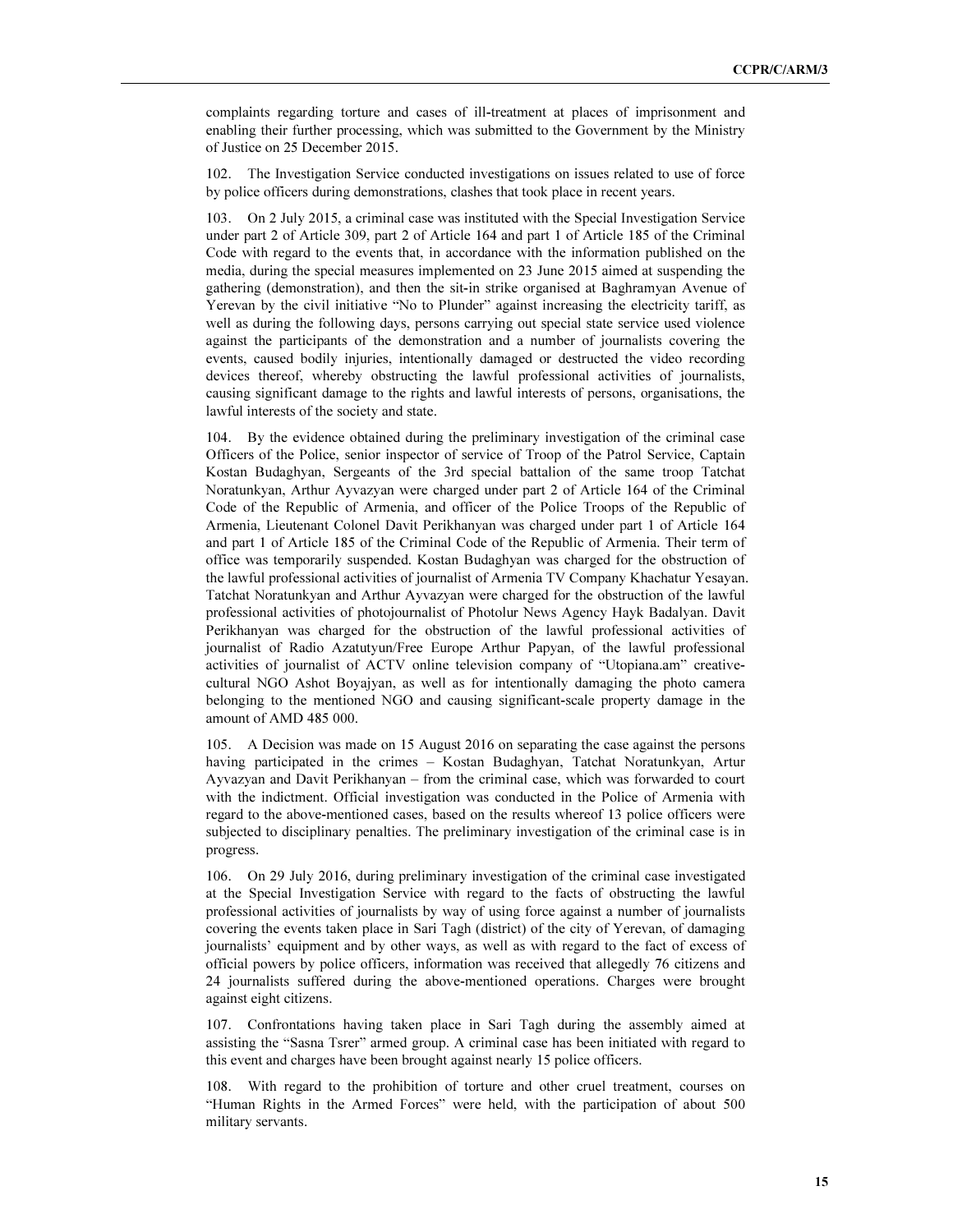109. With regard to the alternative service, matters concerning the organisation of alternative service have been reviewed by the Law of 2 May 2013 "On making amendments and supplements to the Law of the Republic of Armenia "On alternative service""; particularly, terms of service have been reduced by types, engagement of the Ministry of Defence has been minimised in relation to matters concerning both conscription and organisation of service. Criminal prosecution against persons who previously refused the service has been terminated. No complaints with regard to the alternative service have been recorded since the legislative amendments.

#### Article 8

110. The prohibition of putting in slavery and subjecting to trafficking is enshrined in the Constitution, Criminal Code and other relevant legal acts.

111. On 17 December 2014 the Law "On identification of and support to persons subjected to trafficking in and exploitation of human beings" was adopted, which shall regulate the relations related to the process of guidance, gathering and exchange of information on persons suspected to have undergone trafficking in human beings and (or) exploitation from the moment of their detection, as well as the process of their identification, support and protection as victims or victims of special category, and provision of reflection period. For the purpose of ensuring proper compliance with the requirements of the law the Government has adopted a number of decisions regulating the sphere.

112. The Rules of Procedure of the Commission for Identification of Victims Subjected to Trafficking in and Exploitation of Human Beings in the Republic of Armenia was approved by the Decision of the Government N 1200-N of 15 October 2015, the main objective whereof shall be conducting – by the Ministry of Labour and Social Affairs and the Police, partner non-governmental organisations – the identification of potential victims being in pre-identification stage, giving them a status of a victim or a victim of special category and granting them the right to support and protection envisaged respectively for the victims or victims of special category irrespective of the circumstance of their participation in the criminal procedure process pertaining to the trafficking in human beings and their exploitation or their status in this process.

113. On 29 October 2015 the Government adopted the Decision N 1356-N "On approving the procedure for providing the potential victims, victims and special category victims of trafficking in and exploitation human beings and their lawful representatives with the protection envisaged under the Law "On Identification of and support to the persons subjected to trafficking in and exploitation of human beings'" which shall regulate the types of protection provided to the potential victims, victims, special category victims of trafficking in and exploitation of human beings and their lawful representatives, the grounds for providing protection, as well as relations pertaining to the protection procedure.

114. On 5 May 2016 the Government adopted the Decision N 492-N "On defining the procedure and amount of support to potential victims, victims and special category victims of trafficking in and exploitation of human beings provided for by the Law "On Identification and support to the victims of trafficking in and exploitation of human beings", which shall regulate the relations pertaining to providing the victims of trafficking in and exploitation of human beings with the support envisaged by law. Pursuant to Article 46 of the mentioned Decision all victims shall be entitled to a lump-sum monetary compensation. Monetary compensation in the amount of AMD 250 000 shall be provided for partial recovery of damages incurred by a person during his or her subjection to trafficking and exploitation.

115. In 2017 4 victims have received monetary compensation. Furthermore, in 2017 the Ministry of Labour and Social Affairs proposed making a supplement in the above mentioned decision, substantiating that the regulations existing in the sphere lack guidance mechanisms for children and that the issue needs a legal resolution. A draft guidance mechanism for children subjected to trafficking in and exploitation of human beings was elaborated and put into inter-agency circulation, which establishes the scope of actors in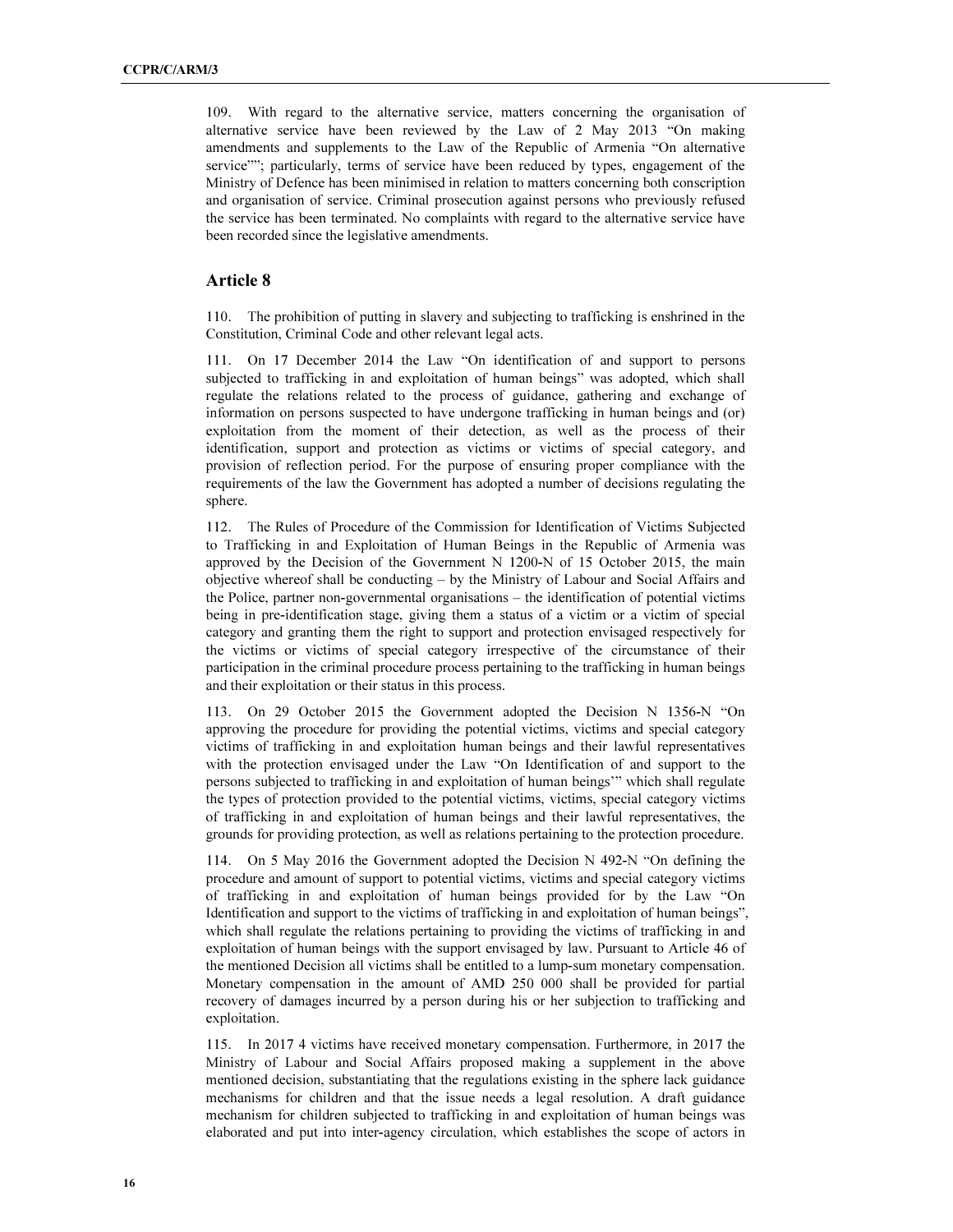place to support children subjected to trafficking and exploitation, forms of their cooperation and actions taken in this context during the detection, pre-identification and identification, preliminary investigation, inquest, support, social-psychological rehabilitation of child victims.

116. The curriculum of the Academy of Justice includes courses on main problems in trafficking. The annual training programme of judges and persons – included in the list of candidates for judges – who have completed the relevant study at the Academy of Justice or have completed studies at the Academy of Justice includes a course dedicated to qualification as trafficking and exploitation, problems on detection of trafficking or exploitation, labour trafficking and sexual exploitation.

117. 1 person was sentenced to imprisonment during 2010, 6 persons were sentenced to imprisonment during 2011 and 1 person was subjected to penalty under Article 132 of the Criminal Code. Nine persons were sentenced to imprisonment during 2012, 13 persons during 2013, five persons during 2014 and two persons during 2015 by the courts of the Republic of Armenia under Articles 132 and 132.2, also a medical coercive measure was imposed on two persons, five persons were sentenced to imprisonment during 2016 and nobody was sentenced to imprisonment during the first half of 2017.

#### Article 9

118. Article 27 of the Constitution states: "Everyone shall have the right to personal liberty. No one may be deprived of personal liberty otherwise than in the following cases and as prescribed by law".

119. Everyone deprived of personal liberty shall be promptly informed, in a language which he or she understands, about the reasons for deprivation of liberty, whereas in case a criminal charge is brought – also about the charge. Everyone deprived of personal liberty shall be entitled to have the person of his or her choice be immediately informed thereon. The exercise of this right may be delayed only in the cases, under the procedure and within the time limits prescribed by law, for the purpose of preventing or disclosing crimes. Everyone deprived of personal liberty shall have the right to challenge the legitimacy of depriving him or her of liberty, whereon the court shall render a decision within a short time period and shall order his or her release if the deprivation of liberty is illegitimate. No one may be deprived of personal liberty merely on the ground of inability to fulfil civil-law obligations.

120. Every arrested and detained person shall be immediately informed of the grounds for arrest or detention, as well as of the factual circumstances and legal qualification of the crime he or she is suspected of or is charged with. Pursuant to part 2 of Article 65 of the Criminal Procedure Code: the accused shall have the right, in the manner prescribed by this Code, to have a defence counsel, waive the right to have a counsel, waive the right to counsel and conduct his or her defence from the moment charges are brought, to meet his or her counsel privately, in confidence and in an unimpeded manner, without restrictions on the number and duration of visits, be interrogated in the presence of the counsel, through the body conducting criminal proceedings to inform his or her close relatives and, in case of a military servant, also the commanders of the military unit about the place of and grounds for keeping him or her in custody, not later than 12 hours immediately after being taken into custody.

121. Norms on ensuring contact of arrested and detained persons with family and the outside world shall be regulated in a comprehensive way by the Law "On the custody of arrestees and detained persons".

122. The Government has made amendments and supplements to the Decision N 1543-N "On approving the internal regulation of detention facilities and correctional institutions of the Penitentiary Service of the Ministry of Justice" by Decision No 1599-N of 14 December 2017. The Decision envisages provision of an opportunity for a video call lasting up to twenty minutes twice a month for foreign detained persons or convicts, whose close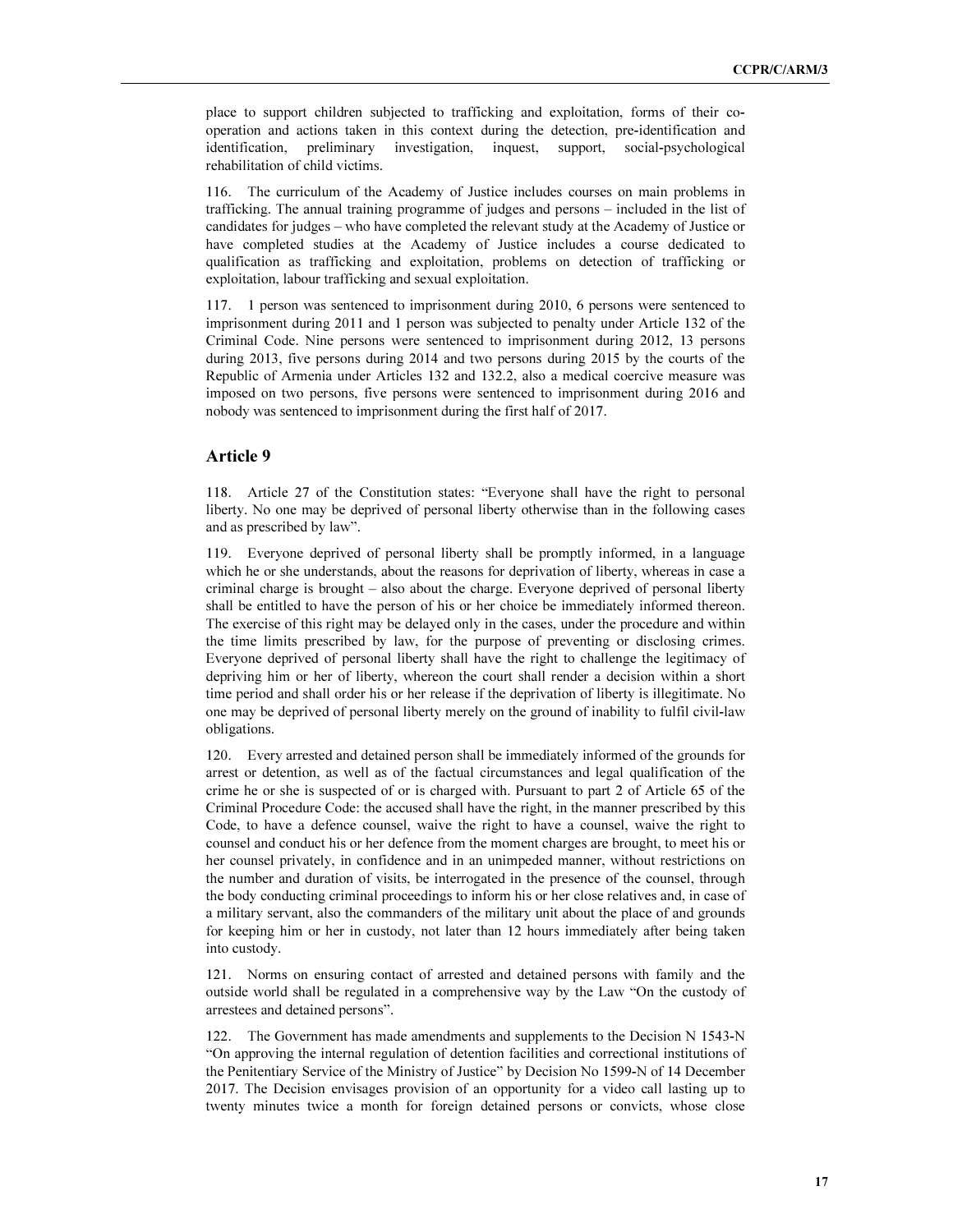relatives cannot visit them, as well as for those foreign detained persons or convicts whose close relatives may not avail of a short visit due to objective reasons.

123. On 21 June 2014 the National Assembly adopted the draft law "On making amendments and supplements in the Criminal Code of the Republic of Armenia" for the purpose of ruling out the possibility of holding seekers of political asylum liable on the ground of illegal entry into the country.

124. In accordance with rules of investigative jurisdiction enshrined in the Criminal Procedure Code control over the lawfulness of preliminary investigation of criminal cases examined under Article 329 shall be exercised by the prosecutors of the Department of Supervision over the Investigation of Crimes against Public safety under the Prosecutor General's Office. In the context of legal regulations in effect no criminal liability shall be imposed on a natural person – having entered Armenia without documents prescribed or appropriate authorisation – in order to avail of the right to political asylum.

125. The term "apprehended person" has been incorporated and the rights of the person apprehended have been prescribed by the Court of Cassation. In particular, Decision of the Court of Cassation No EADD/0085/06/09 of 18 December 2009 on the case of Gagik Mikaelyan defines:

126. The Court of Cassation states that the criminal procedural mechanisms for depriving a person of liberty – on the ground of reasonable suspicion of having committed a crime – are not limited to the institutes of "arrest" and "detention", but also include the mechanism for taking into custody and apprehend before the body conducting criminal proceedings. Therefore, during pre-trial proceedings a person, who was deprived of liberty and obtained the status of "arrestee" and "detainee", may also have preliminary legal status, which may be conditionally called the status of "apprehended person".

127. Irrespective of the fact that the status of an "apprehended person" is effective for a short period of time, the apprehended person should be endowed with relevant constitutional guarantees and those provided for by the Convention.

128. Based on the legal positions of the European Court of Human Rights, the Court of Cassation finds that the legal status of the apprehended person complies with the requirement of the Convention for bringing "a criminal charge" upon the substantive interpretation of the European Court.

#### Article 10

129. Since 14 October 2014 the official website of the Penitentiary Service of the Ministry of Justice (www.ced.am) has been launched, in which around 60 official and operative publications covering the activities of the relevant department were placed before 2017. One of the main goals of launching the website is providing objective information on the activities of the Service to the public at large, proper awareness raising on the implemented reforms, ensuring the transparency of activities of the Penitentiary Service.

130. Since January 2016 the relatives of detained persons and convicts were provided with an opportunity of on-line transfer of parcels, deliveries and packages, through the official website of the Penitentiary Service (www.ced.am) without visiting penitentiary institutions, excluding direct contacts with penitentiary servants. In case of absence of legal obstacles stipulated by the penitentiary legislation, goods obtained through an on-line order are transferred to the detained person or the convict within one working day. On-line store services are currently available only at the "Armavir" and "Artik" Penitentiary Institutions of the Ministry of Justice. The fact that an opportunity has been provided to transfer deliveries to detained persons and convicts kept at penitentiary institutions from anywhere, including abroad, deserves attention.

131. The last report on deaths in penitentiary institutions published in Council of Europe website<sup>7</sup> includes statistical data of 2015–2016, in particular Table 13 of the mentioned

 $\overline{a}$ 

<sup>7</sup> See http://wp.unil.ch/space/files/2018/03/SPACE-I-2016-Final-Report-180315.pdf.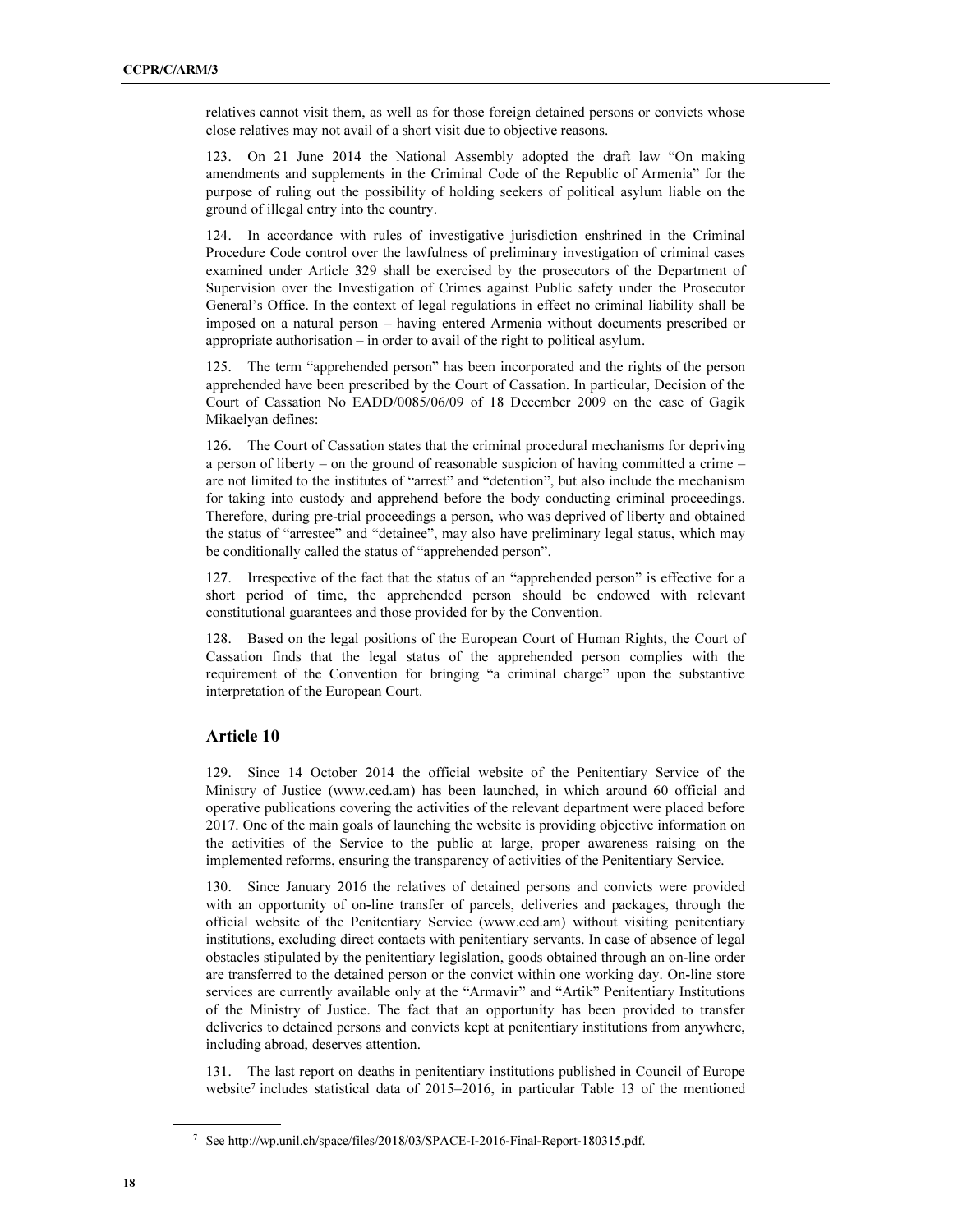report (page 115) contains information on the number of deaths, according to which 28 deaths in 2015 were recorded at the penitentiary institutions of Armenia.

132. In 2017 the number of deaths decreased to 17 (about twice) (28 cases in 2015, 29 cases in 2016). Therefore, the percentage ratio of deaths in the penitentiary institutions of the Ministry of Justice calculated by the formula prescribed by the Council of Europe totals to 48% in 2017.

133. The activities related to introduction of e-governance information system launched on the initiative of the Penitentiary Service over a year ago have been completed. The Information Register for Detained Persons and Convicts has been designed and developed. The system includes, in full, information on all functions performed pursuant to the legislation with respect to detained persons and convicts, necessary documents, the system of conditional early release from further serving of the punishment, changing the regimes of serving the punishment, visits, education, work, as well as other information of significant importance. Moreover, the whole process of taking photos, fingerprinting, as well as videotaping shall be carried out in digitised form and shall be archived in the personal folder of each person.

134. For the purpose of strengthening control over the proper fulfilment of the requirements of the legislation, as well as paying unscheduled inspection visits, the procedure for and conditions of paying inspection visits to the structural subdivisions of the central body of the Penitentiary Department and penitentiary institutions, summarising of the results and archiving of materials have been prescribed by Order of the Head of the Penitentiary Service No 143-L of 8 June 2015.

135. Specific legal regulations are envisaged by the amendments made in 2006 in the Internal regulation of detention facilities and correctional institutions of the Penitentiary Service of the Ministry of Justice, regarding the move at daytime of convicts serving punishment at open correctional institutions, work outside of the administrative premises of the institution, the list of required documents, as well as types of control being carried out.

136. Pursuant to the specified legal acts a number of inspections have been carried out in the penitentiary institutions of the Ministry of Justice by the Department of Supervision over the Lawfulness of Applying Punishments and Other Coercive Measures, relevant protocols on violations detected as a result of the inspections have been drawn up and written motions on conducting official investigations have been submitted, as a result whereof the penitentiary servants having committed violations have been subjected to disciplinary penalties. Particularly, 105 inspections were carried out and 386 violations were detected during the first half of 2016 and 2017. 38 written motions on conducting official investigation of the violations detected were filed, on the basis whereof disciplinary penalties were imposed over officials having committed those violations.

137. The energy efficiency project has been completed within the scope of the contract signed between the Ministry of Justice and Armenia Renewable Resources and Energy Efficiency Fund, as a result whereof the issues related to lighting, heating of the rooms, water isolation of roofs, as well as proper sanitary and hygienic conditions in residential areas of detained persons and convicts have been resolved in penitentiary institutions.

138. The penitentiary institutions of the Ministry of Justice have been provided with heating and hygienic conditions: in particular, heating, domestic hot water by means of solar water heaters has been provided, thermal isolation of walls and ceilings has been carried out, gas pipelines and boilers have been constructed and re-equipped, internal and external heating networks have been constructed, external light bulbs have been replaced with energy-saving light bulbs.

139. To improve living conditions of persons held in confinement, manifold construction works have been carried out in the residential areas (cells and living areas) of penitentiary institutions, quarantine blocks, rooms for short-term and long-term visits, delivery reception rooms, medical units and wards, cafeterias, toilet facilities and other infrastructures.

140. Training courses on healthcare, human rights and medical ethics meeting European standards have been organised for the personnel of the penitentiary institutions of the Ministry of Justice. Courses under the titles "Medical ethics and human rights" and "Health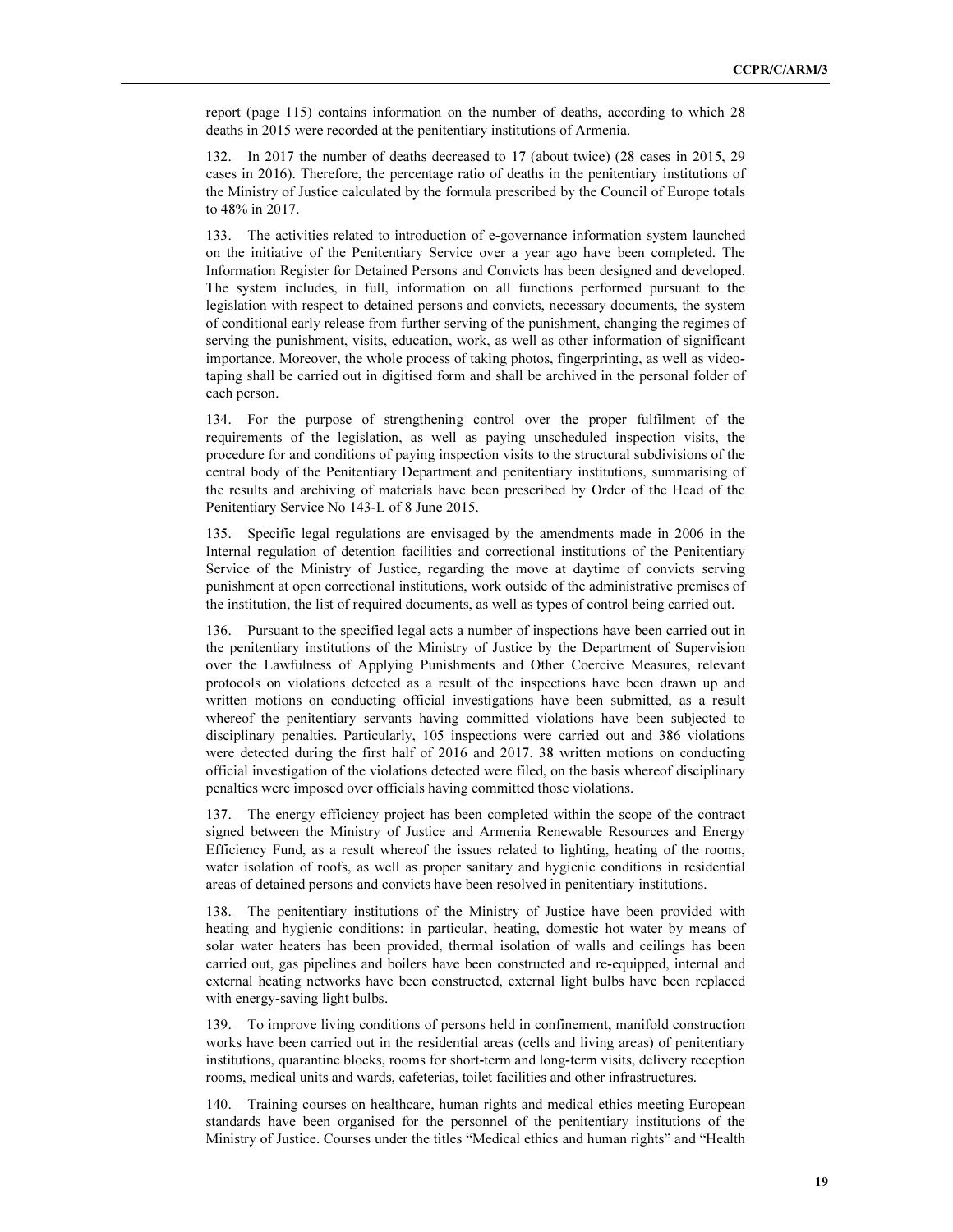promotion and prevention measures" have been developed within the framework of the above-mentioned programme, based on which training courses have been held for nearly 800 employees of the Penitentiary Service. Meanwhile, one-week vocational courses have been held for 14 psychologists of all penitentiary institutions for the purpose of improving professional knowledge and skills.

141. The procedure for submitting recommendations, applications and complaints by the detained persons and convicts is prescribed by points 169–173 of Decision of the Government No 1563-N of 3 August 2006.

142. Pursuant to point 2 of part 1 of Article 68 of the Penitentiary Code juveniles shall be held separately from adults in correctional institutions. Pursuant to part 3 of Article 56 of the Penitentiary Code "Once a month, juvenile convicts shall be granted an up to four-hour short visit by parents or other legal representatives".

143. Decision of the Government No 1543-N of 3 August 2006 "On approving the internal regulation of detention facilities and correctional institutions of the Penitentiary Service of the Ministry of Justice" comprehensively regulates issues related to general education, primary vocational (handicraft) and secondary vocational education of detained persons or convicts, including juveniles. Pursuant to part 2 of Article 90 of the Penitentiary Code "Primary vocational education of a juvenile convict shall be provided during the working day".

144. Legal relations pertaining to education of convicts, engaging them in the cultural, religious, enlightenment and sports activities for the purpose of their correction, as well as the competences of the administrative staff of the correctional institution in preparing the convict for release shall be prescribed by the Penitentiary Code and a number of legal acts regulating the sphere.

145. Sports activities are regularly organised at penitentiary institutions. Chess, draughts, tennis, domino, football and billiard tournaments are being held at institutions. To ensure proper conditions for development of physical culture and sport, healthy lifestyle, as well as occupational, personal, cultural, educational development among convicts, a range of events, including rapid chess championships, tree planting and landscaping, charitable concerts, demonstration of feature films, vocational course on computer usage for convicts are being carried out in cooperation with various organisations. Courses titled "Pottery and the technology of pottery firing and painting", "Contemporary applied arts and crafts", "Woodworking and artistic wood engraving", "Training of computer skills", "Basic knowledge of Russian language" and other courses have been carried out.

146. On 17 May 2016 the National Assembly adopted the law "On probation", based on which the State Probation Service of the Ministry of Justice was established by Decision of the Government No 555-N of 26 May 2016, founded on Division for Execution of Alternative Punishments of the Penitentiary Department of the Ministry of Justice. The goal of the State Probation Service is shifting from the traditional ideology of imprisonment to the ideology of re-socialisation and restorative justice, the essence of which is achieving the objectives of the punishment via alternative sanctions to imprisonment, as well as contributing to re-socialisation of persons having committed a crime and promoting their social reintegration, which shall in its turn contribute to reduction of recidivism.

147. The distribution of detained persons and convicts is being carried out in compliance with the requirements prescribed by the legislation on holding the convicts and detained persons separately. For the purpose of solving the problem of overcrowding in penitentiary institutions "Armavir" penitentiary institution has been constructed in Armenia, which meets the international standards, and after its operation (fully put into operation on 15 December 2015) the problem of overcrowding in terms of occupancy rate in the penitentiary institutions of Armenia on the whole ceased to be actual.

148. Since October 2014 the Penitentiary Service has launched the "Hot Line" fast response service. As a result, 1652 calls were received during the first half of 2014–2017 (255 in 2014, 588 in 2015, 543 in 2016, 266 in the first half of 2017), by the results of examination whereof official investigations were conducted, examination materials were drawn up, necessary clarifications were given (1341 were of informative nature).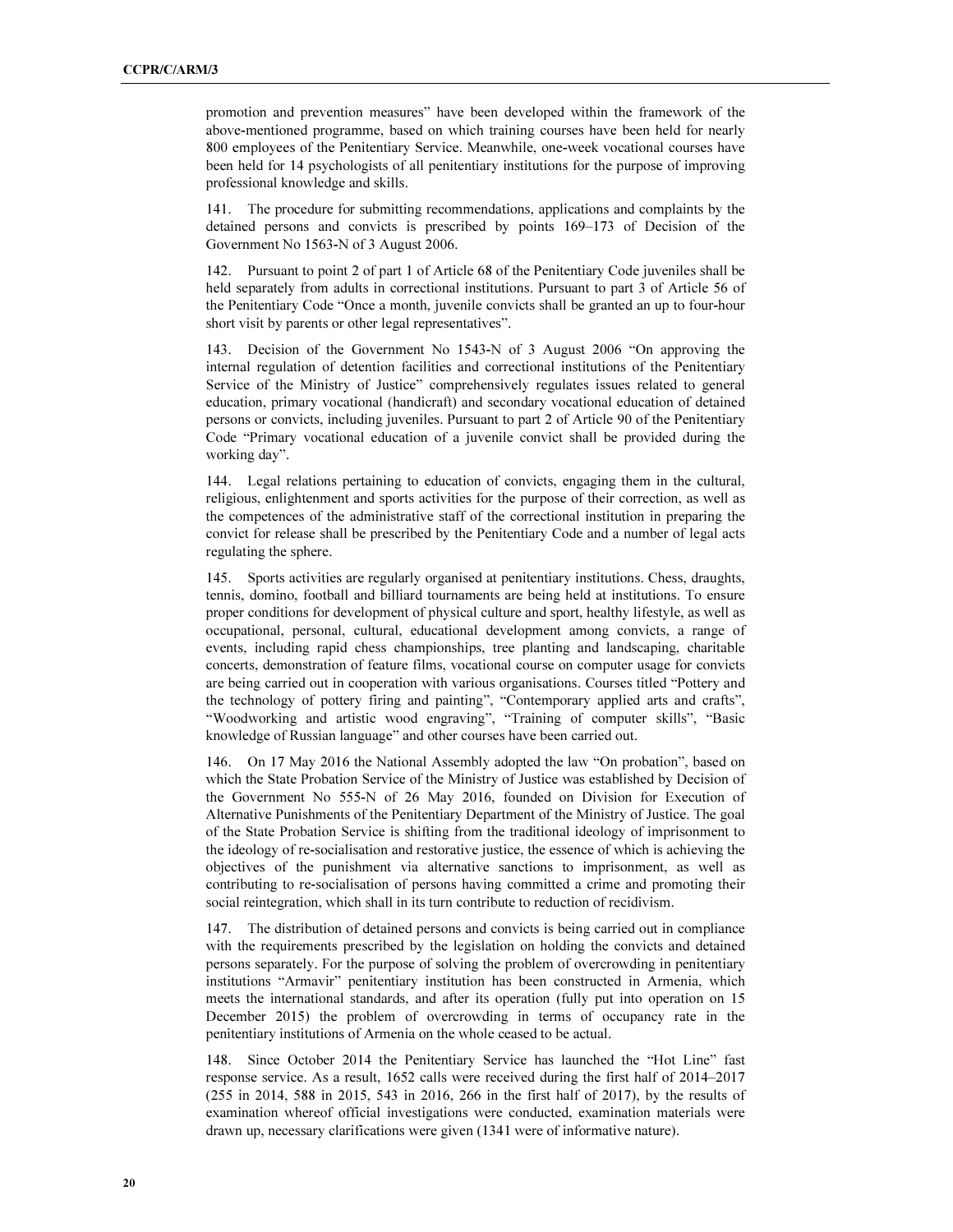149. 35 official investigations, 21 examinations were conducted during 2014, 141 official investigations, 46 examinations were conducted during 2015, 231 official investigations, 96 examinations in 2015 and 141 official investigations and 55 examinations during the first half of 2017.

150. Aimed at exclusion of arbitrary treatment of requests of citizens by administrations of penitentiary institutions of the Ministry of Justice, the issues pertaining to the requests for receiving parcels, deliveries and packages addressed to detained persons and convicts, as well as those pertaining to ensuring uniform administration, have been regulated by Instruction of the Head of the Penitentiary Service No E40/7-4042 of 29 September 2015.

### Article 11

151. Article 27 of the Constitution guarantees that "no one may be deprived of personal liberty merely on the ground of inability to fulfil civil-law obligations".

152. Pursuant to Article 353 of the Criminal Code, intentional non-execution of a criminal or civil judgement or another judicial act, (hereinafter referred to as "judicial act") having entered into legal force , by officials of state and local self-government bodies within the time limit prescribed by the judicial act, or where no time limit is prescribed – within a period of one month following the entry into force of the judicial act, is punished by a fine in the amount of four-hundred-fold to six-hundred-fold of the minimum salary, or by detention for a term of one to three months, or by imprisonment for a term of maximum two years, with deprivation of the right to hold certain positions for a term of maximum two years. 2. Intentional non-compliance with a judicial act having entered into legal force (except for the claim for levy of amounts, and obligations arising from civil-law contracts), by officials of organisations, within the time limit prescribed by the judicial act, or where no time limit is prescribed – within a period of one month following the entry into force of the judicial act, is punished by a fine in the amount of three-hundred-fold to five-hundredfold of the minimum salary, or by detention for a term of one to three months, or by imprisonment for a term of maximum two years, with deprivation of the right to hold certain positions for a term of maximum one year. 3. Non-compliance by a citizen with a judicial act having entered into legal force (except for the claim for levy of amounts, and obligations arising from civil-law contracts), within one month following the imposition of an administrative penalty for the same act, is punished by a fine in the amount of threehundred-fold to five-hundred-fold of the minimum salary, or by detention for a term of one to three months.

#### Article 12

153. Article 40 of the Constitution stipulates that everyone lawfully staying in the territory of Armenia has the right to freedom of movement and right to choose a place of residence, everyone has the right to leave Armenia, every citizen and everyone entitled to lawfully reside in Armenia has the right to enter the Republic of Armenia. The right to freedom of movement may be restricted only by law for the purpose of ensuring state security, preventing or disclosing crimes, protecting public order, health and morals or the basic rights and freedoms of others. The right of a citizen to enter the Republic of Armenia is not a subject to restriction.

154. Article 21 of the Civil Code stipulates that the citizens of the Republic of Armenia may choose their place of residence.

155. The procedure for carrying out record-registrations in Armenia has undergone considerable changes, in particular, the record-registration of citizens of Armenia is currently carried out according to the place of permanent residence – only one address. For the purpose of being record-registered in the SRP an inhabitant of the Republic of Armenia provides the local register with the address of his or her place of permanent residence (accommodation), stipulated by the Law of the Republic of Armenia "On state register of population". The place of permanent residence of an inhabitant is the place (accommodation) where the inhabitant has the right to reside, and which he or she declares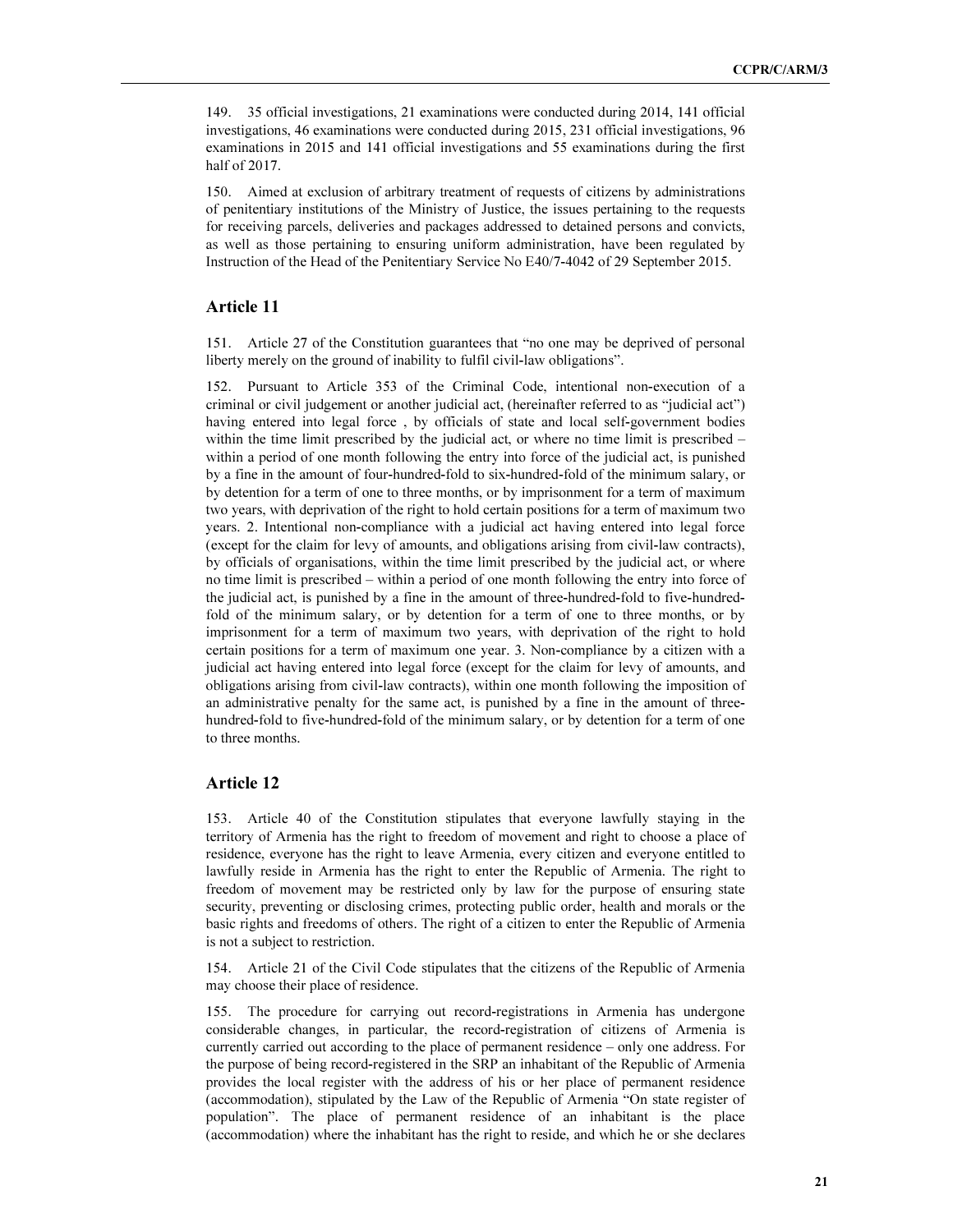as the place of his or her permanent residence (accommodation). The record-registration of persons is carried out by the territorial passport service of the Passport and Visa Department of the Police of Armenia. The address of the place of permanent residence (accommodation) of a person is changed in the register in case of changing by the inhabitant the place of residence, undergoing thereby consular record-registration in order to reside for more than 183 days outside the territory of the Republic of Armenia, being conscripted thereby to military service, serving thereby the punishment in a penitentiary institution for the reason of having been sentenced to imprisonment.

156. A person is removed from record-registration on the basis of the application of the owner or civil judgement of the court, in case of his or her death or being declared as dead by a civil judgement of the court, departure from the Republic of Armenia for the purpose of permanent residence of a person not holding the citizenship of the Republic of Armenia, provided that the local register of the place of his or her record-registration is informed about it in writing, as well as in case of expiry of the validity period of the residence status. When changing the place of permanent residence (accommodation), the citizen applies to the local register of the new place of residence for being record-registered in the new place of residence. The record-registration of children is carried out as of the registration address of parents, regardless of the consent of the owner.

157. No substantial changes have been made in respect of the grounds for receiving residence status and the record-registration of foreigners in the Republic of Armenia; the record-registration of foreigners is carried out for a period equivalent to the validity period of the residence status. It is also worth mentioning that the new Draft Law of the Republic of Armenia "On foreigners and stateless persons" which seeks to expand the framework of the types of residence status and to clarify the relations pertaining to the legal status of foreigners and stateless persons, is currently put in circulation.

158. Pursuant to Article 7 of the Law of the Republic of Armenia "On foreigners", citizens of the States, where for a regime for entry into the Republic of Armenia without an entry visa is established, may stay in the territory of the Republic of Armenia for a term of maximum 180 days during one year, unless another term is prescribed by international treaties of the Republic of Armenia.

#### Article 13

159. On 16 December 2015 the National Assembly of the Republic of Armenia adopted the Draft Law "On making amendments and supplements to the Law "On refugees and asylum" developed by the State Migration Service of the Ministry of Territorial Administration. The Draft is aimed at ensuring the implementation of policy adopted by the Government of the Republic of Armenia in the field of asylum and bring of national legislation on the rights of asylum seekers and refugees in conformity with international standards, having regard to the international obligations assumed by the Republic of Armenia.

160. In the course of development of the Draft Law account was taken of the conclusions and recommendations made as a result of a number of studies carried out in Armenia in the field of asylum by separate projects of the Armenian Office of the United Nations High Commissioner for Refugees, as well as account was taken of the gaps and controversies detected by the State Migration Service during practical application of the Law. The provisions of the Law have been brought in line with the international treaties in force in the field of asylum seekers and refugees, separate regulations (directives) adopted by the EU, as well as the EU practice. The Draft has undergone international expert examination by the UNHCR, in terms of compliance of the proposed amendments and supplements with international standards.

161. For the purpose of ensuring the implementation of the Law, drafts of a number of regulatory legal acts have been developed, adopted and entered into force.

162. Since 2012, five cases of deportation of foreigners have been recorded. Deportation has been carried out on the basis of the criminal judgement of the court.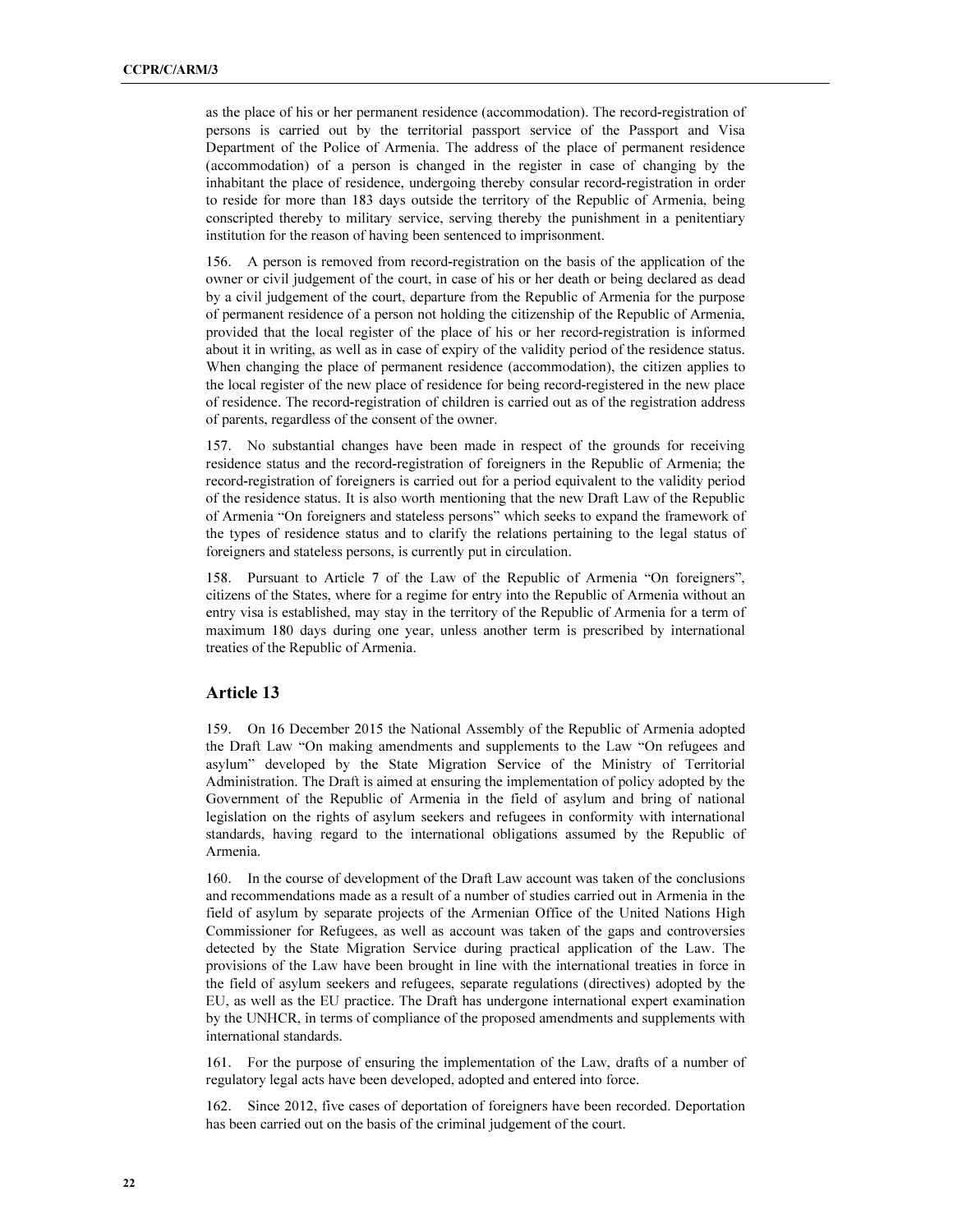#### Article 14

163. Pursuant to Article 163 of the Constitution, the Constitutional Court, the Court of Cassation, courts of appeal, courts of first instance of general jurisdiction, as well as the Administrative Court shall operate in the Republic of Armenia. Other specialised courts may be established in the cases provided for by law. Establishment of extraordinary courts shall be prohibited.

164. Article 19 of the Judicial Code prescribes that "In the Republic of Armenia the court proceedings shall be conducted in Armenian. Persons taking part in the case shall have the right to act in the court in the language preferred thereby, where they provide with interpretation into Armenian. The court shall provide the persons taking part in the criminal case, who do not know Armenian, with services of an interpreter at the expense of the Republic of Armenia".

165. The opportunity of providing a free translation/interpretation service and the regulations regarding the language used during a legal case shall be prescribed by the Criminal, Civil, Administrative Proceedings and Judicial Codes of the Republic of Armenia. In particular: Article 15 of the Criminal Procedure Code of the Republic of Armenia, part 2 of Article 46 of the Civil Procedure Code of the Republic of Armenia, Article 9 of the Administrative Procedure Code of the Republic of Armenia, Article 19 of the Judicial Code of the Republic of Armenia.

166. It is also worth mentioning that in 2013<sup>8</sup> in his report on the fair trial, the Human Rights Defender touched upon the existing corruption mechanisms in the area, the pressure of judges, the activities of the Council of Justice and the dual standards in the Court of Cassation, as well as the need for actions aimed at increasing the independence of the courts.

167. Pursuant to the Constitutional reforms, independence of courts and judges shall be guaranteed by the Supreme Judicial Council, which is an independent state body. Article 174 of the Constitution establishes the composition and procedure for the formation of the Supreme Judicial Council.

168. In cases of discussing the issue of subjecting a judge to disciplinary liability, as well as in other cases prescribed by the Judicial Code, the Supreme Judicial Council shall act as a court. The Supreme Judicial Council shall, in the cases and under the procedure prescribed by law, adopt secondary regulatory legal acts. Other powers and rules of operation of the Supreme Judicial Council shall be prescribed by the Judicial Code, according to which the Supreme Judicial Council shall be formed after the entry into force of the relevant provisions of the Judicial Code – not later than one month prior to expiry of the powers of the President of the Republic (April 2018).

169. The Constitution stipulates the procedure for election and appointment of judges (Article 166).

170. Chapter 17 of Judicial Code of Armenia in force defines the details of the disciplinary liability of a judge and the termination of his or her powers.

171. The draft Judicial Code was sent to the Venice Commission for expertise, which in its opinion approved in October 2017 considered a progressive step, in particular, the formation of the Supreme Judicial Council and other collegial bodies with some of the peculiarities presented in the Opinion. At the same time, the Commission has presented some recommendations, a part of which has been addressed as a result of subsequent discussions of the draft Code (for example, concerning the rules of ethics, clarification of rules of conduct, etc.), while the other part – not. In particular, the non-addressed recommendations related in general to the complexity and the scope of the Code, the generalisation of the results of written qualification examinations of judges, the compliance by the subordinate court with the approaches of a higher court, the mechanisms for appealing against decisions on applying disciplinary measures to the judge, etc.

 $\overline{a}$ 

<sup>8</sup> http://pashtpan.am/resources/ombudsman/uploads/files/publications/8c6abc664ac32 d0042d7476a67b4b899.pdf.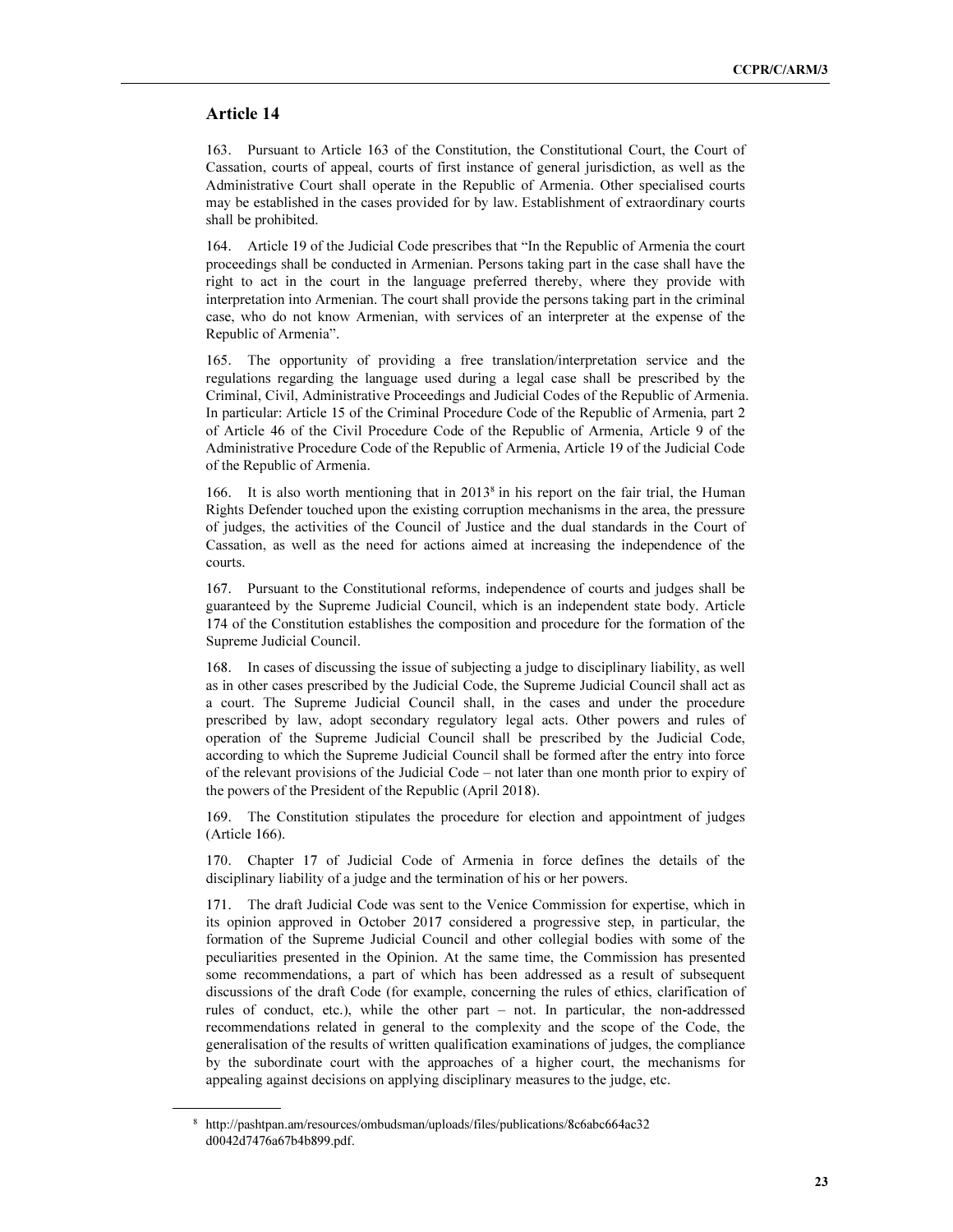172. The draft Decision of the Government "On approving the 2018–2023 Strategy for Judicial and Legal Reforms of the Republic of Armenia and the Action Plan arising therefrom" has been currently developed by the Ministry of Justice. The Draft Strategy shall rely on the principles of legal certainty and predictability of the legal system, access to justice, independence, impartiality, efficiency, accountability of the judiciary. The general objective of the Strategy shall be the enhancement of the rule of law and guaranteeing the legal safety in the Republic of Armenia, through enhancement of legal certainty, establishment of legal acts, the mechanisms for effective application thereof and effective judiciary, improvement of access to justice, raising and enhancing the efficiency and accountability of the judiciary and the public confidence thereto. As a result of implementation of the actions envisaged by the Strategy, it is planned to introduce an automatic system for assessing the performance of judges. The above-mentioned document is scheduled to be adopted during 2018.

173. A number of substantial steps have been taken to prevent and reduce corruption in recent years. The Government has adopted policy aimed at comprehensive prevention and elimination of corruption.

174. In 2015, the Government approved the Anti-Corruption Strategy and its Implementation Action Plan for 2015–2018. The main objective of Anti-Corruption Strategy is to ensure the integrated application of measures targeted at corruption prevention in the area of public service, imposition of adequate sanctions for corrupt conduct, effective investigation of practices of corrupt conduct and enhancement of public confidence. The Anti-Corruption Strategy shall attain this objective in four target areas: healthcare, education, state revenue collection, provision of services rendered to citizens by the Police. At the same time, it is worth mentioning that the Anti-Corruption Strategy for 2019–2022 and the Action Plan arising therefrom is in the stage of development.

175. On 19 February 2015 an Anti-Corruption Council was established and the rules of procedure for activities of the Council, the Expert Task Force and the Anti-corruption Programmes Monitoring Division of the Staff of the Government of Armenia were approved by the Decision of the Government No165-N. On 25 September 2015 the Anti-Corruption Strategy and its Implementation Action Plan for 2015–2018 was approved by the Decision of Government No1141-N. The list of corruption crimes has been amended by the Order of the Prosecutor General No3 of 19 January 2017.

176. In December 2016 the National Assembly adopted the draft law criminalising illicit enrichment.

177. In 2016 the Department for Combating Corruption and Economic Crimes of the General Department for Combating Organised Crime of the Police carried out efficient works aimed at combating corruption crimes.

178. During the period from 1 January 2017 to 30 April 2017 the Department for Combating Corruption and Economic Crimes of the General Department for Combating Organised Crime of the Police, due to the operative intelligence measures undertaken and personal investigations of the employees, disclosed 208 criminal acts, from which: bribery  $-6$ , commercial bribe  $-4$ , abuse of power and excess of power  $-25$ , official forgery and official negligence – 12, embezzlement or peculation – 47, failure to pay levied taxes – 17, abuse of powers by officers of commercial organisation – 4, preparing, keeping or sales of counterfeit money  $-1$ , usury  $-5$ , illegal entrepreneurial activity  $-4$ , trading of foreign currency without a licence  $-2$ , arbitrariness  $-2$ , forgery, sales or use of documents  $-7$ , intentional bankruptcy  $-5$  and 67 criminal acts on other grounds.

179. The rules of ethics for police officers are laid down by the Law of the Republic of Armenia "On approving the Discipline Code of the Police of the Republic of Armenia", adopted in 2005.

180. This law defines the disciplinary rules of service in the Police of the Republic Armenia, the procedure and the terms for instituting and conducting an official investigation, imposing disciplinary penalties, the rules of ethics for police officers, as well as regulates other relations regarding the strengthening of service discipline.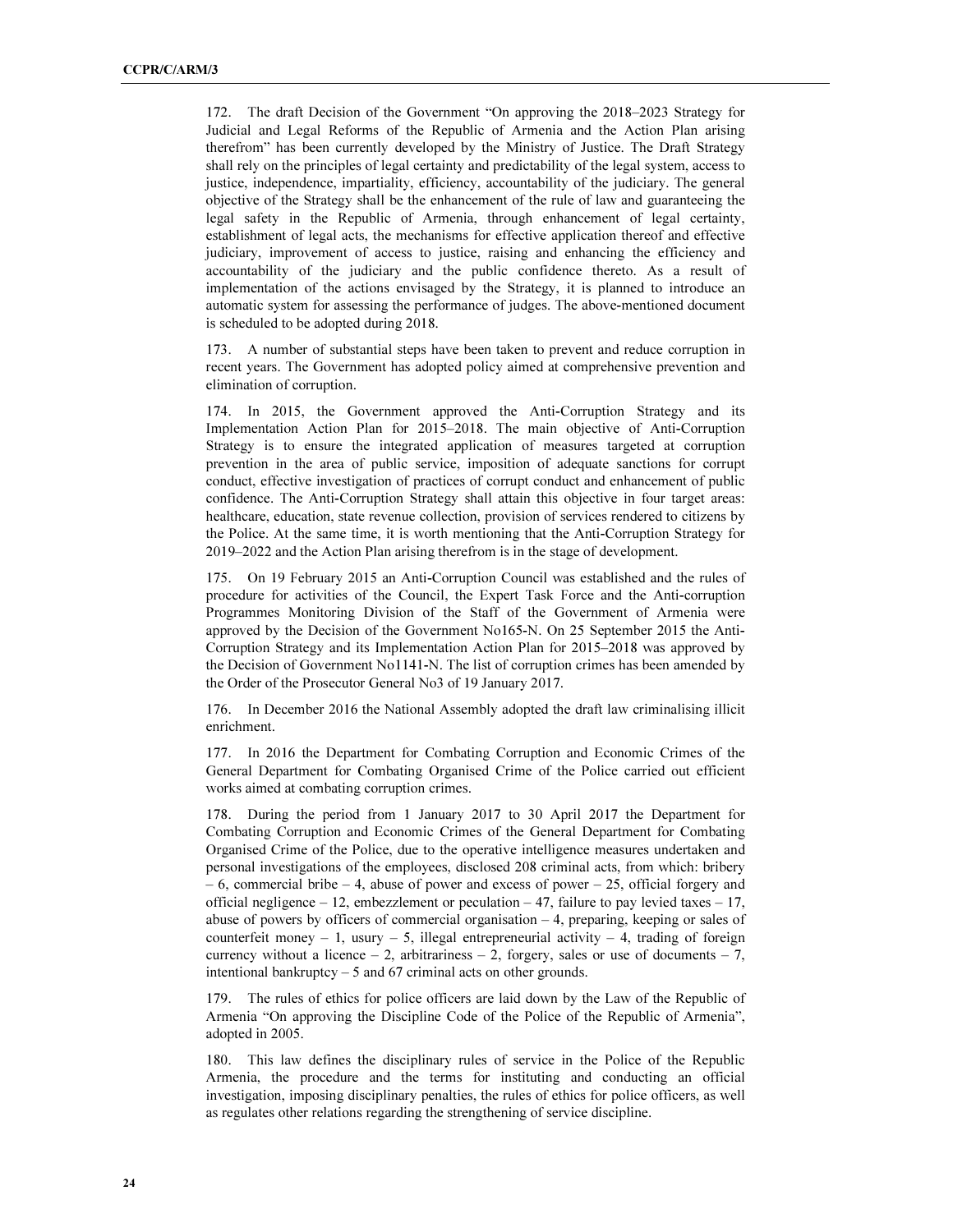181. Within the framework of the reforms, "one-stop shop" principle of service provision has been introduced in a number of risk-oriented police departments to provide citizens with more accurate and appropriate services, which is also monitored by means of video recording devices. Examples of the above are the Records and Examinations divisions of, Passport and Visa Department of the Traffic Police, etc.

182. In case of revealing a violation of rules of ethics or other disciplinary offences, the police officers are subject to disciplinary liability by means of imposing penalties defined by the Law "On police service" (even by dismissal from service in the Police), while in case of revealing elements of a crime, the relevant materials of the official investigation are forwarded to the Special Investigation Service to give a criminal-legal assessment of the police officer's (officers') act.

183. Thus for instance: Based on the results of the official investigation for 2014, 846 officers of the Internal Security Department were subjected to disciplinary penalties (of which 32 – for violation of the rules of ethics).

184. Based on the results of the official investigation for 2015, 920 officers were subjected to disciplinary penalties (of which 35 – for violation of the rules of ethics).

185. It should be also noted that in 2014 the Special Investigation Service brought charges against 14 police officers, while in 2015 – against 4 police officers.

186. Since 2013 the Disciplinary Commission has been functioning within the police system as a guarantee of public control and an effective mechanism for investigation of gross violations by the police officers. Five from eleven members of the Commission are representatives of non-governmental organisations. The Commission examined materials relating to about 25 officers, made decisions on them and submitted the relevant decisions to the Head of the Police.

187. In order to prevent disciplinary violations and to eliminate the causes and conditions that contribute to them, the management of the Police, with support of international organisations, elaborated a number of methodological manuals for police officers.

188. Officers of different subdivisions of the Police of the Republic of Armenia (in 2014  $-434$  officers, while in 2015 – 379 officers) participated in trainings held at the Training and Attestation Faculty of the Police Education Complex on the following topics: "Corruption crimes and peculiarities of their detection", "Main directions of international cooperation of the RA in the sphere of fight against corruption and money laundering", "Rules of ethics for police officers", "Criminal law policy in the field of anti-corruption policy" and others.

189. On 3 and 26 of November 2016 the investigators of the Special Investigative Service participated in training courses on the topic "Examination of cases relating to torture and ill treatment, as well as right to life".

190. During 2016 the Ministry of Justice of the Republic of Armenia developed the draft laws "On making supplements to the Code on Administrative Offences", "On making supplements to the Criminal Code", "On making supplements to the Law "On public service"", "On making amendments to the Law "On the prosecutor's office"", "On the protection of whistle-blowers", "On making supplements to the Criminal Procedure Code", "On making a supplement to the Law "On police"", "On making a supplement to the law "On fundamentals of administrative action and administrative proceedings"" and the proposal on separating the investigative jurisdiction over corruption crimes.

### Article 15

191. Pursuant to Article 73 of the Constitution, laws and other legal acts deteriorating the legal condition of a person shall not have retroactive effect. Laws and other legal acts improving the legal condition of a person shall have retroactive effect where these acts so provide for.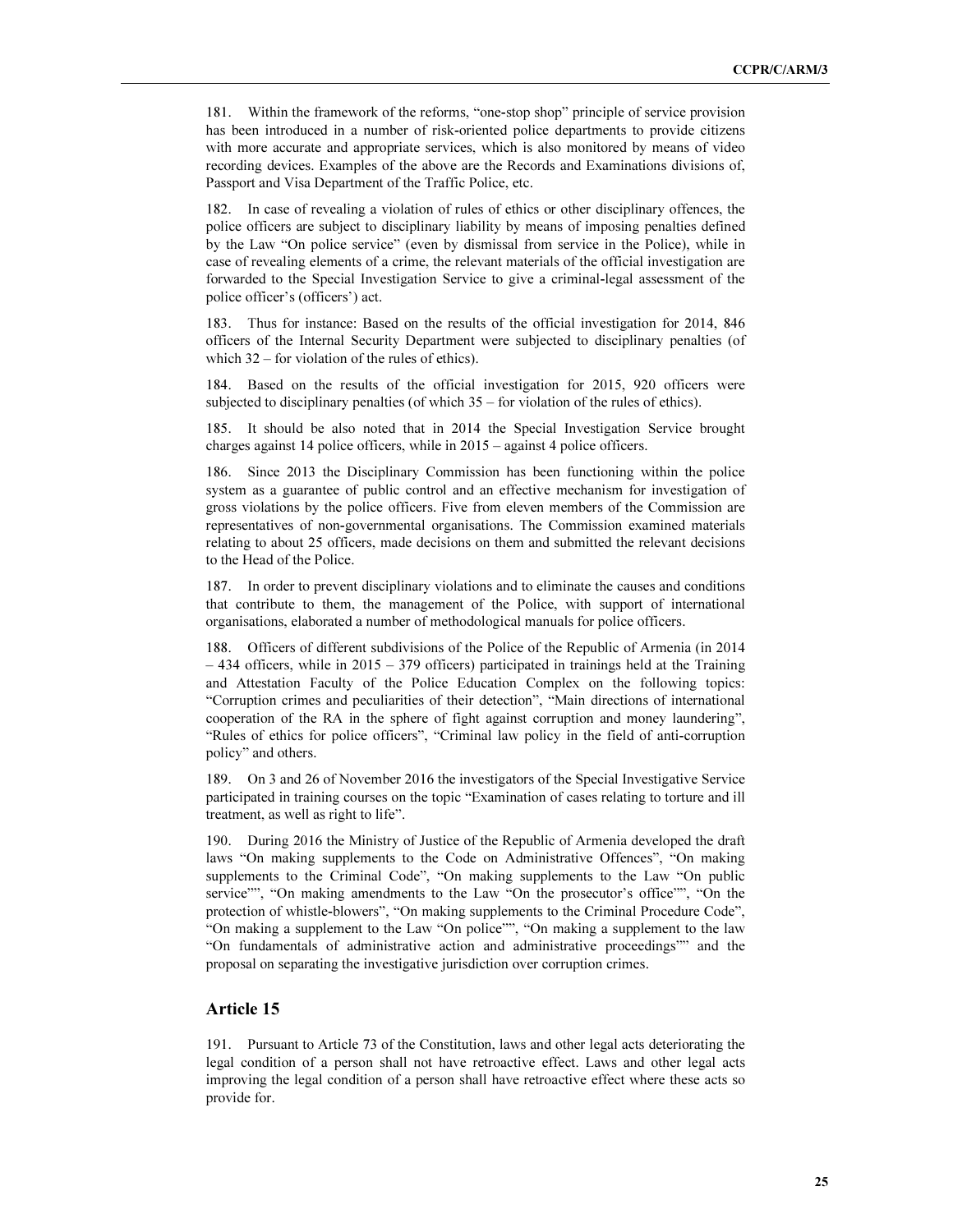#### Article 16

192. Article 20 of the Civil Code of the Republic of Armenia prescribes that the capacity of holding civil rights and bearing obligations (civil passive legal capacity) is recognised equally for all the citizens. The passive legal capacity of a citizen arises from the moment of birth and shall terminate by death.

193. Article 24 of the Civil Code prescribes the provisions pertaining to the active legal capacity of a citizen.

194. In the Republic of Armenia relations pertaining to registration of civil status acts are regulated by the Law of 8 December 2004 "On Civil Status Acts". Chapter 2 of the Law specifies the details related to the state registration of birth, including the grounds of the state registration of birth, the place of the state registration of birth, filling out information on parents in the birth record, making records of the name, patronymic and surname of the child during state registration of birth, the contents of the birth record, etc.

#### Article 17

195. According to Article 33 of the Constitution everyone shall have the right to freedom and secrecy of correspondence, telephone conversations and other means of communication. Freedom and secrecy of communication may be restricted only by law, for the purpose of state security, economic welfare of the country, preventing or disclosing crimes, protecting public order, health and morals or the basic rights and freedoms of others. The secrecy of communication may be restricted only upon court decision, except where it is necessary for the protection of state security and is conditioned by the particular status of communicators prescribed by law. A similar regulation is envisaged also by Article 14 of the Criminal Procedure Code.

196. According to Article 34 of the Constitution: 1. Everyone shall have the right to protection of data concerning him or her.

197. Relations pertaining to the processing of personal data shall be regulated by the Constitution, international treaties of the Republic of Armenia, the Law of the Republic of Armenia "On protection of personal data" and other laws.

198. The Constitution enshrines the inviolability of private and family life, honour and good reputation of citizens (Article 31), inviolability of the home (Article 32), the right to freedom and secrecy of correspondence, telephone conversations and other means of communication (Article 33), the right to protection of personal data (Article 34).

199. The right to inviolability of private and family life may be restricted only by law, for the purpose of state security, economic welfare of the country, preventing or disclosing crimes, protecting public order, health and morals or the basic rights and freedoms of others.

## Article 18

200. Article 41 of the Constitution prescribes that everyone shall have the right to freedom of thought, conscience and religion. This right shall include the freedom to change religion or beliefs and, either alone or in community with others and in public or in private, the freedom to manifest them in preaching, church ceremonies, other rites of worship or in other forms. The expression of freedom of thought, conscience and religion may be restricted only by law for the purpose of state security, protection of public order, health and morals or the basic rights and freedoms of others. Every citizen shall have the right to replace military service with alternative service, as prescribed by law, if it contradicts the religious faith or belief thereof. Religious organisations shall enjoy legal equality and shall be vested with autonomy. The procedure for the establishment and operation of religious organisations shall be prescribed by law.

201. According to Article 17 of the Constitution the freedom of activities of religious organisations shall be guaranteed in the Republic of Armenia.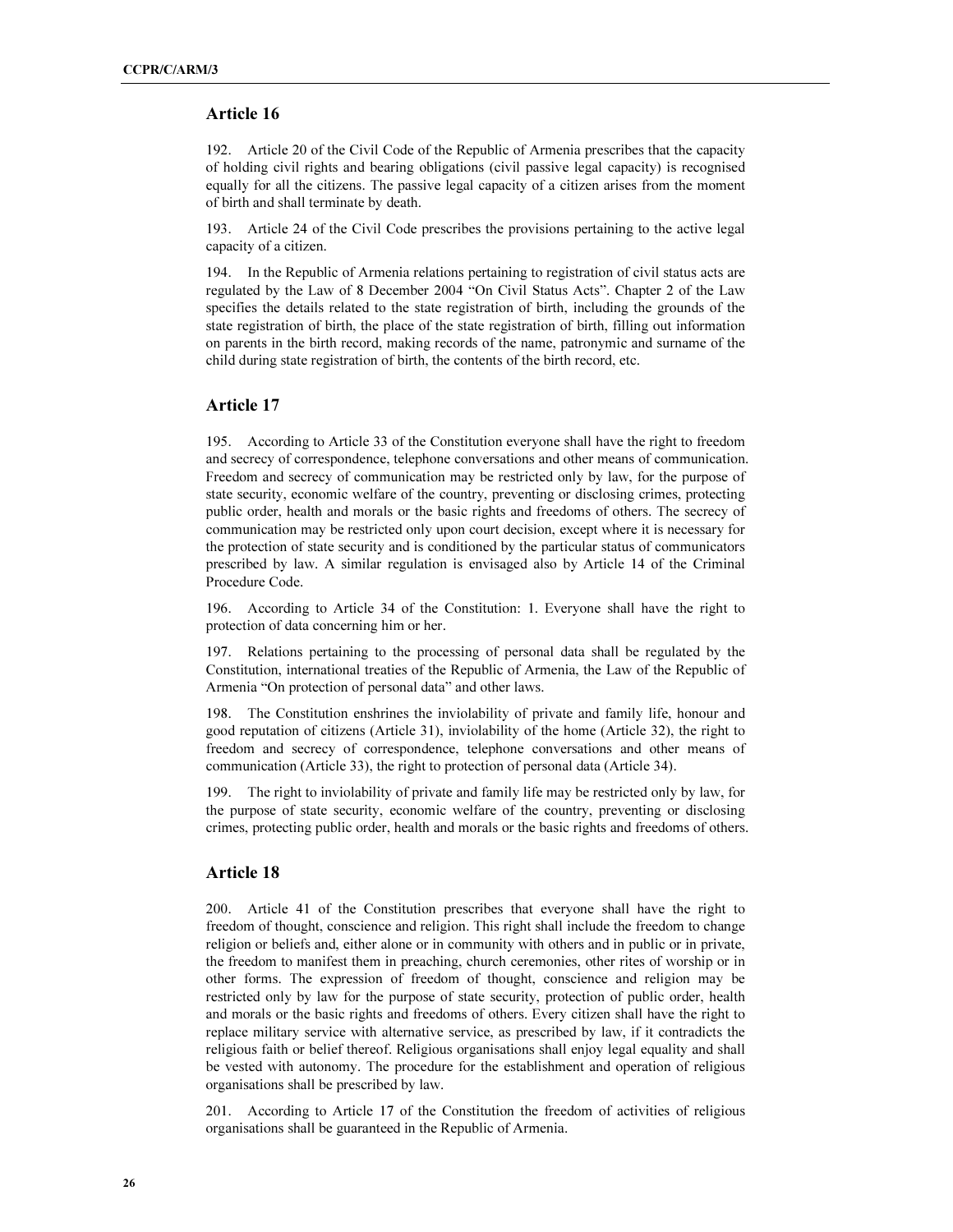202. The Law "On freedom of conscience and religious organisations" prescribes that the freedom of conscience and religion is guaranteed in Armenia.

203. The Law "On freedom of conscience and religious organisations" envisages that the religious community or organisation is a legal entity and is recognised from the moment of being granted state registration by the Central Body of the State Register as prescribed by law. The expert opinion of the state authorised body for religious affairs together with the documents necessary for registration of a religious organisation shall be submitted to the State Register of Legal Entities. The decision on granting registration or rejection of registration of a religious organisation, by specifying the grounds for the rejection, shall be delivered to the applicant in writing within a period of one month. The registration of a religious organisation may be rejected in case it contradicts the legislation in force. Rejection or violation of the time period for rendering a decision, provided for by the referred Law, may be appealed against through judicial procedure. Proselytism shall be prohibited in the territory of Armenia, and this is prescribed by Article 8 of the Law "On freedom of conscience and religious organisations".

204. The Draft Law "On making amendments to the Law of the Republic of Armenia 'On freedom of conscience and religious organisations'" is currently under development, by which additional guarantees for ensuring freedom of thought, conscience and religion have been prescribed. The Draft Law "On making amendments to the Law of the Republic of Armenia 'On freedom of conscience and religious organisations'" provides definitions of the notions of "religious association" and "religious organisation". In particular, one of them is subject to state registration, while the other one is not, one has the status of a legal entity while the other one does not have such status. The Draft also specifies the procedure for state registration of religious organisations, the requirements for registration, the documents to be submitted to the registration body, the requirements to the Charter of a religious organisation, as well as the grounds for the rejection of state registration.

205. The Draft has been submitted for the opinion of OSCE/ODIHR and the Venice Commission, and the Government has committed itself to implement the recommendations contained therein during the works on amendment of the Draft.

## Article 19

206. Article 42 of the Constitution envisages the right to freedom of expression of opinion. Thus, everyone shall have the right to freely express his or her opinion. This right shall include freedom to hold own opinion, as well as to seek, receive and disseminate information and ideas through any media, without the interference of state or local selfgovernment bodies and regardless of state frontiers.

207. The freedom of the press, radio, television and other means of information shall be guaranteed. The State shall guarantee the activities of independent public television and radio offering diversity of informational, educational, cultural and entertainment programmes.

208. Freedom of expression of opinion may be restricted only by law, for the purpose of state security, protecting public order, health and morals or the honour and good reputation of others and other basic rights and freedoms thereof.

209. The legal term of "defamation" and legal regulations of relations stemming therefrom are enshrined in Article 19 of the Civil Code, entitled "Protection of honour, dignity and business reputation", and in Article 1087.1, entitled "Procedure for and conditions of compensation for the damage caused to honour, dignity or business reputation". The institute of defamation as a legal category has been enshrined in the Law HO-97-N of 18 May 2010 "On making amendments and supplements to the Civil Code of the Republic of Armenia", according to which within the meaning of the Civil Code, defamation is the public statement of fact regarding a person, which does not correspond to the reality and disgraces his or her honour, dignity or business reputation. Thus, a person, whose honour, dignity or business reputation have been disgraced through defamation, may apply to court against the person having defamed.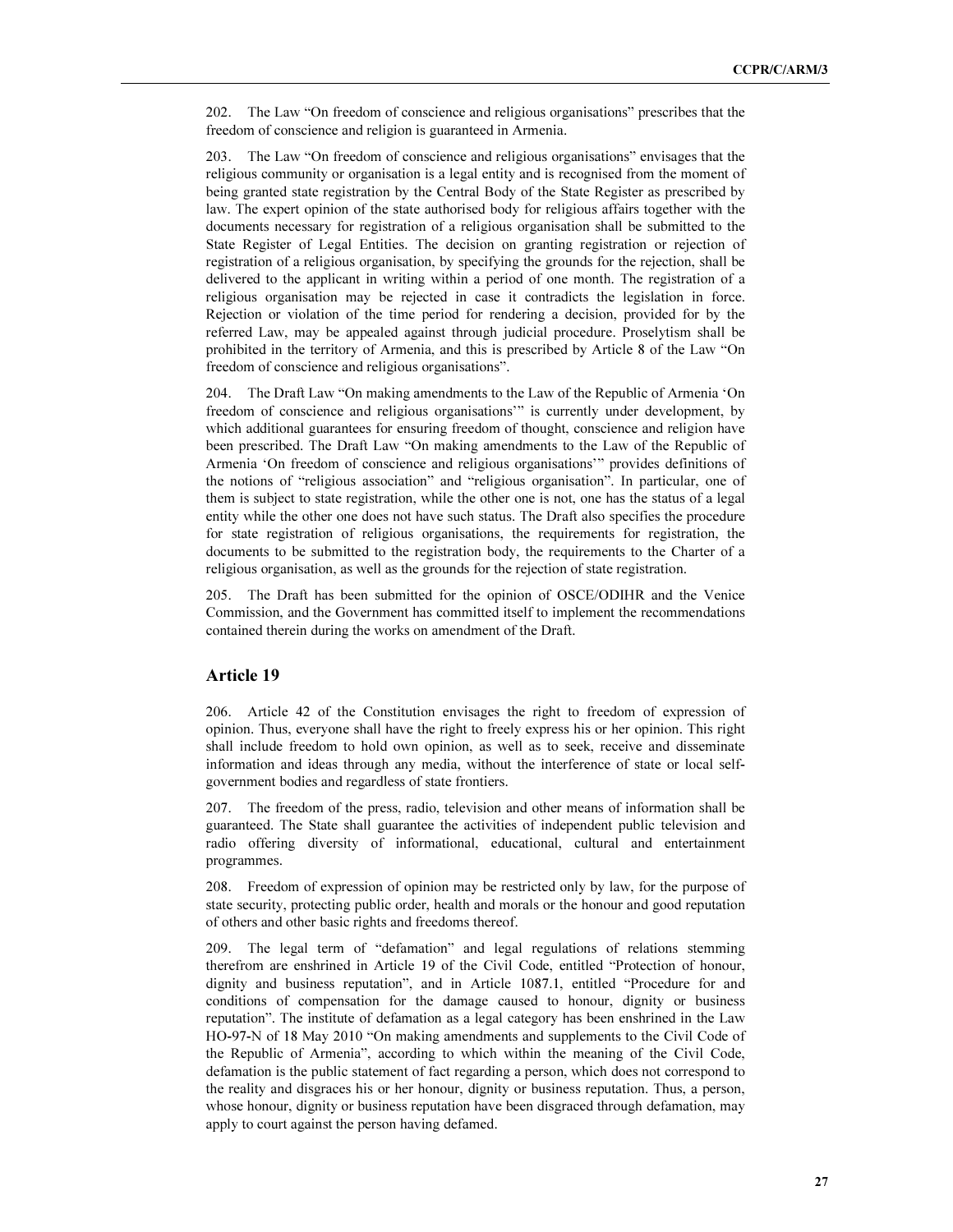• In 2010, 55 civil cases regarding honour, dignity, business reputation were pending in the courts of general jurisdiction of first instance of the Republic of Armenia, in  $2011 - 122$  civil cases, in  $2012 - 125$  civil cases, in  $2013 - 125$  civil cases, in  $2014 -$ 116 civil cases, in  $2015 - 139$  civil cases, in  $2016 - 179$  civil cases, and in the first semester of  $2017 - 150$  civil cases.

## Article 20

210. Provisions prohibiting advocacy of violence and war are enshrined in part 2 of Article 5 of the Law HO-72 of 14 April 2011 "On freedom of assemblies", according to which the use of the freedom of assemblies for the purpose of incitement of national, racial and religious hatred, advocacy of violence or war shall be prohibited. Apart from that, provisions prohibiting advocacy of war are also prescribed by Article 29 of the Law HO-59 of 29 May 1996 "On the rights of the child", entitled "Prohibition of participation of a child in military operations", according to which it is prohibited to engage a child in military operations, armed conflicts, as well as to carry out advocacy of war and violence among children, to create militarised child associations. Article 226 of the Criminal Code of the Republic of Armenia envisages criminal liability for incitement of national, racial or religious hostility, and Article 385 – for public calls for aggressive war.

211. According to Article 77 of the Constitution: "The use of basic rights and freedoms for the purpose of violent overthrow of the constitutional order, incitement of national, racial or religious hatred or advocacy of violence or war shall be prohibited". According to Article 63 of the Criminal Code, among others, the circumstances aggravating liability and punishment are the commission of a criminal offence with motives of national, racial or religious hatred, religious fanaticism, revenge for other persons' lawful actions. According to Article 226 of the Criminal Code, actions targeted at incitement of national, racial, or religious hostility, at racial superiority or humiliation of national dignity – shall be punished by a fine in the amount of two-hundred-fold to five-hundred-fold of the minimum salary or by imprisonment for a term of two to four years. The acts envisaged by part 1 of this Article, which have been committed: 1. publicly or by use of mass media; 2. by use of violence or threat thereof; 3. by use of official position; 4. by an organised group – shall be punished by imprisonment for a term of three to six years.

#### Article 21

212. Article 44 of the Constitution guarantees the right to hold peaceful assemblies. Pursuant to Constitution, everyone has the right to freely participate and organise peaceful, unarmed assemblies. Outdoor assemblies are held in the cases prescribed by law on the basis of a notification given within reasonable time period. Notification is not required for holding spontaneous assemblies. The conditions of and procedure for the exercise and protection of the freedom of assemblies are prescribed by law.

213. The Law "On freedom of assemblies" regulates the conditions of and procedure for the exercise and protection of freedom of assemblies, as well as guarantees the freedom of holding assemblies.

214. In October 2017 the Law "On making amendments and a supplement to the Law "On freedom of assemblies" was adopted by the National Assembly, which regulates issues of core significance such as definition of outdoor assemblies as a separate from of an assembly, provision of grounds for restricting the right to freedom of assemblies as the main right enshrined in Constitution, which are aimed at establishing necessary procedural precondition for effective exercise and implementation of this main right. The principles on the exercise and protection of the freedom of assemblies have been extended, particularly principles of key importance such as prohibition of discrimination, lawfulness, presumption of permissibility of holding assemblies, due administration have been enshrined in legislation. It should be noted that new legal regulations provided for by the Draft derive also form the requirements provided for by international legal acts. Particularly, in international legal documents, including Covenant on Political and Civil Rights, reference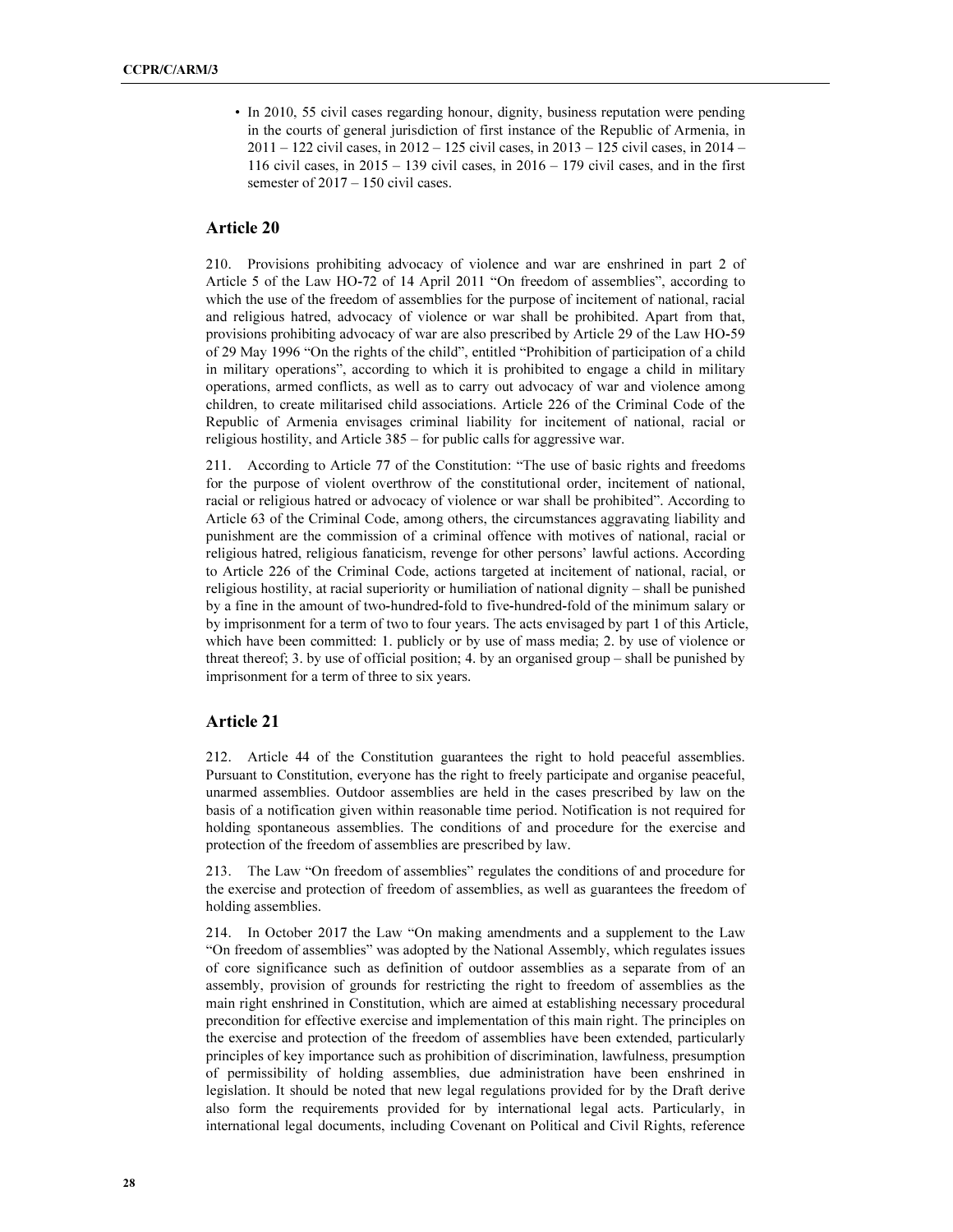has been repeatedly made to the right to freedom of assemblies, as well as guarantees that must be provided for by the State for ensuring effective exercise and protection of the right to freedom of assemblies have been established.

215. Cooperation of administrative bodies plays a significant role in ensuring unimpeded exercise of the right to assemblies. The above-mentioned particularly concerns the cooperation between the Police and the authorised body (local self-government bodies). The authorised body, upon receipt of the notification on holding an assembly, immediately forwards it to the Police of the Republic of Armenia for consideration. After having considered the notification the Police provides an opinion on permissibility of holding an assembly. The right to assemblies has been granted a possible brief legal regulation in the Republic of Armenia which stems from norm-principles and practice of international law.

216. In the course of staff training the Educational Complex of the Police provides the latter with theoretical knowledge on the right to peaceful assemblies and practical skills on supporting the assembly. Courses on the right to peaceful assemblies permanently appear in the curricula provided for the police officers of the Republic of Armenia. In subdivisions of the Police monitoring of assemblies held within the reporting period is conducted on a semi-annual basis and the made mistakes are analysed therein.

217. The duties of the Police referred to in Article 32 of the Law "On freedom of assemblies" include removal of persons from the place of assembly who seriously disturb the peaceful and normal course of the assembly where it may not be otherwise ensured. Pursuant to the same Article, where the assembly is held in violation of notification requirements provided for by law, the Police is obliged to announce on a loudspeaker that the assembly is unlawful and that the participants will be subject to liability as prescribed by law. Where the assembly has peaceful nature, the Police is obliged to assist the assembly within the scope of the competences thereof.

218. By virtue of part 3 of Article 14 of the Law "On police troops" intervention of the police troops for the purpose of preventing peaceful, unarmed public events is prohibited.

219. Pursuant to Article 33 of the Law "On freedom of assemblies", the Police may terminate the assembly only in the case where disproportionate restriction of constitutional rights of other persons or public interests may not be otherwise prevented. The Police applies, with a request of terminating the assembly, to the leader of the assembly who is obliged to immediately inform thereof the participants of the assembly. In case of absence of a leader of assembly or failure to follow by the leader of assembly the demand of the Police, the representative of the Police requires, not less than twice and on a loudspeaker, from the participants to terminate the assembly, by establishing a reasonable time limit. At the same time, the representative of the Police gives a warning to the participants related to his or her power of dispersing the assembly in case they do not terminate the assembly voluntarily within the time limit prescribed, including his or her power of applying special means prescribed by the Law "On the Police".

220. The procedure and conditions for submitting and considering the notification on assemblies and leaving the notification without consideration have been established by law. Pursuant to the general rule, the organiser of the assembly submits prior to holding the assembly a notification to the local self-government body, which includes information on the nature of the assembly, participants, venue thereof, etc. After having received the notification the authorised body forwards it to the respective bodies for consideration (the Police and the Ministry of Culture where the assembly is going to be held within the territory of historical and cultural monuments). In the course of consideration of the notification hearings may be held. Upon the results of consideration of the notification the authorised body takes one the following decisions: on taking the notification on assembly for acknowledgement, on holding the assembly with restrictions, on prohibiting the assembly. It is worth mentioning that in the Republic of Armenia it is not necessary to obtain the permission of the authorised body to hold an assembly. Notifying the latter on holding the assembly proves to be sufficient.

221. Police officers hold tolerant attitude towards assembly. The latter do not apply any kind of restrictions in respect of the assembly unless the right to assembly entails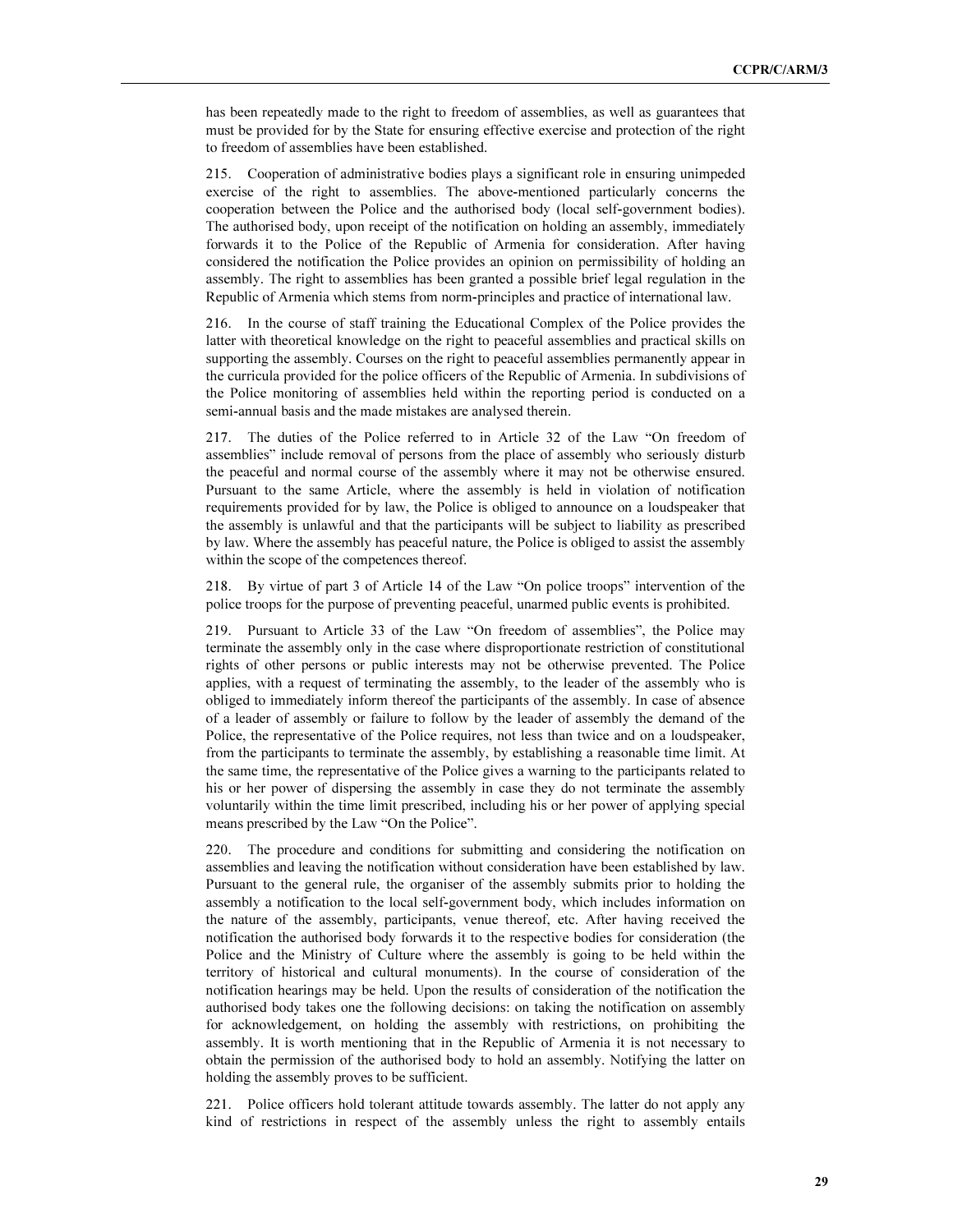disproportionate restrictions. Similar conduct is maintained even in the cases where legislative requirements with regard to holding the assemblies are not complied with.

222. In city of Yerevan after the assemblies are held nearly 100 judicial cases are instituted on an annual basis, 90% out of which constitute statements of claim submitted by the Police with a request of subjecting to liability the persons having committed an offence during the assemblies. It should be noted that with regard to almost all judicial cases counterclaims are submitted with a request of declaring the actions of the Police as unlawful. Ultimately, nearly 30% of these requests are granted.

#### Article 22

223. Article 45 of the Constitution states that:

Everyone shall have the right to freedom of association with others, including the right to form and join trade unions for the protection of labour interests. No one may be compelled to join any private association.

224. According to Article 21 of the Labour Code, for the purpose of protection and representation of their rights and interests, employers and employees may freely and voluntarily join and establish trade unions and associations of employers as prescribed by law. According to Article 3 of the Law "On trade unions" the main principles of activities of a trade union are as follows:

 (a) Independence from state bodies, local self-government bodies, employers, political, non-governmental and other organisations;

- (b) Voluntary participation (membership) in trade unions;
- (c) Legal equality of trade unions;

 (d) Prohibition of restriction of rights of an employee on the ground of being a participant (member) of a trade union.

225. Membership in a trade union is held on a voluntary basis. Particularly, pursuant to Article 3 of the Law "On trade unions" a participant (member) of a trade union is the person who became a participant (member) of the trade union on a voluntary basis in accordance with the statute of the trade union. According to Article 6 of the Law "On trade unions", employees having concluded an employment contract with the employer concerned and operating within or outside the territory of Armenia, including foreign citizens and stateless persons, may become participants (members) of a trade union organisation. At the same time, Article 6 of the Law "On trade unions" prescribes that officers of the Armed Forces, the Police, national security bodies and prosecutor's office, as well as judges and members of the Constitutional Court of the Republic of Armenia may not be participants (members) of a trade union organisation.

226. Article 23 of the Labour Code prescribes that the representatives of an employee, i.e. trade unions, the representatives (body) elected by the meeting (assembly) of employees are entitled to represent the rights and interests of employees and to protect these rights and interests in labour relations. Where there is (are) no trade union(s) in the organisation or none of the existing trade unions unites more than half of the employees of the organisation, representatives (body) may be elected by the staff meeting (conference). The existence of representatives (body) elected by the staff meeting (conference) in the organisation must not impede the performance of functions of trade unions. Where there are no representatives of employees in the organisation, the functions of representation of employees and protection of interests may be delegated to relevant branch or territorial trade union by the staff meeting (conference). In this case, the staff meeting (conference) elects a representative(s) who participate(s) in collective bargaining conducted with the given employer within the delegation of branch or territorial trade union. The same person may not simultaneously represent and protect the interests of both employees and employers. Rights of the representatives of employees are prescribed by Article 25 of the Labour Code, and pursuant to point 3 of part 2 thereof trade unions are entitled to organise and lead strikes.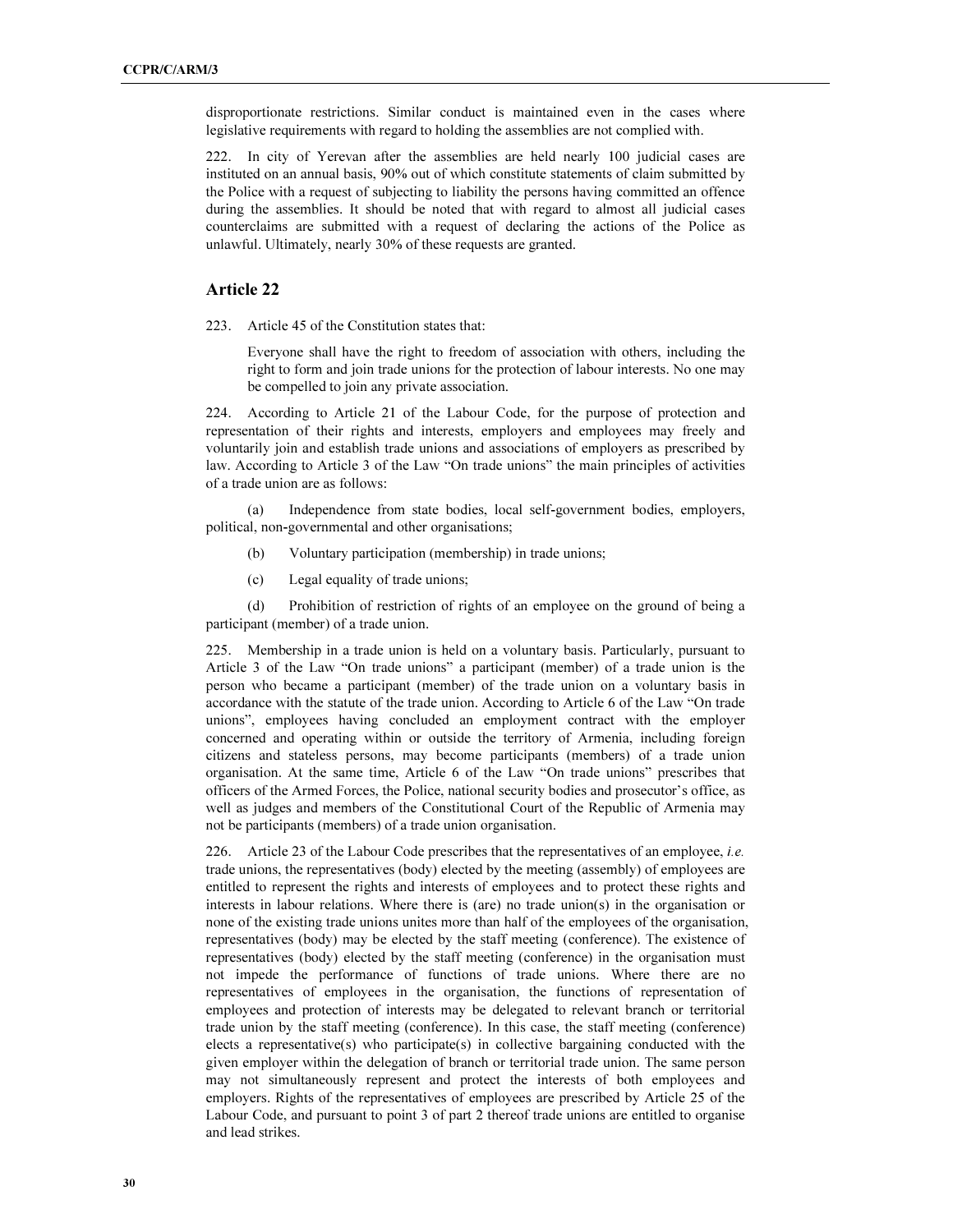227. After the constitutional amendments the Ministry of Justice has developed new Draft constitutional law on political parties which has been forwarded to OSCE/ODIHR and Venice Commission for providing an opinion thereby. The Joint Opinion, published in December 2016, notes that the Draft addresses also several recommendations submitted previously and in case of being adopted it will liberalise the legal framework. At the same time, a number of recommendations have been provided in the Joint Opinion, the most of which have been adopted in the result of further considerations of the Draft. As of July 2017, 81 political parties have been registered in the Republic of Armenia.

### Article 23

228. According to Article 34 of the Constitution, a woman and a man having attained the marriageable age have the right to marry and form a family with free expression of their will. The marriageable age and the procedure for marriage and divorce are prescribed by law. A woman and a man are entitled to equal rights as to marriage, during marriage and at its dissolution. Freedom to marry may be restricted only by law with the aim of protecting health and morals.

229. The Family Code of the Republic of Armenia prescribes the conditions and procedure for marriage, termination of marriage and invalidation thereof, regulates the personal non-property and property relations between family members – spouses, parents and children (adopters and adoptees), and in the cases provided for by and within the framework of family legislation – between other relatives and persons, as well as determines the forms and procedure for placing children left without parental care in families.

230. In the process of exercise and protection the rights of a child the Republic of Armenia is obliged to take into consideration the best interests of a child, provide care to a child necessary for his or her well-being (decision of the Court of Cassation of the Republic of Armenia of 1 April 2011 on the civil case No YeADD/1513/02/08 as of the statement of claim of Margarit Hovhannisyan v. Arthur Torosyan, relating to the claim of guardianship and curatorship body of Davtashen administrative district of the city of Yerevan on establishing procedure for visiting a child, acting as third person, and as of the counterclaim of Arthur Torosyan v. Margarit Hovhannisyan, relating to the claim on restricting parental rights).<sup>9</sup>

## Article 24

 $\overline{a}$ 

231. Pursuant to Article 3 of the Law of the Republic of Armenia "On civil status acts registration", civil status acts shall be those actions of citizens or cases which create, change or terminate their rights and responsibilities, as well as describe the legal status of citizens. The following acts of civil status shall be subject to state registration, as prescribed by this law: (a) birth; (b) marriage; (c) divorce; (d) adoption; (e) paternity establishment; (f) change of name; (g) death.

232. Pursuant to the Law "On civil status acts", upon submission of the application for a birth certificate to CSAR authority the name, patronymic and surname of the child shall be indicated. The child's name shall be entered on the birth record by the consent of the parents. The father's name of the child shall be entered on the birth record by the name of the father. The child's surname shall be entered on the birth record by his or her parents' surname. In case of different surnames of parents, the child's surname shall be entered by his or her father's or mother's surname by the consent of the parents. The information about

<sup>&</sup>lt;sup>9</sup> By virtue of part 4 of Article 15 of the Judicial Code of the Republic of Armenia, justifications of a judicial act of the Court of Cassation under the case with certain factual circumstances (including interpretations of law) are mandatory for the court during consideration of a case with similar factual circumstances, except for the cases where the court provides justification, based on strong arguments, to the effect that they are not applicable to the given factual circumstances.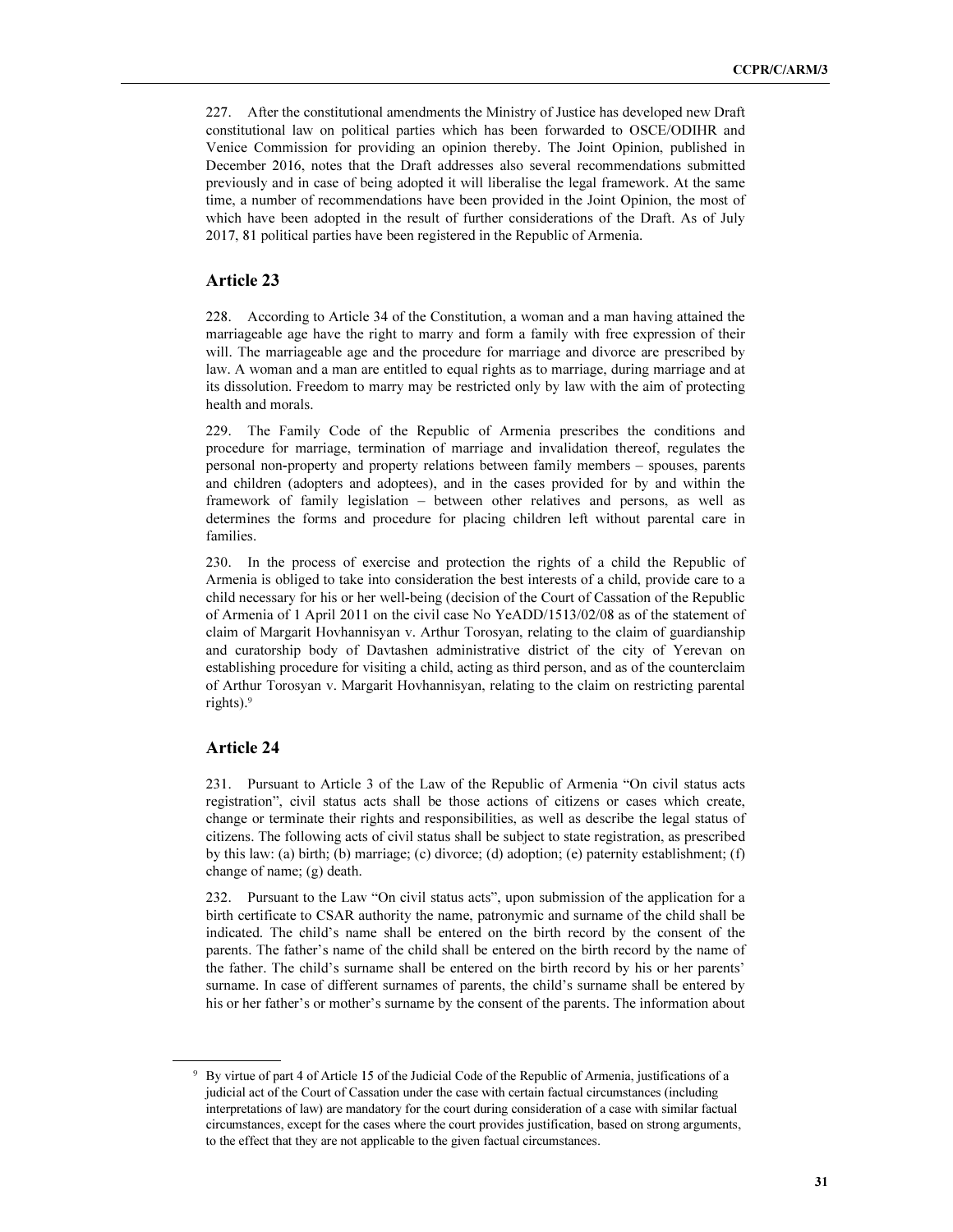the father, at the wish of the mother not being in marriage with the child's father, shall be filled out in the birth record of the child by the instruction of the mother.

233. Relations pertaining to the citizenship of a child shall be regulated by articles 11, 12 and 16 of the Law "On the citizenship" (adopted on 6 November 1995). It should be noted that as a result of amendments to Article 12, as well as taking as a basis the requirements of the Convention of 1961 "On reduction of statelessness", several norms have been established to exclude the possibility of making a child a stateless person in cases when the parents are stateless persons or their citizenship is unknown or the parents may not transfer their citizenship to the child pursuant to the legislation of the country (countries) of citizenship thereof.

234. Pursuant to Article 24 of the Criminal Code "1. A person who has attained the age of sixteen before committing a criminal offence shall be subject to criminal liability.

235. Pursuant to Article 24 of the Civil Code, a child is deemed to be an adult upon attaining the age of eighteen.

236. Legal provisions that guarantee a child's rights shall be established by the Constitution, the Family Code and other legal acts. Pursuant to Article 37 of the Constitution of the Republic of Armenia, a child shall have the right to freely express his or her opinion which, in accordance with the age and maturity of the child, shall be taken into consideration in matters concerning him or her. In matters concerning the child, primary attention must be given to the interests of the child.

237. Pursuant to Article 43 of the Family Code, a child shall have the right to the protection of his or her rights and legitimate interests. The protection of the rights and legitimate interests of the child shall be carried out by the parents (legal representatives), and in cases provided for by this Code – by the custody and guardianship body. A minor, who is recognized as having full active legal capacity as prescribed by law, shall have the right to exercise his or her rights (including the right for defence) and obligations independently. The child shall have the right to be protected from the abuse by his or her parents (legal representatives). In case of violation of the rights and interests of a child (including the cases of failure to perform or improper performance by parents or one of them of the duty to rear, provide education to the child or abusing parental rights) the child shall have the right to apply, on his or her own, for protection to the guardianship and curatorship body. Officials and other citizens, who have become aware of cases of threatening the life and health of the child, violations of his or her rights and interests, shall report on this to the guardianship and curatorship body of the actual place of location of the child. Upon receipt of such information, the guardianship and curatorship body must undertake necessary measures for the protection of the rights and interests of the child.

238. Juvenile justice sector reforms shall be aimed at establishment and development of mechanisms ensuring the accessibility of justice for children, protection of rights of children who are offenders, victims and witnesses of crime, and reflection of required hallmarks in the legislation of the RA and in the practice thereof.

239. Point 43 of the 2017–2019 Action Plan of Human Rights Protection envisages to carry out training courses complying with international standards for juvenile justice sector officials during 2018–2019.

240. In the Republic of Armenia criminal liability for child trafficking or exploitation is prescribed by articles 132, 1322 of the Criminal Code. Guarantees for the protection of minor victims of trafficking, the types of, the procedure for and the extent of support provided thereto are prescribed by the Law "On identification of and support to persons subjected to trafficking in and exploitation of human beings" and a number of secondary legislation acts deriving therefrom.

241. On 7 July 2016, the Government of Armenia approved the 2016–2018 National Programme for fight against trafficking in human beings or exploitation and the schedule thereof. Within the framework of the mentioned programme great importance is attached to implementation of measures aimed at prevention of trafficking and exploitation, as well as labour exploitation among both overall population and vulnerable groups of population.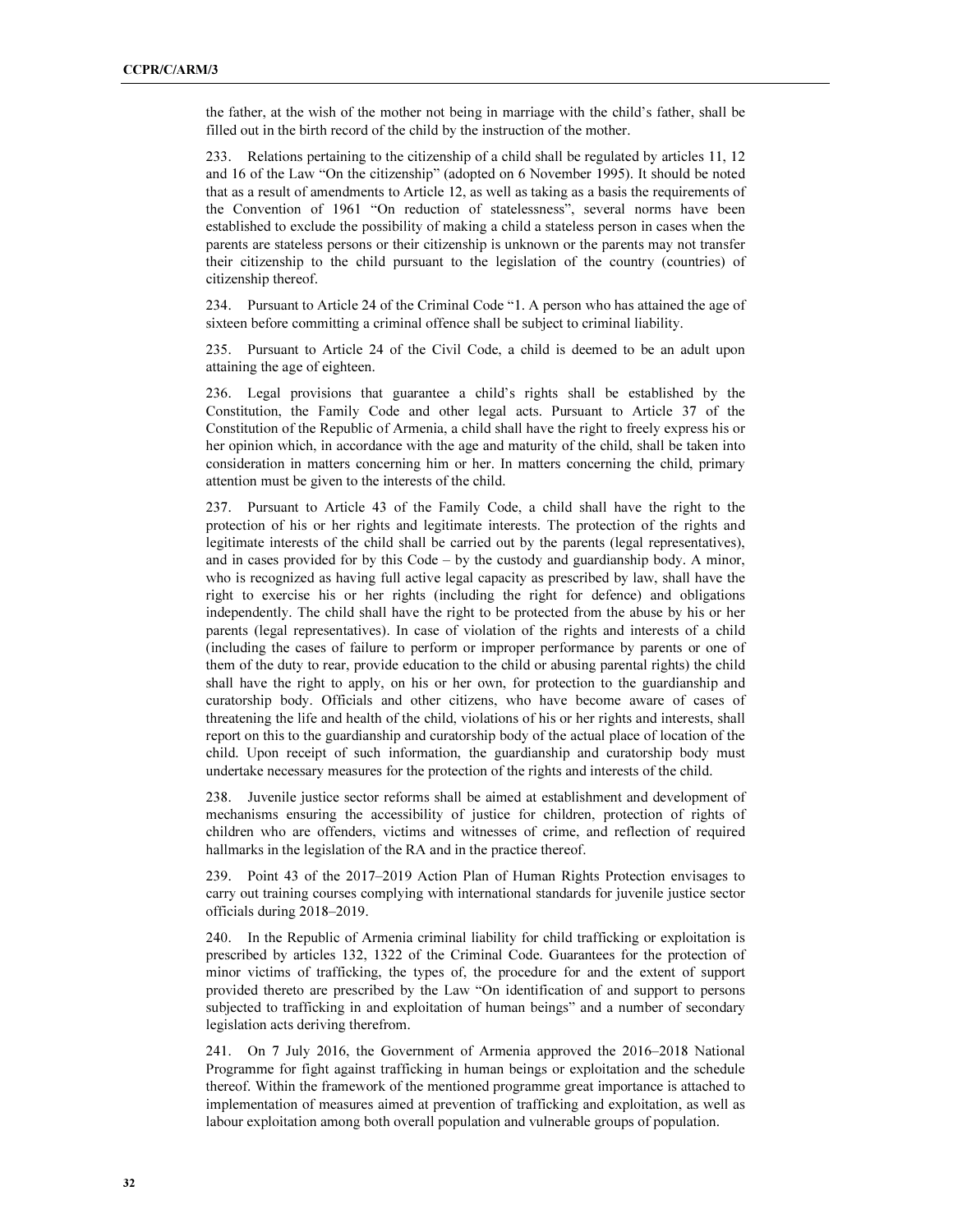#### Article 25

242. Legislation on citizenship of the Republic of Armenia consists of the Constitution of the Republic of Armenia, international treaties of the Republic of Armenia, the Law "On citizenship of the Republic of Armenia" and other legislative acts of the Republic of Armenia. Article 47 of the Constitution guarantees the right to citizenship of the Republic of Armenia, in particular, "A child born to citizens of the Republic of Armenia shall be a citizen of the Republic of Armenia. Every child with one of the parents holding citizenship of the Republic of Armenia shall have the right to acquire citizenship of the Republic of Armenia. Armenians by national origin shall have the right to acquire citizenship of the Republic of Armenia upon settling in the territory of the Republic Armenia. Armenians by national origin shall acquire citizenship of the Republic of Armenia through a simplified procedure prescribed by law. A citizen of the Republic of Armenia may not be deprived of citizenship and the right to change citizenship. The procedure for exercising the rights prescribed in this Article, the other grounds for acquiring citizenship of the Republic of Armenia and the grounds for termination thereof shall be prescribed by law. Citizens of the Republic of Armenia, while beyond borders of the Republic of Armenia, shall be under the protection of the Republic of Armenia on the basis of international law".

243. The procedure for acquisition and termination of the citizenship of the Republic of Armenia shall be prescribed by the Law "On citizenship of the Republic of Armenia".

244. Pursuant to the Constitution, every citizen shall have the right to join public service on general grounds. Details shall be prescribed by law. The principles of, the procedure for organising, the rules of ethics, the restrictions applied, the procedures for removal from office and other principles of public service in the Republic of Armenia are prescribed by the Law "On public service". In view of the peculiarities of state or community service, grounds for removal of a public servant from office shall be prescribed by laws of the Republic of Armenia regulating individual types of state service, as well as community service. Violation of restrictions prescribed by this Law and the Electoral Code of the Republic of Armenia shall also be deemed as a ground for removal of a public servant from office.

#### Article 26

245. On 29 June 2016 the National Assembly adopted the Law HO-134-N "On making an amendment to the Law of the Republic of Armenia "On Human Reproductive Health and Reproductive Rights", which fully revised and provided for more stringent requirements for induced termination of pregnancy, moreover, the prohibition of induced termination of pregnancy conditioned by sex was enshrined for the first time. In particular, part 2 of Article 8 of the Law prescribes: "In any other cases not prescribed by the list of medical or social instructions given by the doctor, which is adopted under the procedure provided for by part 8 of this Article, termination of pregnancy, including that of 12 to 22 week pregnancy conditioned by sex, shall be prohibited". On the basis of the Law the Government of the Republic of Armenia approved the procedure and the conditions for induced termination of pregnancy.

246. Article 122 of the Criminal Code provides for criminal liability for performing illegal induced termination of pregnancy, *i.e.* termination of pregnancy in violation of law, in particular in case of performing it both by a person with respective higher education and a person without respective higher education.

#### Article 27

247. The constitutional amendments of 2015 for the first time enshrined the principle of allocating seats for the representatives of national minorities in the parliament. In the result, the new Electoral Code prescribed that four mandates of Deputies of the National Assembly are distributed among representatives of national minorities according to the principle of 1